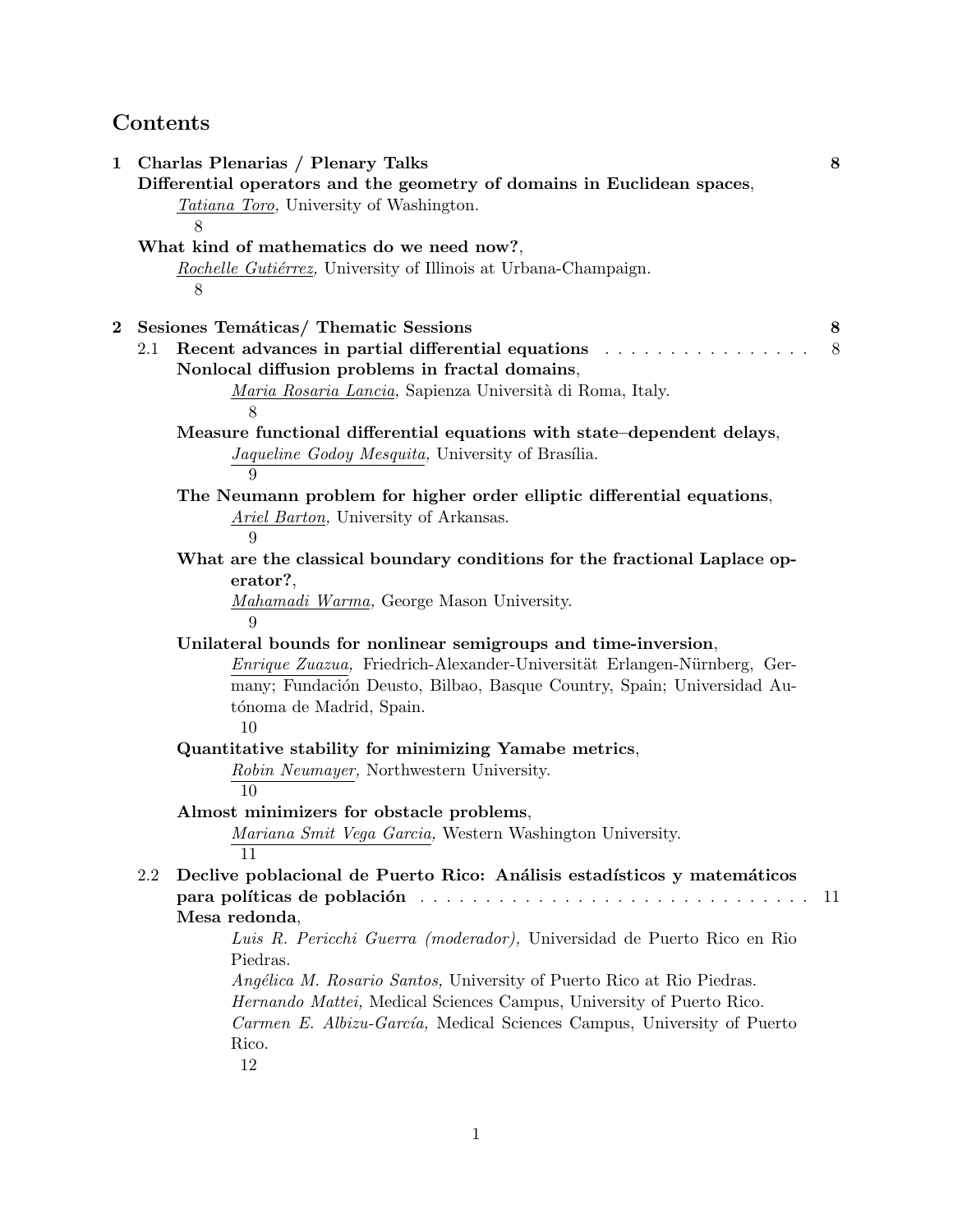|   | Bayesian hierarchical models as a tool to generate and analyze probable                                                                      |    |
|---|----------------------------------------------------------------------------------------------------------------------------------------------|----|
|   | future scenarios for the population of Puerto Rico,                                                                                          |    |
|   | Angélica M. Rosario Santos, University of Puerto Rico at Rio Piedras.                                                                        |    |
|   | 12                                                                                                                                           |    |
|   | Population decline in Puerto Rico: how bad can it get?,                                                                                      |    |
|   | <i>Hernando Mattei</i> , Medical Sciences Campus, University of Puerto Rico.<br>12                                                           |    |
|   | Evidence-based population policies in Puerto Rico: the road ahead,                                                                           |    |
|   | Carmen E. Albizu-García, Medical Sciences Campus, University of Puerto                                                                       |    |
|   | Rico.                                                                                                                                        |    |
|   | 13                                                                                                                                           |    |
|   |                                                                                                                                              |    |
| 3 | Discussion panels/ Paneles de discusión                                                                                                      | 13 |
|   | Estrategias de enseñanza de las matemáticas y ciencia de cómputo en<br>3.1                                                                   |    |
|   |                                                                                                                                              | 13 |
|   | Bárbara L. Santiago Figueroa (moderadora), Universidad de Puerto Rico en                                                                     |    |
|   | Humacao.                                                                                                                                     |    |
|   | Elio Ramos Colón, Universidad de Puerto Rico en Humacao.                                                                                     |    |
|   | Arturo Portnoy, Universidad de Puerto Rico en Mayagüez.                                                                                      |    |
|   | Anneliesse Sánchez Zambrana, Universidad de Puerto Rico en Arecibo.                                                                          |    |
|   | 13                                                                                                                                           |    |
| 4 | Charlas Concurrentes / Concurrent Talks                                                                                                      | 14 |
|   | Structure preserving-field directional splitting difference methods for nonlin-                                                              |    |
|   | ear Schrödinger systems,                                                                                                                     |    |
|   | Axi Aguilera, University of Puerto Rico at Mayagüez.                                                                                         |    |
|   | <i>Paul Castillo</i> , University of Puerto Rico at Mayagüez.                                                                                |    |
|   | Sergio Gómez, University of Pavia, Italy.                                                                                                    |    |
|   | 14                                                                                                                                           |    |
|   | Gold degree polynomials with even second highest term with 2-adic value 1                                                                    |    |
|   | mod 4 are not exceptional APN in the context of the APN function con-                                                                        |    |
|   | jecture,                                                                                                                                     |    |
|   | Carlos A. Agrinsoni Santiago, University of Puerto Rico at Rio Piedras.<br><i>Heeralal Janwa</i> , University of Puerto Rico at Rio Piedras. |    |
|   | Moises Delgado, University of Puerto Rico at Cayey.                                                                                          |    |
|   | 14                                                                                                                                           |    |
|   | Additive Decompositions of Matrices with Applications to Total Acquisition                                                                   |    |
|   | in Graphs,                                                                                                                                   |    |
|   | <i>Austin Allen et al.</i> , Carnegie Mellon University.                                                                                     |    |
|   | 15                                                                                                                                           |    |
|   | Enumerating "good" permutations,                                                                                                             |    |
|   | <i>Austin Allen et al.</i> , Carnegie Mellon University.<br>16                                                                               |    |
|   | True Parameters of Algebraic Geometry Codes using Groebner Bases,                                                                            |    |
|   | <b>Austin Allen, Carnegie Mellon University.</b>                                                                                             |    |
|   | 16                                                                                                                                           |    |
|   |                                                                                                                                              |    |
|   |                                                                                                                                              |    |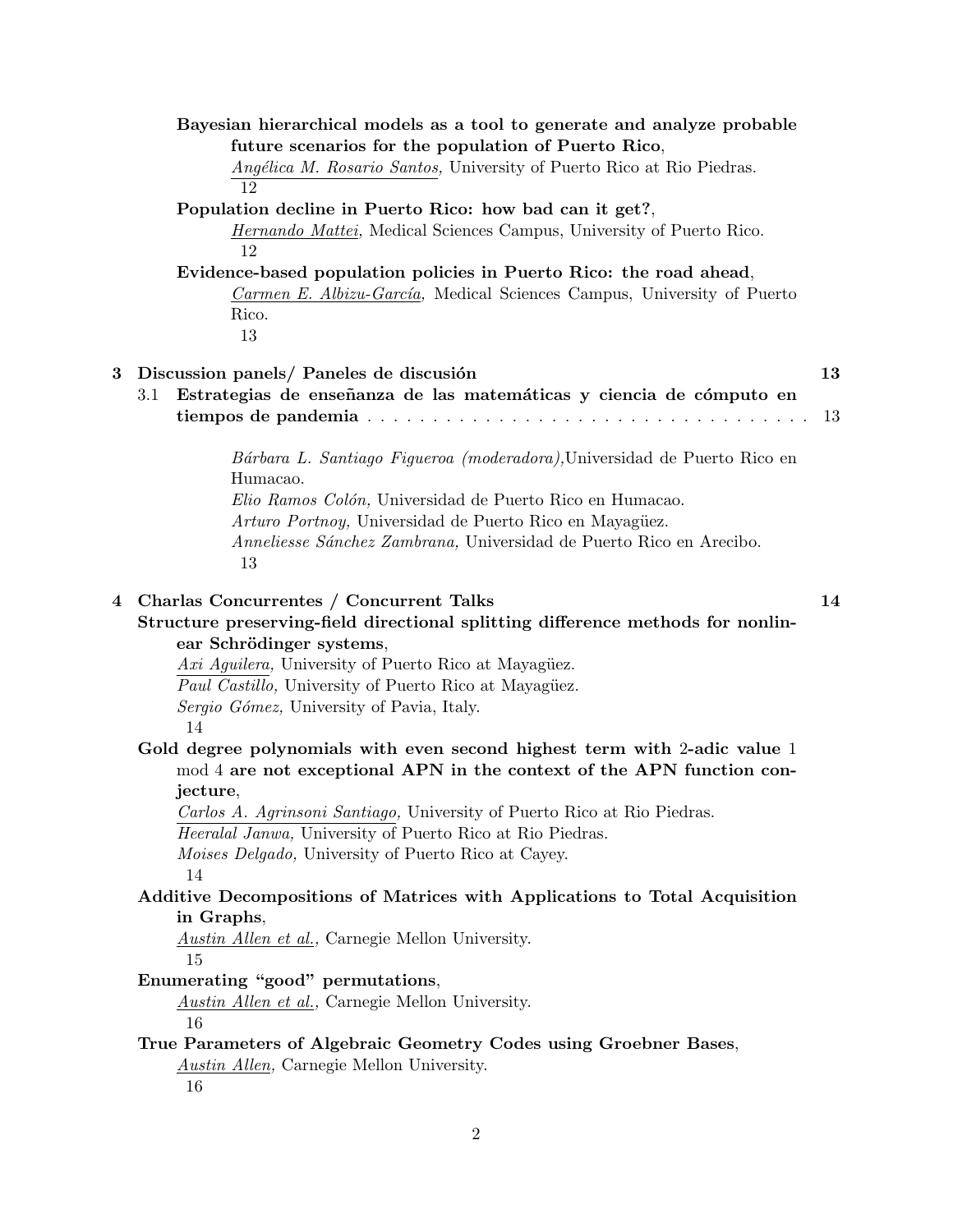**Maximal regularity for degenerate multiterm fractional integro-differential equations in Banach spaces**, *Rafael Aparicio,* University of Puerto Rico at Río Piedras. *Valentin Keyantuo*, University of Puerto Rico at Río Piedras. 17 **Assessment Mitigations Strategies for SARS-CoV-2 using a mathematical model**, *Frances Aponte-Caraballo,* University of Puerto Rico at Cayey. *G´enesis Rivera-Bachier,* University of Puerto Rico at Cayey. *Mayteé Cruz-Aponte,* University of Puerto Rico at Cayey. 17 **An Implementation of McEliece Public Key Cryptosystems for Post-Quantum Cryptography Using AG Codes and Analysis**, *Andres Arroyo,* University of Puerto Rico at Rio Piedras. *Heeralal Janwa,* University of Puerto Rico at Rio Piedras. 18 **High-frequency dynamics of magnetic antivortex states**, *Martin A. Asmat-Uceda,* University of Puerto Rico at Cayey. *Grant Riley,* National Institute of Standards and Technology. *Kristen Buchanan,* Colorado State University. 18 **La U˜na Taptana como recurso did´actico para el desarrollo del pensamiento num´erico en la primera infancia**, *Roxana Auccahuallpa Fernandez*, Universidad Nacional de Educación, Ecuador. Joana Abad Calle, Universidad Nacional de Educación, Ecuador. 19 **Regularity theory for nonlocal space-time master equations**, *Animesh Biswas,* University of Nebraska-Lincoln. *Marta de Le`on-Contreras,* University of Reading. *Pablo Ra´ul Stinga,* Iowa State University. 20 **Re-identification Approaches for a Markerless Animal Monitoring System in Open Space Setup**, *Jeffrey Chan*, University of Puerto Rico at Río Piedras. *Rémi Mégret,* University of Puerto Rico at Rio Piedras. *Jos´e Agosto,* University of Puerto Rico at Rio Piedras. *Tugrul Giray,* University of Puerto Rico at Rio Piedras. 20 **Genus integration, abelianization and differential characters**, *Iv´an Contreras,* Amherst College, Massachusetts, USA. *Rui Fernandes,* University of Illinois, Urbana-Champaign, Illinois, USA. 21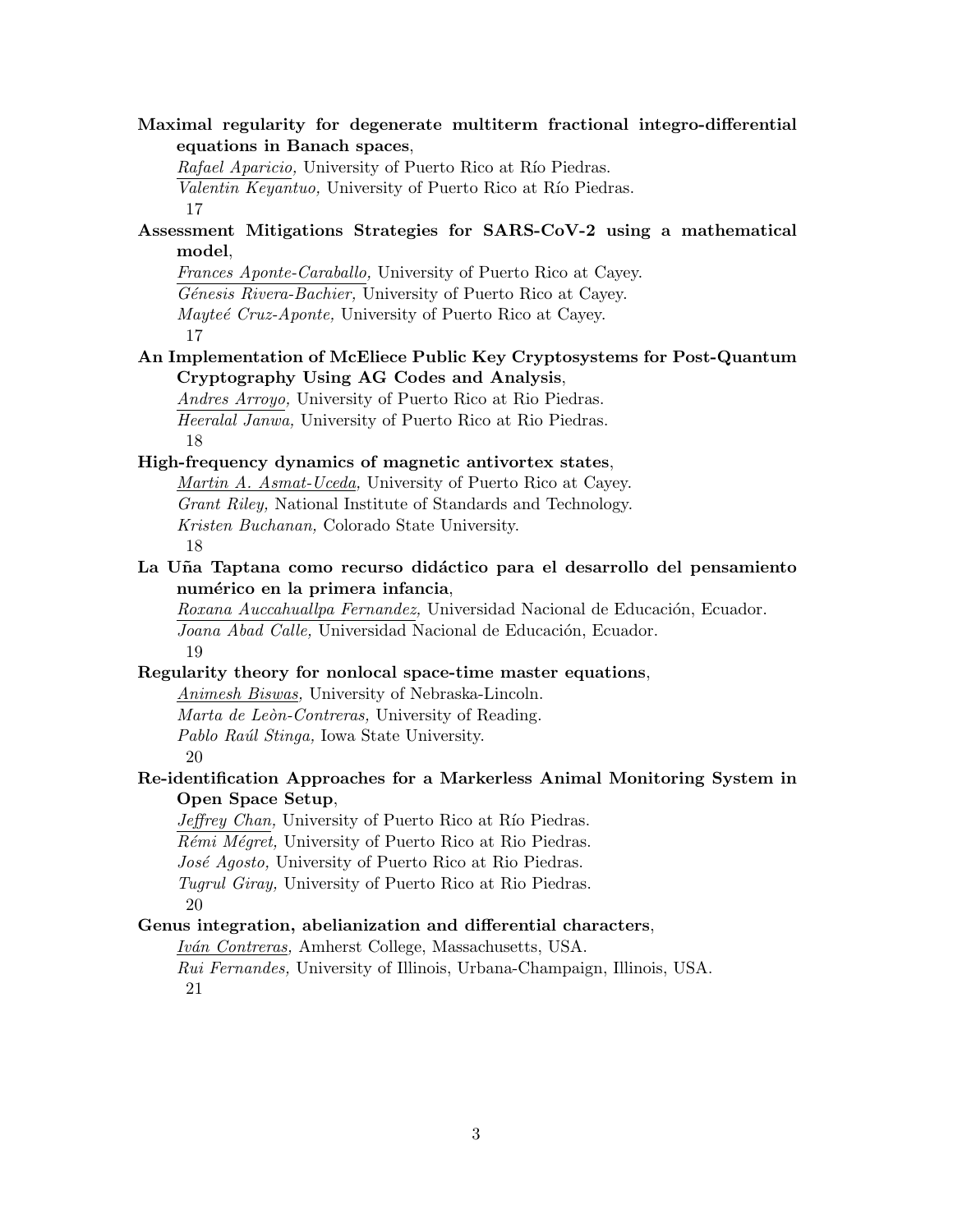**A generalization of a theorem of Bartoli and Schmidt on the existence of an absolutely irreducible component of a hypersurface over a finite field and its applications and ramifications**,

*Moises Delgado,* University of Puerto Rico at Cayey.

*Carlos A. Agrinsoni Santiago,* University of Puerto Rico at Rio Piedras.

*Heeralal Janwa,* University of Puerto Rico at Rio Piedras.

22

## **Qualitative and numerical results for a PDE model for chemotaxis with logistic growth**,

*Padi Fuster Aguilera,* Tulane University.

*Vincent R. Martinez,* Tulane University.

*Kyle K. Zhao,* Tulane University.

22

## **The Expected Number of Distinct Consecutive Patterns in a Random Permutation**,

*Anant Godbole et al.,* East Tennessee State University. 23

## *P***-recursivity of some families of Boolean functions under biased Walsh transforms**,

*Axel O. Gómez-Flores,* University of Puerto Rico at Río Piedras.

*Luis A. Medina,* University of Puerto Rico at Rio Piedras.

23

# ${\bf Involutions~of~}\mathbb{F}_q$   $\bf{obtained~from~binom}$   $\bf{binom}$  and  $\bf{sf~the~form}~$   $x^m(x^{\frac{q-1}{2}}+a),$

*Lillian González Albino,* University of Puerto Rico at Río Piedras.

*Ivelisse Rubio,* University of Puerto Rico at Rio Piedras.

*Ariane Masuda,* New York City College of Technology of The City University of New York.

24

## **Proyecto: Developing Technological Pedagogical Content Knowledge of Pre-Service Math Teachers**,

*Omar Hernández Rodríguez,* Universidad de Puerto Rico en Río Piedras. *Wanda Villafañe Cepeda, Universidad de Puerto Rico en Río Piedras.* 

*Gloriana Gonz´alez,* Universidad de Illinois.

#### 24 **Regressions viewed as projections**,

*Alvaro Lecompte Montes, Inter American University, San Germán Campus.* 25

## **Computation of optimal time for application of fungal pathogen to control coffee berry borer infestation**,

*Mariano Marcano,* University of Puerto Rico at Río Piedras. *Amitabha Bose,* New Jersey Institute of Technology, Newark, NJ. *Paul Bayman,* University of Puerto Rico at Río Piedras. 25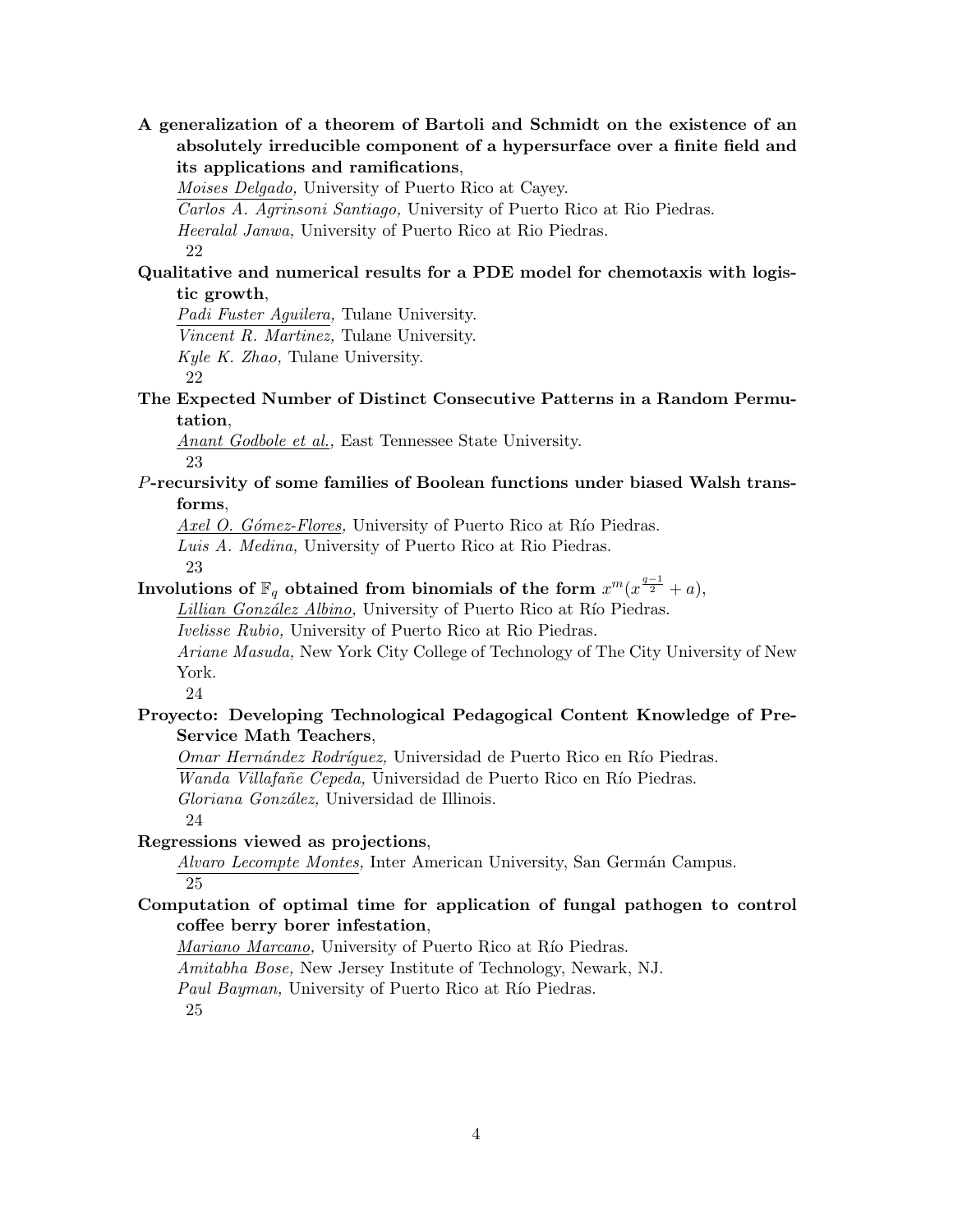## **Walsh-Hadamard transforms of generalized** *p***-ary functions and** *C***-finite sequences**,

*Luis A. Medina,* University of Puerto Rico at Rio Piedras.

*Leonid B. Sep´ulveda,* University of Puerto Rico at Rio Piedras.

*C´esar Serna-Rapello,* University of Puerto Rico at Rio Piedras.

26

# **Cavitation of a spherical body under mechanical and self gravitational forces**,

Pablo V. Negrón-Marrero, University of Puerto Rico at Humacao.

*Jeyabal Sivaloganathan,* University of Bath, UK.

26

## **A general stochastic maximum principle for mean-field controls with regime switching**,

*S.L. Nguyen,* University of Puerto Rico at Rio Piedras.

*G. Yin,* University of Connecticut, Storrs, CT.

*D.T. Nguyen,* Ho Chi Minh City University of Technology, Ho Chi Minh City, Vietnam.

27

## **Nonlinear Nonlocal Operators with Comparisons to Classical Nonlinear Diffusion**,

*Mikil Foss,* University of Nebraska-Lincoln.

*Hayley A. Olson,* University of Nebraska-Lincoln.

*Petronela Radu,* University of Nebraska-Lincoln.

27

## **Implementation of the ECS curriculum in spanish: experiences and results from a teacher-centered researcher-practitioner partnership**,

*Edusmildo Orozco et al.,* University of Puerto Rico at Río Piedras. 28

## **Minimum Rank of Regular Bipartite Graphs**,

*Sebastian Papanikolaou-Costa,* Universidad Ana G. Mendez. 29

## **Hermitian lifted codes**,

*Fernando L. Piñero González et al.*, University of Puerto Rico at Ponce. 29

## **Connections between 2-dimensional and multidimensional Costas Arrays**,

*Andrés Ramos,* University of Puerto Rico at Río Piedras. *Ivelisse Rubio,* University of Puerto Rico at Río Piedras.

29

## **Multivariate fixed rank gaussian process regression for interatomic potentials**, *Roberto Rivera,* University of Puerto Rico at Mayagüez.

30

## **Involution derangement graphs**,

*Vonnie Dobbs,* Marquette University.

*Lucy Martinez,* Stockton University.

*Doel Rivera Laboy,* Pontifical Catholic University of Puerto Rico.

*Thea Rugg,* Haverford College.

30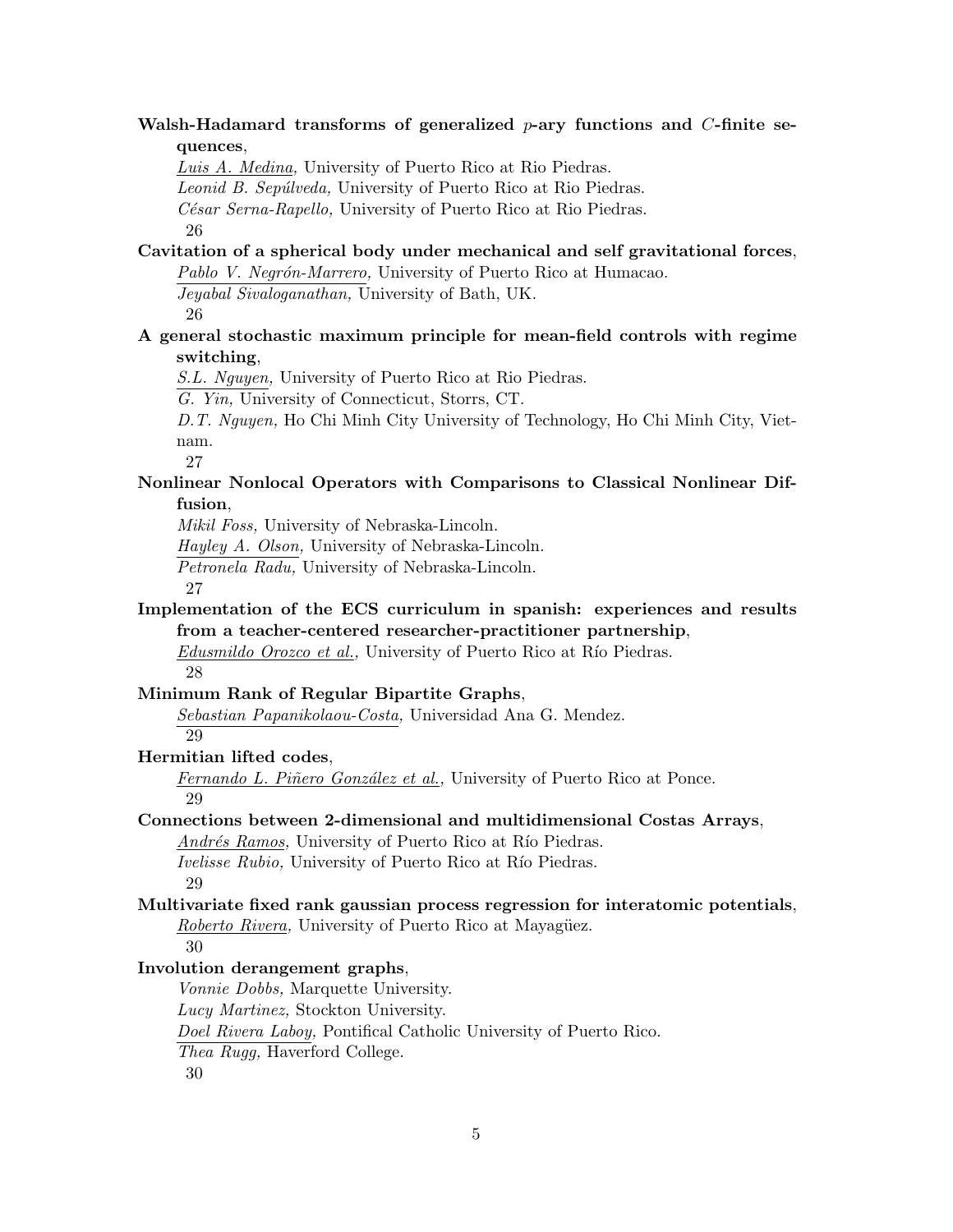Los lenguajes de programación como medio para la enseñanza de las matemáticas, *Bradly Rivera Mu˜niz,* Universidad de Puerto Rico en Rio Piedras, y Robinson School, PR.

*Pedro Arraiza Gonz´alez,* Robinson School, PR.

31

Manifestación de las creencias del maestro de matemáticas de escuela superior, sus prácticas y el discurso en la solución de problemas: Un estudio **de caso**,

*Miguel A. Rosario García*, Universidad de Puerto Rico en Río Piedras. 32

#### **Graph universal cycles of permutations and set partitions**,

*Dorothea Rugg,* Haverford College.

*Christopher Soto,* City University of New York. 33

#### **Explicit Constructions of Finite Groups as Monodromy Groups**,

*Javier Santiago*, University of Puerto Rico at Río Piedras. *Ra-Zakee Muhammad,* Pomona College. *Eyob Tsegaye,* Stanford University.

33

#### **Structural Szemerédi–Trotter theorem for lattices,**

*Olivine Silier,* California Institute of Technology. *Adam Sheffer,* CUNY Baruch College.

33

#### **Introducing three best known binary Goppa codes**,

*Jan L. Carrasquillo–L´opez,* University of Puerto Rico at Cayey. *Axel O. Gómez–Flores,* University of Puerto Rico at Río Piedras. *Christopher Soto,* Queens College of the City University of New York. *Fernando L. Piñero González, University of Puerto Rico at Ponce.* 34

## **Extreme Value theory and the Re-assessment in the Caribbean: Spatial Modeling of rainfall data and predictions**,

*David Torres Núñez*, Universidad de Puerto Rico en Rio Piedras. *Luis R. Pericchi Guerra,* Universidad de Puerto Rico en Rio Piedras. 34

#### **Ruteate: Un App con enfoque UX para promover el chinchorreo en Puerto Rico**,

*Efraín Vargas Ramos,* Universidad de Puerto Rico en Río Piedras. *Edusmildo Orozco*, Universidad de Puerto Rico en Río Piedras. 35

#### **Error-correcting codes construction and bent/near-bent functions**,

*Jose W. Velazquez,* University of Puerto Rico at Rio Piedras. *Heeralal Janwa,* University of Puerto Rico at Rio Piedras.

36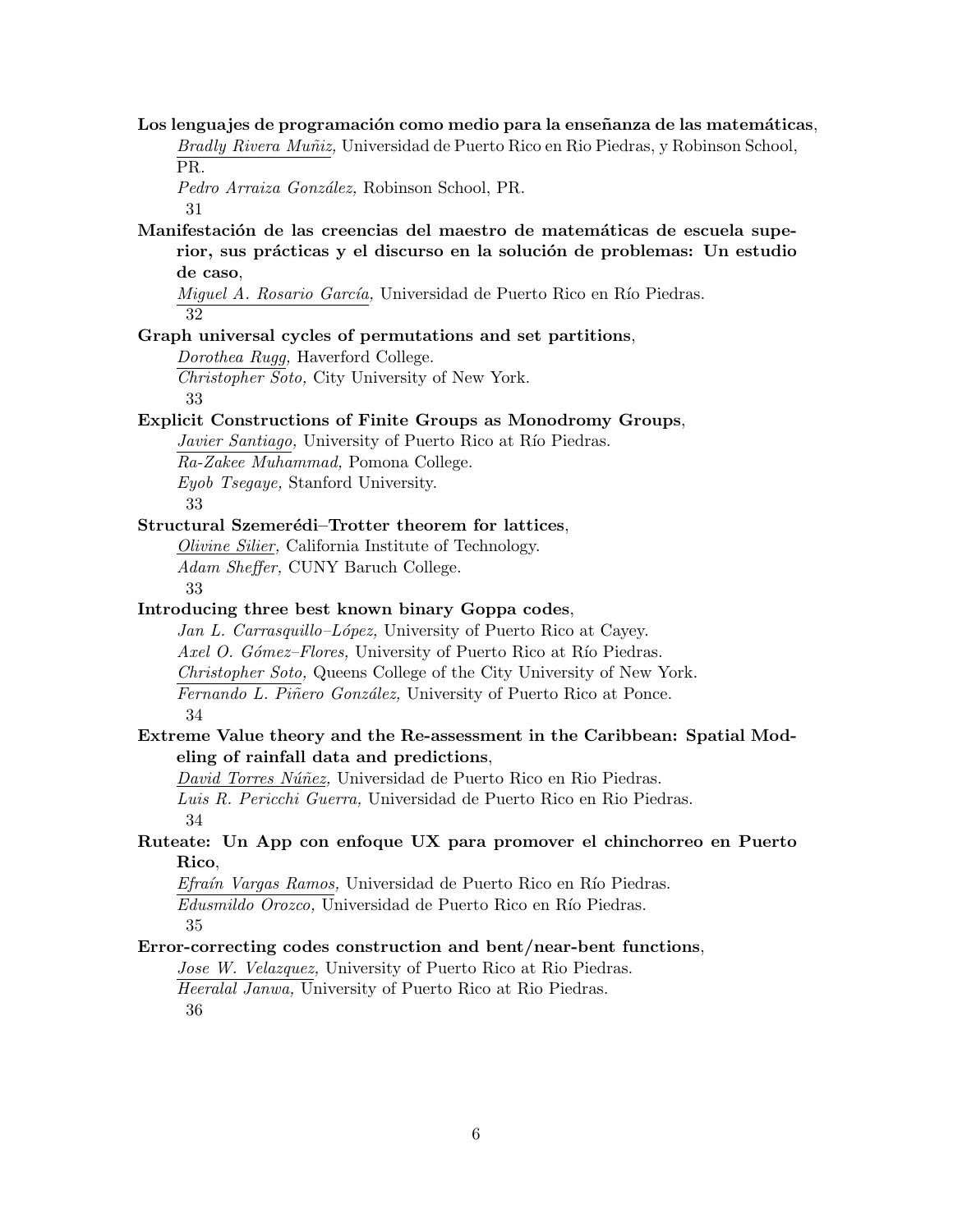#### **Convergence of solution of nonlocal conservation law to local conservation law**,

*Petronela Radu,* University of Nebraska-Lincoln. *Anh Vo,* University of Nebraska-Lincoln. 36

#### **5 Afiches / Posters 38**

#### La equidad y la diversidad en la enseñanza de las matemáticas y la matemática crítica,

*Bradly Rivera Mu˜niz,* Universidad de Puerto Rico en Rio Piedras, y Robinson School, PR.

38

### **Automatic wound detection and size estimation using deep learning algorithms**,

*Héctor Carrión et al.*, University of Puerto Rico at Río Piedras. 38

#### **An introduction to parking functions**,

*Kimberly P. Hadaway,* Williams College. *Pamela E. Harris,* Williams College. 39

#### **A rebalancing methodology for a dockless-mode scooters rental system**,

*Lina M. Villa Zapata,* University of Puerto Rico at Mayagüez. *Noel Artiles León*, University of Puerto Rico at Mayagüez. 40

#### **Assessing the impact of a vaccine in the COVID-19 pandemic**,

*Lusmeralis Almod´ovar-Abreu,* University of Puerto Rico at Humacao. *Ernesto P. Esteban,* University of Puerto Rico at Humacao. 40

#### **Automatic piano fingering detection from videos using open source computer vision and machine learning libraries**,

*Oniel Méndez Nieves,* University of Puerto Rico at Río Piedras. *Rafael A. Arce Nazario,* University of Puerto Rico at Río Piedras. 41

**Combinatorial constructions of rank metric codes**,

 $Sebastian$  Papanikolaou-Costa, Universidad Ana G. Méndez.

*Fernando L. Piñero González, University of Puerto Rico at Ponce.* 42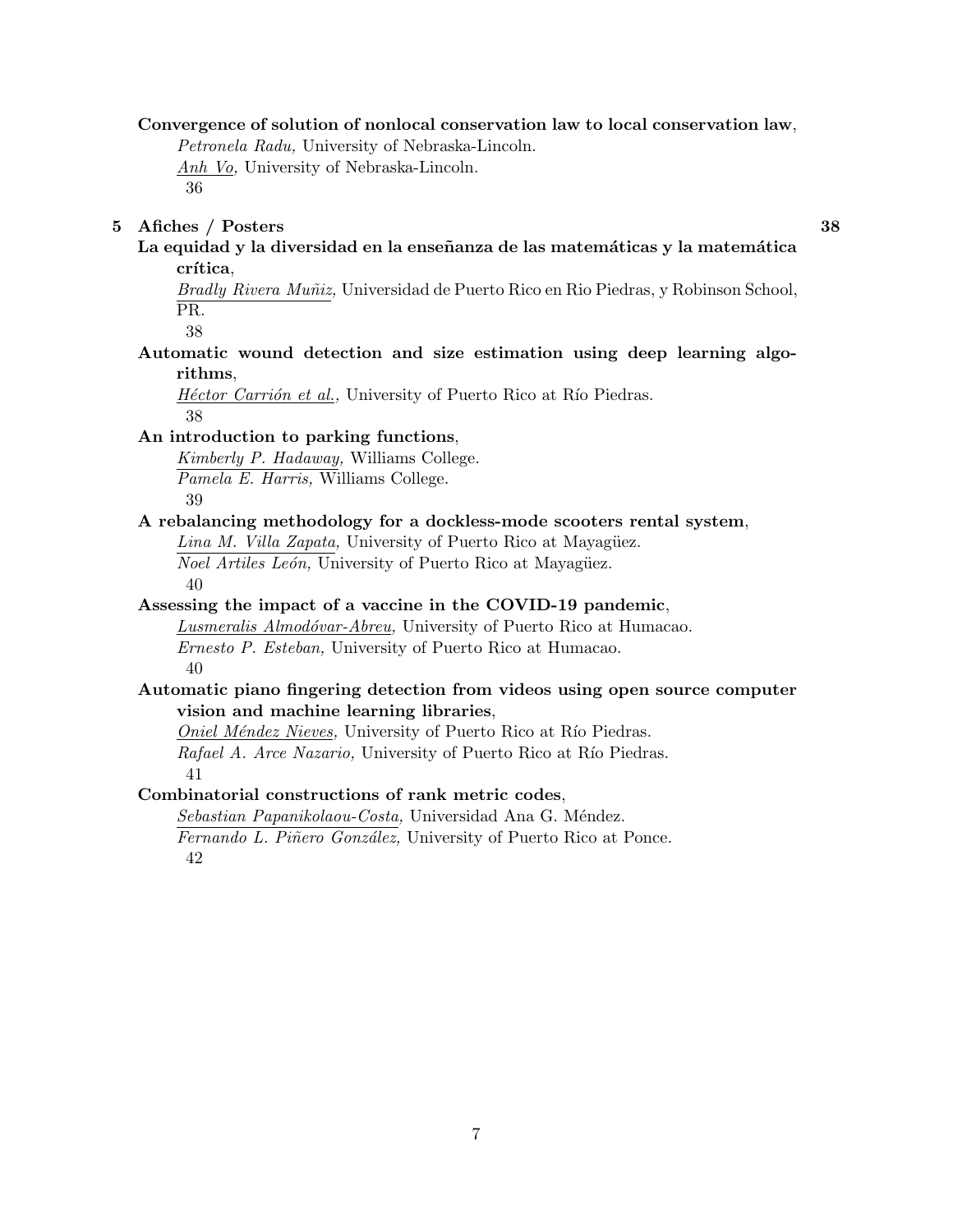# **1 Charlas Plenarias / Plenary Talks**

## **Differential operators and the geometry of domains in Euclidean spaces**

*Tatiana Toro,* University of Washington.

In this talk we will present an area of analysis that is concerned with the relationship between differential operators, and the properties of their solutions, and the geometry of the domain on which they are considered. We will initially describe the case where the differential operator sees the domain as a homogeneous medium. We will contrast this with several inhomogeneous cases and mention several recent results in that direction. The tools used come from analysis of partial differential equations, harmonic analysis and geometric measure theory.

## **What kind of mathematics do we need now?**

*Rochelle Gutiérrez*, University of Illinois at Urbana-Champaign.

The combined events of Covid, Black Lives Matter, and climate change have opened the door for many mathematicians to question what is happening in the world and what is our place in it? This session supports mathematicians to reflect on what is considered "normal" in mathematics teaching and learning and what it will take to rehumanize mathematics when so many people and institutions are actively protecting the status quo.

# 2 Sesiones Temáticas/ Thematic Sessions

## **2.1 Recent advances in partial differential equations**

This mini-symposium will bring together a diverse group of researchers in analysis of partial differential equations. The topics in the symposium will consist on recent advancements in diverse areas of partial differential equations and their relation to functional analysis, geometric analysis, control theory, calculus of variations, and other applications. Organized by Alejandro Velez Santiago.

## **Nonlocal diffusion problems in fractal domains**

*Maria Rosaria Lancia,* Department of Basic and Applied Sciences for Engineering, Sapienza Università di Roma, Italy.

We consider nonlocal diffusion processes in non smooth domains of fractal type as well as in the corresponding smoother approximating domains. Existence, uniqueness and regularity issues will be discussed. The asymptotic behaviour of the smoother solutions, if any, will be discussed.

**Keywords**: nonlocal operators, fractal domains, M-convergence, dynamical boundary conditions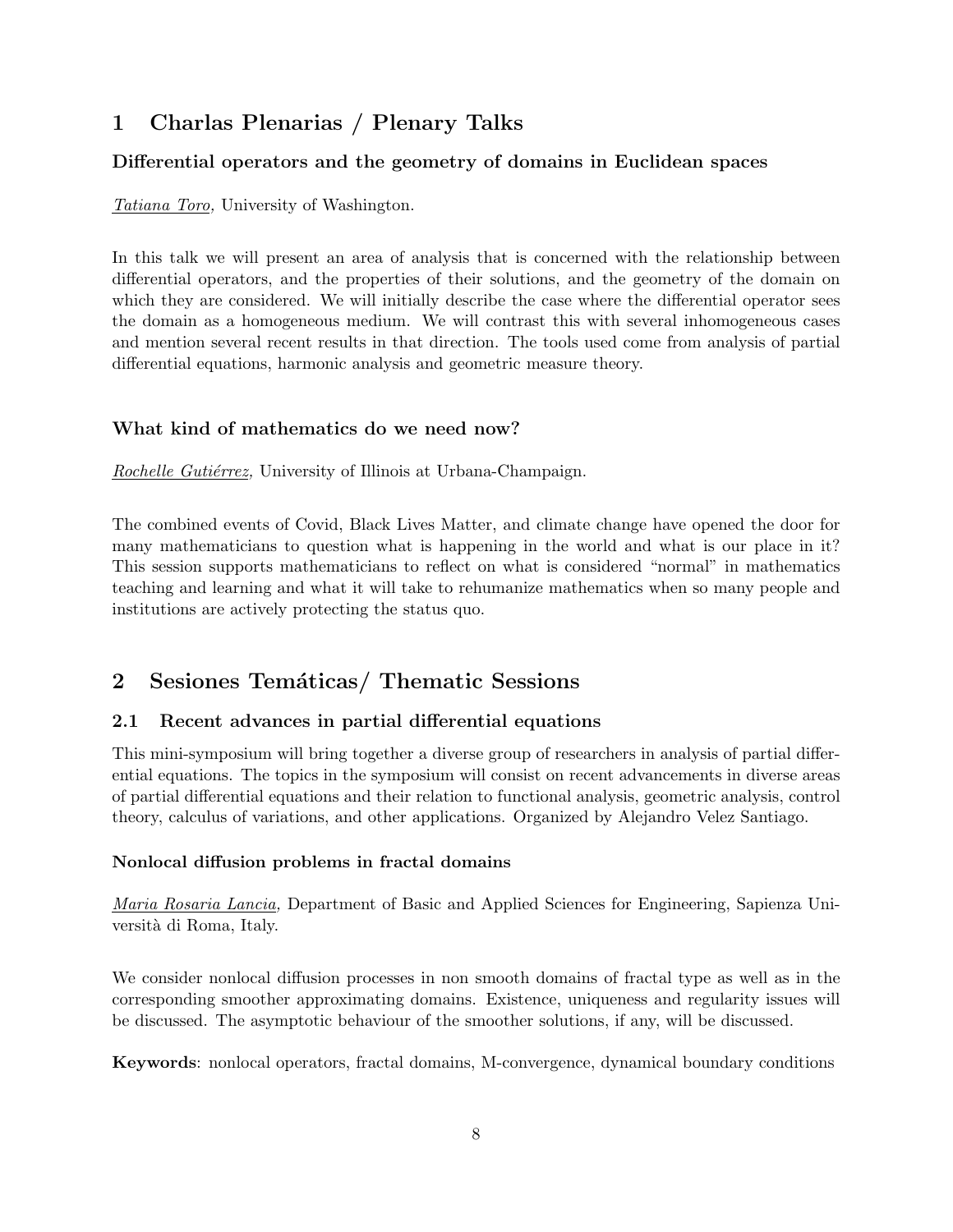#### **Measure functional differential equations with state–dependent delays**

*Jaqueline Godoy Mesquita, Department of Mathematics, University of Brasília.* 

In this work, we prove results concerning existence and uniqueness of solutions and periodic averaging principle for measure functional differential equations with state–dependent delays. Also, we establish a correspondence between these equations and generalized ODEs, and prove some applications from this correspondence. This is a joint work with Professor Hernán Henríquez and Henrique Costa dos Reis.

**Keywords**: measure functional differential equations, state–dependent delays, periodic averaging, existence and uniqueness, generalized ode's

#### **The Neumann problem for higher order elliptic differential equations**

*Ariel Barton,* Department of Mathematical Sciences, University of Arkansas.

The second order differential equation  $\nabla \cdot A\nabla u = 0$  has been studied extensively. It is well known that, if the coefficients *A* are real-valued, symmetric, and constant along the vertical coordinate (and merely bounded measurable in the horizontal coordinates), then the Dirichlet problem with boundary data in  $L^q$  or  $\dot{W}^{1,p}$ , and the Neumann problem with boundary data in  $L^p$ , are well-posed in the half-space, provided  $2 - \varepsilon < q < \infty$  and  $1 < p < 2 + \varepsilon$ .

It is also known that the Neumann problem for the biharmonic operator  $\Delta^2$  in a Lipschitz domain in  $\mathbb{R}^d$  is well posed for boundary data in  $L^p$ ,  $\max(1, p_d - \varepsilon) < p < 2 + \varepsilon$ , where  $p_d = \frac{2(d-1)}{d+1}$ depends on the ambient dimension *d*.

In this talk we will establish well posedness of the  $L^p$  Neumann problem,  $p_d - \varepsilon < p < 2 + \varepsilon$ , in the half-space for higher-order equations of the form  $\nabla^m \cdot A \nabla^m u = 0$ , where the coefficients *A* are real symmetric (or complex self-adjoint) and vertically constant.

**Keywords**: elliptic differential equation, Neumann problem, higher order differential equation, layer potentials

#### **What are the classical boundary conditions for the fractional Laplace operator?**

*Mahamadi Warma,* Department of Mathematical Sciences, George Mason University.

In this talk we characterize all the classical boundary conditions (Dirichlet, Neumann and Robin) associated with the fractional Laplace operator or/and the regional fractional Laplace operator on bounded subsets of  $\mathbb{R}^N$ . We also given some well-posedness and regularity results of solutions to associated elliptic and parabolic problems. Finally we introduce a fractional Dirichlet to Neumann operator associated with the regional fractional Laplacian.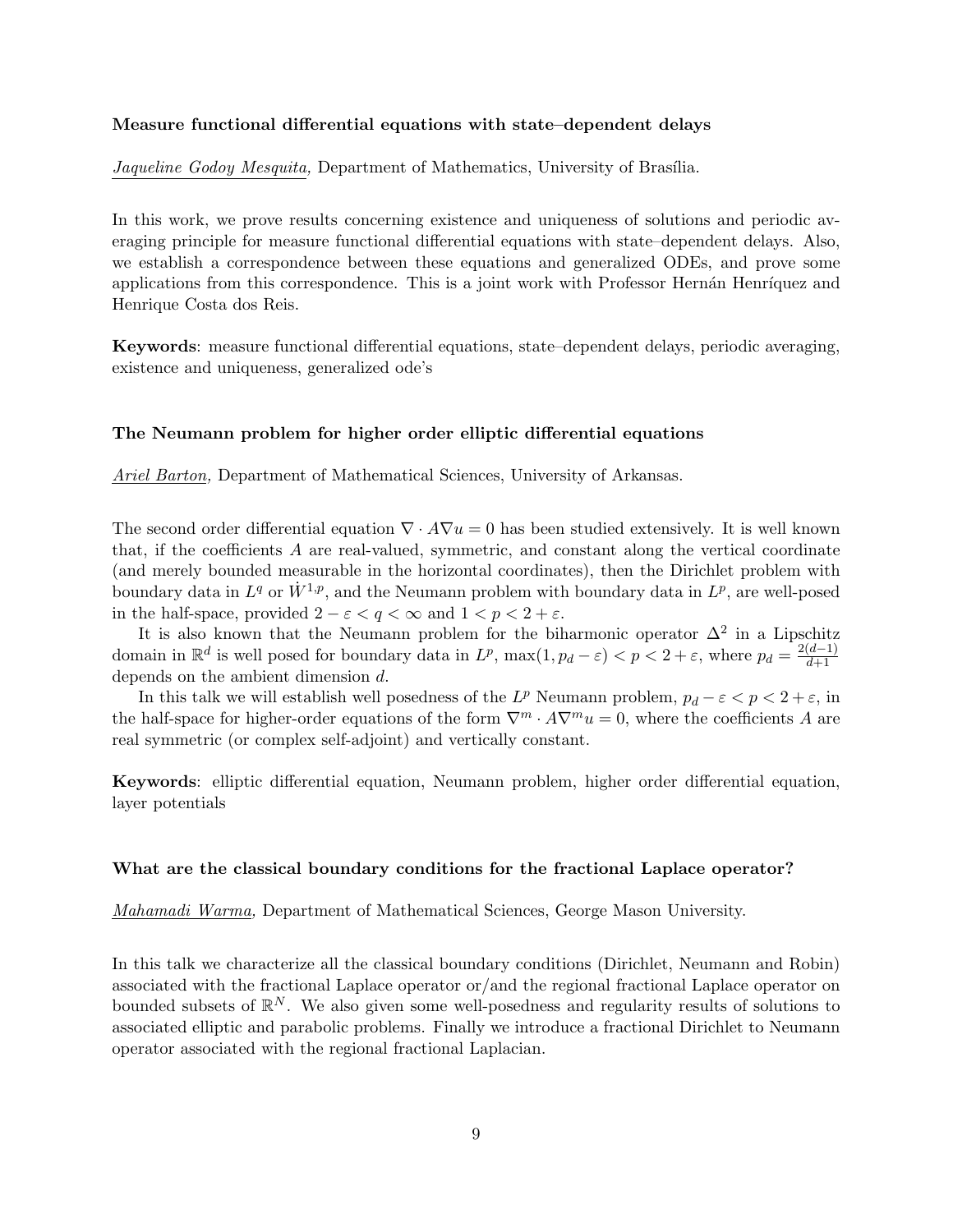**Acknowledgments**: Partially supported by the Air Force Office of Scientific Research under Award NO: FA9550-18-1-0242 and the Army Research Office (ARO) under Award NO: W911NF-20-1-0115.

#### **Unilateral bounds for nonlinear semigroups and time-inversion**

*Enrique Zuazua,* Friedrich-Alexander-Universität Erlangen-Nürnberg, Germany; Fundación Deusto, Bilbao, Basque Country, Spain; Universidad Autónoma de Madrid, Spain.

We shall discuss the inverse (or inverse-design) problem, for a time-evolution Hamilton–Jacobi equation and the 1-d analog in the context of scalar conservation laws. More precisely, given a target function and a time horizon, we aim to construct all the initial conditions for which the viscosity solution coincides the given target at the given time. As is common in this kind of nonlinear equation, the target might not be reachable. We first study the existence of at least one initial condition leading the system to the given target. The natural candidate, which indeed allows determining the reachability of the target , is the one obtained by reversing the direction of time in the equation. When is reachable, we construct the set of all the initial conditions for which the viscosity solutions lead to the final target.

We shall also discuss a number of open problems arising in this area and the possible link with other control problems through value functions, in particular in the context of reinforcement learning.

**Keywords**: scalar conservation laws, Hamilton-Jacobi equations, entropy and viscosity solutions, one-sided Lipschitz condition, semiconcavity, time inversion, inversion design, reachable set, reinforcement learning

#### **Quantitative stability for minimizing Yamabe metrics**

*Robin Neumayer,* Department of Mathematics, Northwestern University.

The Yamabe problem asks whether, given a closed Riemannian manifold, one can find a conformal metric of constant scalar curvature (CSC). An affirmative answer was given by Schoen in 1984, following contributions from Yamabe, Trudinger, and Aubin, by establishing the existence of a function that minimizes the so-called Yamabe energy functional; the minimizing function corresponds to the conformal factor of the CSC metric.

We address the quantitative stability of minimizing Yamabe metrics. On any closed Riemannian manifold we show—in a quantitative sense—that if a function nearly minimizes the Yamabe energy, then the corresponding conformal metric is close to a CSC metric. Generically, this closeness is controlled quadratically by the Yamabe energy deficit. However, we construct an example demonstrating that this quadratic estimate is false in the general. This is joint work with Max Engelstein and Luca Spolaor.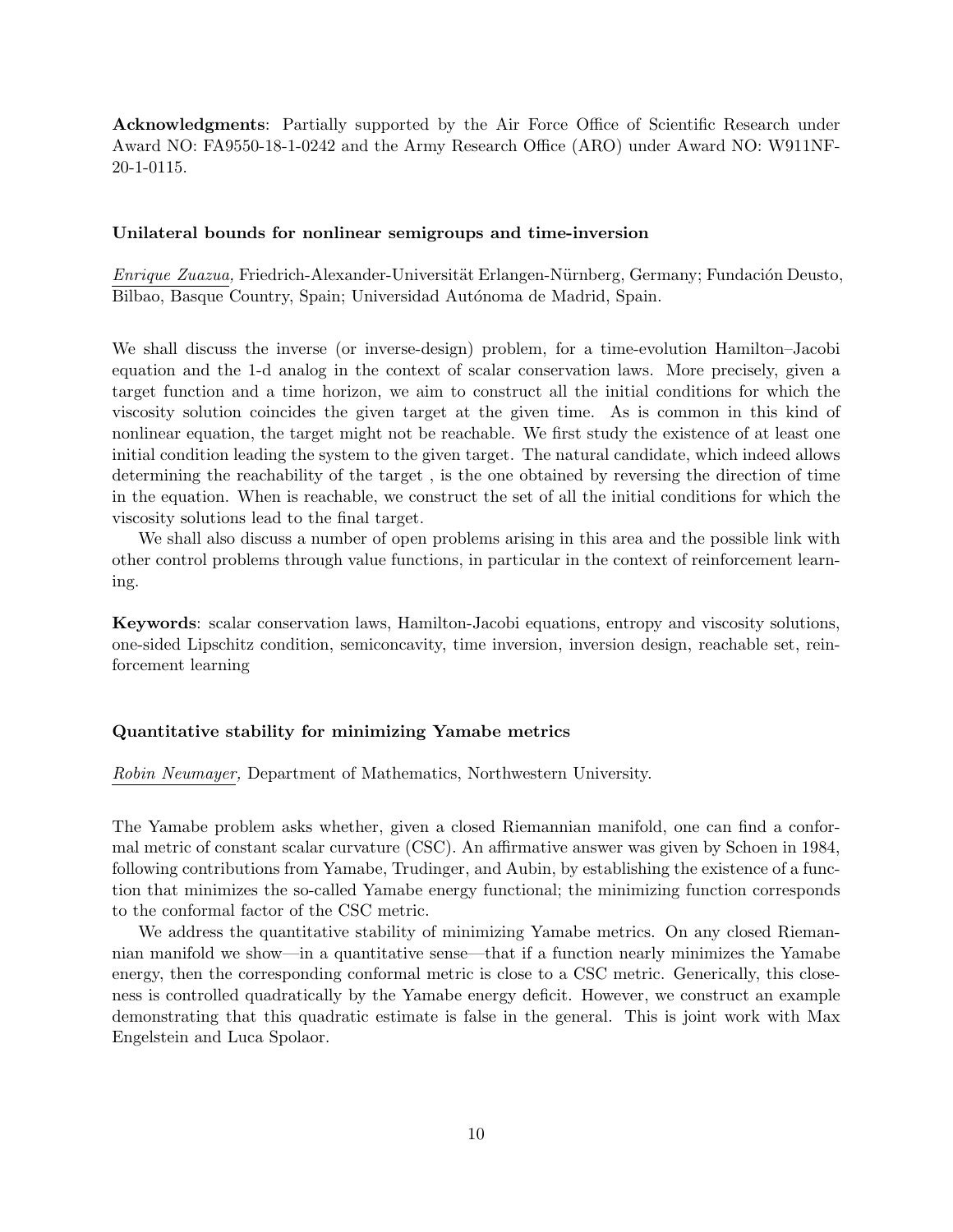#### **Almost minimizers for obstacle problems**

*Mariana Smit Vega Garcia,* Department of Mathematics, Western Washington University.

In the applied sciences one is often confronted with free boundaries, which arise when the solution to a problem consists of a pair: a function u (often satisfying a partial differential equation), and a set where this function has a specific behavior. Two central issues in the study of free boundary problems and related problems in the calculus of variations and geometric measure theory are:

- (1) What is the optimal regularity of the solution u?
- (2) How smooth is the free boundary (or how smooth is a certain set related to u)?

The study of the classical obstacle problem - one of the most renowned free boundary problems - began in the '60s with the pioneering works of G. Stampacchia, H. Lewy, and J. L. Lions. During the past decades, it has led to beautiful developments, and its study still presents very interesting and challenging questions. In contrast to the classical obstacle problem, which arises from a minimization problem (as many other PDEs do), minimizing problems with noise lead to the notion of almost minimizers.

In this talk, I will introduce obstacle type problems and overview recent developments in almost minimizers for the thin obstacle problem, illustrating techniques that can be used to tackle questions (1) and (2) in various settings.

This is joint work with Seongmin Jeon and Arshak Petrosyan.

**Keywords**: free boundary problems, obstacle problem, almost minimizers

## **2.2 Declive poblacional de Puerto Rico: Análisis estadísticos y matemáticos** para políticas de población

Organizador: Luis R. Pericchi Guerra.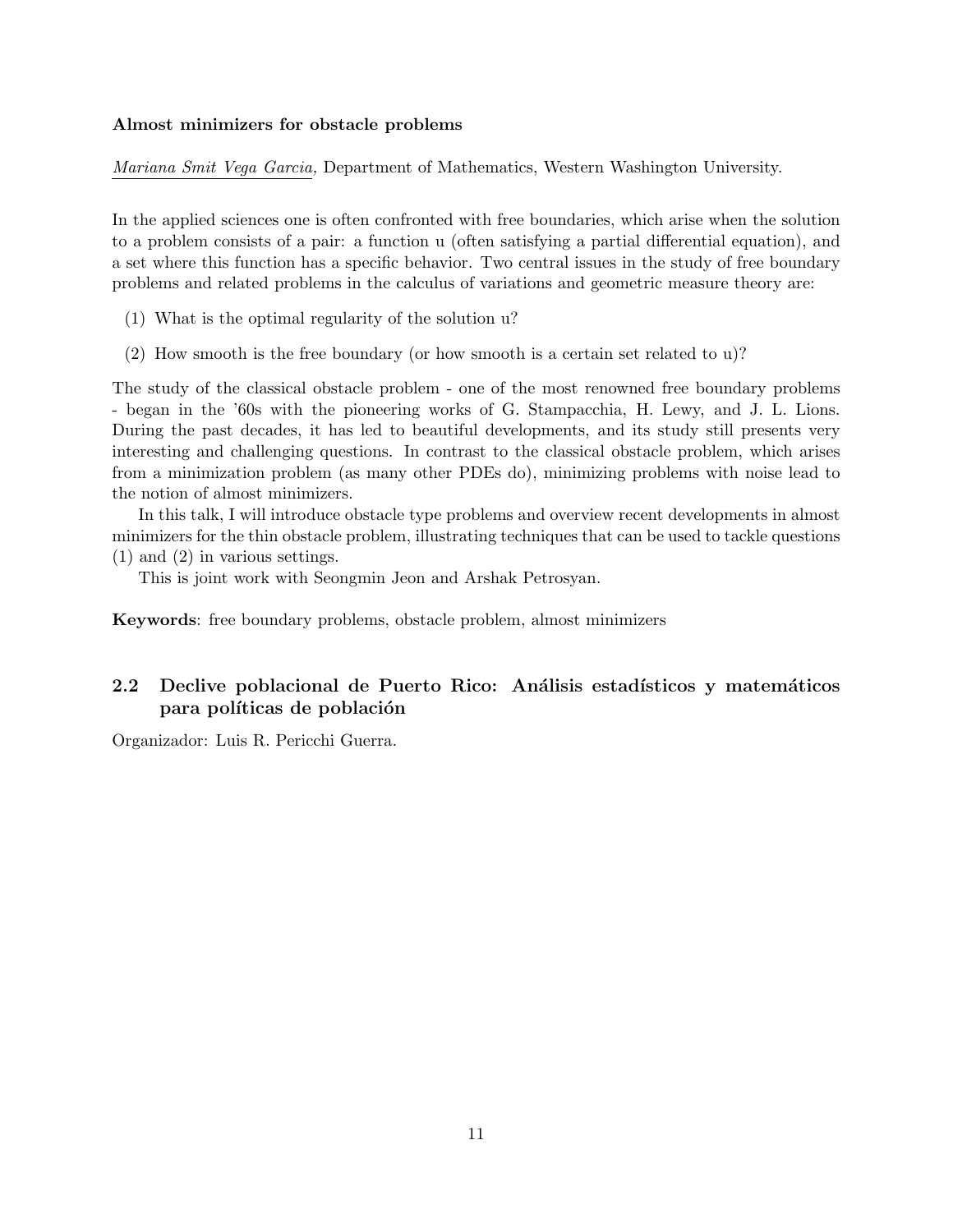#### **Mesa redonda**

*Luis R. Pericchi Guerra (moderador),* Departamento de Matem´aticas, Universidad de Puerto Rico en Rio Piedras.

*Ang´elica M. Rosario Santos,* University of Puerto Rico at Rio Piedras.

*Hernando Mattei,* Graduate School of Public Health, Medical Sciences Campus, University of Puerto Rico.

*Carmen E. Albizu-Garc´ıa,* Graduate School of Public Health, Medical Sciences Campus, University of Puerto Rico.

#### **Bayesian hierarchical models as a tool to generate and analyze probable future scenarios for the population of Puerto Rico**

*Ang´elica M. Rosario Santos,* University of Puerto Rico at Rio Piedras.

The dramatic decrement in the population of Puerto Rico will have a huge impact on many areas of society. For this reason, probabilistic population projections are indispensable to have an idea of the panorama studying the most probable scenarios for the next 30 years. Bayesian Probabilistic Projections for Life Expectancy and Total Fertility Rate were realized following the models proposed by Raftery and his colleagues. These demographics components are used to generate the different scenarios for the Population of Puerto Rico. Since Net Migration is the most difficult demographic component to model because of its variability in the last cohort, we have been focused on considering different plausible scenarios given the trends in migration not mainly due to catastrophic events. For this project, we carefully choose the data to be used to justify possible scenarios for the Population of Puerto Rico and their demographic components using recent information from the World Population Prospects and the US. Census Bureau.

According to one of the scenarios, the population of Puerto Rico will decline to 2.14 million by 2050 bounded by the 95% probability interval (1879*.*3*,* 2406*.*2).

R packages bayesLife, bayesTfr, and bayesPop were used to obtain the corresponding projections and to verify the convergence of the MCMC simulations to get the posterior distributions of the parameters estimated using the Bayesian Probabilistic Models.

#### **Population decline in Puerto Rico: how bad can it get?**

*Hernando Mattei,* Graduate School of Public Health, Medical Sciences Campus, University of Puerto Rico.

Population projections by the United States Census Bureau and the United Nations show Puerto Rico's population declining by 25 percent (over one million persons) in just a few decades. Such a dramatic decrease in such a short time may seem unrealistic, but we will argue that this scenario has to be taken seriously and that it also can be overly optimistic. This decline is being fueled by high out-migration and very low fertility, in fact Puerto Rico has one of the lowest fertility levels in the world. We will compare the Island's fertility trends with other low fertility countries to show how the Island's route to low fertility makes a prolonged period of very low fertility a real possibility. A scenario where the Island loses more population than that projected by the Census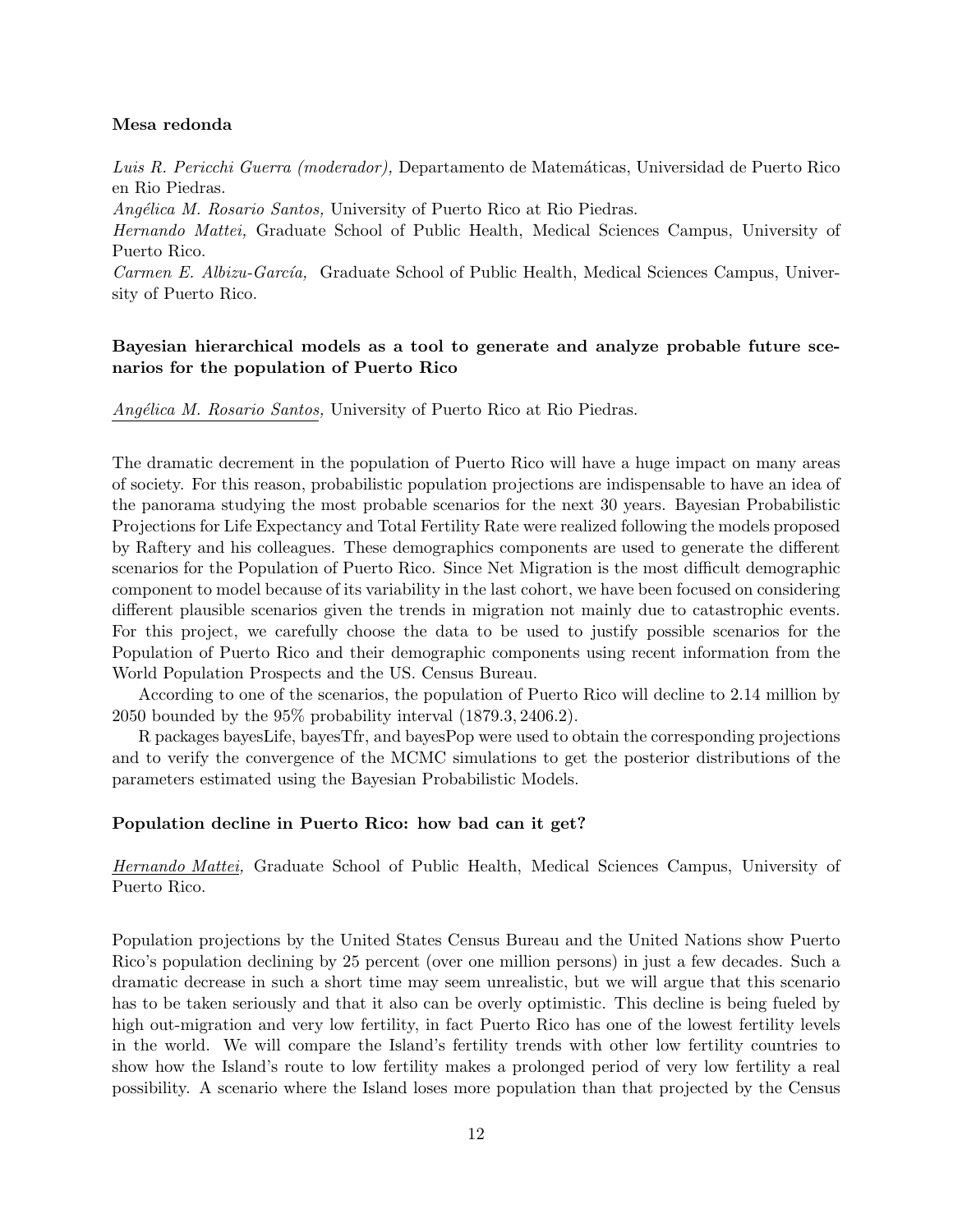and the United Nations is possibility that has to be taken seriously.

#### **Evidence-based population policies in Puerto Rico: the road ahead**

*Carmen E. Albizu-Garc´ıa,* Graduate School of Public Health, Medical Sciences Campus, University of Puerto Rico.

Puerto Rico is facing a demographic crisis that cannot longer be ignored. A large drop in births, extreme low fertility and high rates of out-migration have resulted in a declining population and the rapid aging of the population. Without formal modelling of Puerto Rico's demographic trends we will not be able to develop effective population policies to address the demographic challenges facing the Island. There is an urgent need for data driven and evidence-based population policies to address the negative consequence of these trends. These efforts will also require identifying intersectoral factors that need to be considered in policy formulation as well as the political forces that influence policy decisions. We will discuss challenges and opportunities that will be faced in Puerto Rico to develop and adopt evidence-based policies.

**Keywords**: evidence-based policies, population policies

## **3** Discussion panels/ Paneles de discusión

## **3.1** Estrategias de enseñanza de las matemáticas y ciencia de cómputo en tiem**pos de pandemia**

*B´arbara L. Santiago Figueroa (moderadora),* Departamento de Matem´aticas, Universidad de Puerto Rico en Humacao.

*Elio Ramos Col´on,* Departamento de Matem´aticas, Universidad de Puerto Rico en Humacao. Arturo Portnoy, Departamento de Ciencias Matemáticas, Universidad de Puerto Rico en Mayagüez. *Anneliesse S´anchez Zambrana,* Departamento de Matem´aticas, Universidad de Puerto Rico en Arecibo.

Los Departamento de Matemáticas y/ó de Ciencia de Cómputo, en general, brindan servicio a toda (o a una mayoría) la población estudiantil en las instituciones universitarias. La experiencia presencial provee una oportunidad única para exponer a  $\log(\text{as})$  estudiantes al lenguaje técnico de un curso de matemática o programación. Escribir expresiones algebraicas, ecuaciones, integrales, instrucciones en lenguajes de programación como Python, R o  $C++$  son destrezas que podemos catalogar como "rutinarias" en nuestros cursos. Tan pronto salimos del entorno presencial, y nos trasladamos a uno virtual, debemos seleccionar con responsabilidad y cuidado la forma en que transmitimos nuestro "lenguaje matem´atico" a nuestros(as) estudiantes. Ciertamente no es tarea trivial...y menos si se debe realizar inesperadamente.

Ante la nueva realidad que nos hemos visto forzados(as) a enfrentar por la emergencia mundial del COVID-19, el profesorado asumió grandes retos. En un tiempo mínimo (unas dos semanas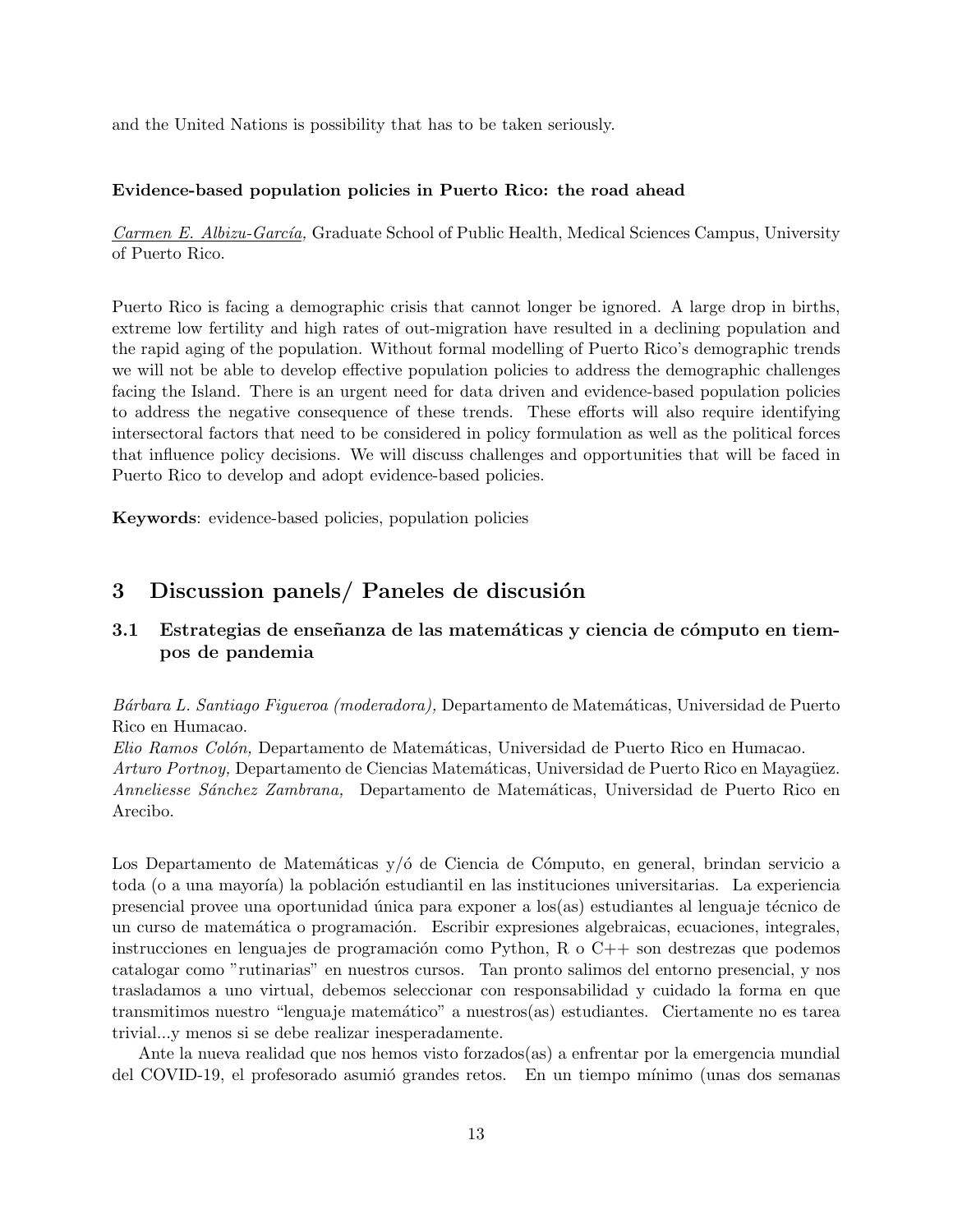o menos), montamos cursos en plataformas digitales, redise˜namos contenidos y asumimos nuevas responsabilidades. En este foro, presentamos algunos de los retos que enfrentamos y las estrategias de enseñanza que utilizamos en cursos de matemáticas  $y/6$  ciencia de cómputo para realizar nuestro trabajo docente ante la pandemia que enfrentamos.

# **4 Charlas Concurrentes / Concurrent Talks**

(In alphabetical order using the last name of the speaker.)

## **Structure preserving-field directional splitting difference methods for nonlinear Schr¨odinger systems**

Axi Aguilera, Department of Mathematical Sciences, University of Puerto Rico at Mayagüez. *Paul Castillo,* Department of Mathematical Sciences, University of Puerto Rico at Mayagüez. *Sergio G´omez,* Department of Mathematics, University of Pavia, Italy.

A computational framework of high order conservative finite difference methods to approximate the solution of a general system of N coupled nonlinear Schrödinger equations (N-CNLS) is proposed. Exact conservation of the discrete analogues of the mass and the system's Hamiltonian is achieved by decomposing the original system into a sequence of smaller nonlinear problems, associated to each component of the complex field, and a modified Crank- Nicolson time marching scheme appropriately designed for systems. For a particular model problem, we formally prove that a method, based on the standard second order difference formula, converges with order  $\tau + h^2$ ; and, using the theory of composition methods, schemes of order  $\tau^2 + h^2$  and  $\tau^4 + h^2$  are derived. The methodology can be easily extended to other high order finite difference formulas and composition methods. Conservation and accuracy are numerically validated.

**Keywords**: mass (charge) and Hamiltonian conservation, coupled nonlinear Schrödinger systems, finite difference, splitting and composition methods

## **Gold degree polynomials with even second highest term with** 2**-adic value** 1 mod 4 **are not exceptional APN in the context of the APN function conjecture**

*Carlos A. Agrinsoni Santiago,* Department of Mathematics, University of Puerto Rico at Rio Piedras. *Heeralal Janwa,* Department of Mathematics, University of Puerto Rico at Rio Piedras. *Moises Delgado,* Department of Mathematics, University of Puerto Rico at Cayey.

An almost perfect non-linear (APN) function is a function on the field  $\mathbb{F}_2^n$  directional derivative at every point is at most two to one. APN function have applications in cryptography and coding theory. A function defined over  $\mathbb{F}_{2^n}$  is exceptional APN if it is APN in infinitely many extensions of F2*<sup>n</sup>* . A well known conjecture states that the only two families of exceptional APN function up to CCZ equivalence there only two families of exceptional APN functions, namely the Gold and the Kasami monomials. When the degree of the polynomial is odd the only remaining cases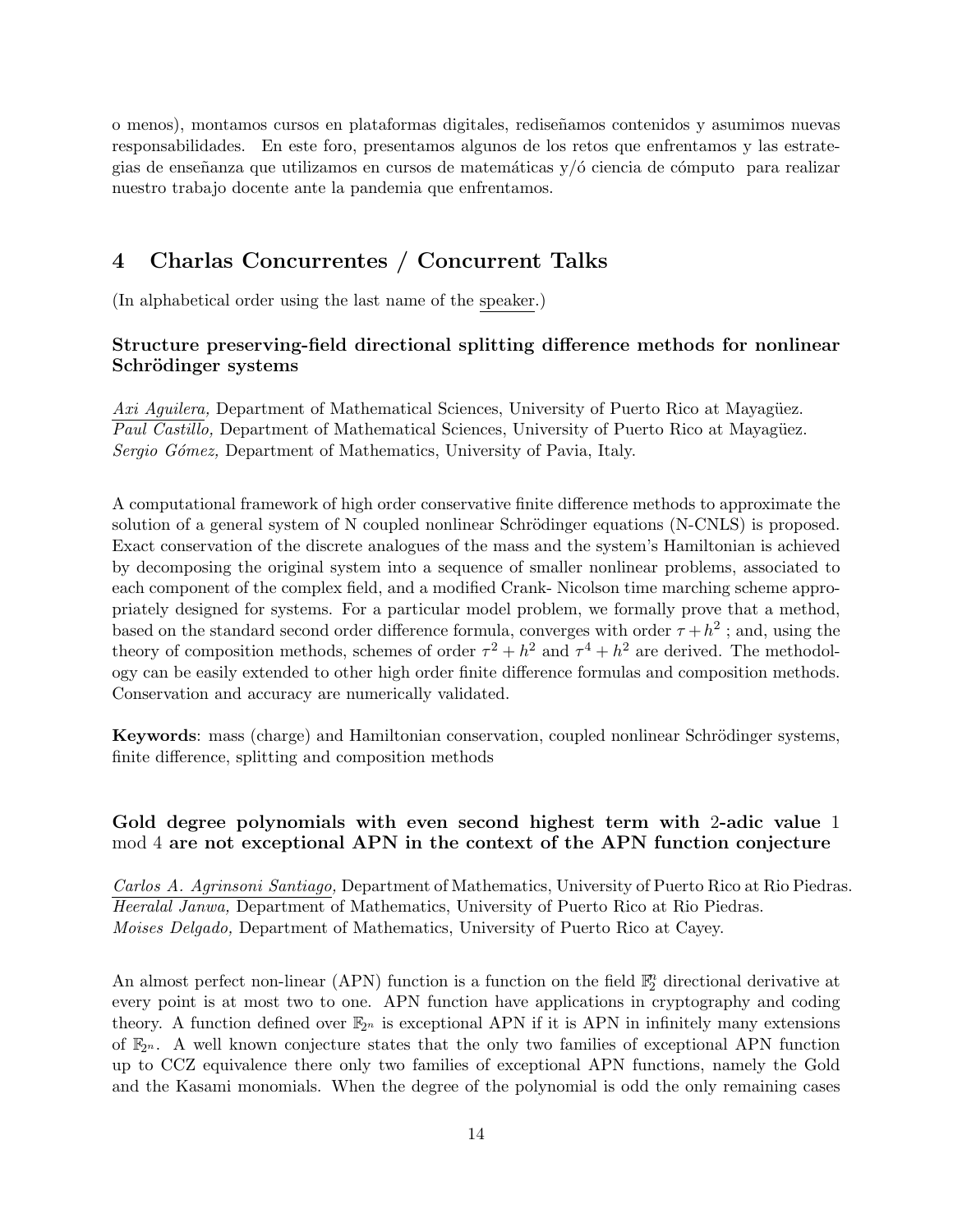are the Gold and Kasami Welch degree. Polynomials of the form  $f(X) = X^{2^n+1} + h(X)$  are not exceptionally APN when  $h(X)$  is a nonlinear polynomial of odd degree. In this presentation we will prove that  $f(X)$  is not exceptional APN when  $deg(h) = 2^m e$ , where  $e \approx 1 \mod 4$ , and *e* not a Gold exponent.

**Acknowledgements:** Carlos A. Agrinsoni Santiago's work is supported by the National Aeronautics and Space Administration (NASA) Training Grant No. NNX15AI11H, 80NSSC20M0052. The content is solely the responsibility of the authors and does not necessarily represent the official views of NASA.

**Keywords:** exceptional APN conjecture, gold case, polynomials

**AMS Classification:** 94B, 11T

### **Additive Decompositions of Matrices with Applications to Total Acquisition in Graphs**

*Austin Allen et al.,* Carnegie Mellon University.

The question of graph acquisition, recently studied in a series of papers by Doug West and his REGS students, led to the conjecture that each diameter two graph has acquisition number 2 or lower. In 2015, Rose McCarty led an REU team that showed, in unpublished work, that the acquisition number of a diameter 2 graph is 3 or lower provided that the following auxiliary result, on zero-one matrices, could be established. Conjecture: Each integer  $n \times n$  matrix with row and column sums equal to n can be decomposed as  $A + B$ , where the row and column sumsets of  $A, B$ are, respectively  $\{1, 2, ..., n\}$  and  $\{0, 1, ..., n-1\}$ . Although the conjecture remains unproven, here we present four methods, from different areas of mathematics, which we have attempted. These are the Combinatorial Nullstellensatz, a Graph theoretic approach, the Lovasz Local Lemma and a Linear Programming approach.

**Acknowledgements**: This work was completed at the Puerto-Rico/East Tennessee State REU in Combinatorics, Probability, and Algebraic Coding Theory. This is joint work with Sebastian Papanikolaou-Costa, Universidad Ana G. Mendez; Heidi Perez, Inter American University of Puerto Rico - Bayamon Campus; Doel Rivera, Pontifical Catholic University of Puerto Rico; Dorothea Rugg, Haverford College.

**Keywords**: total acquisition, graph theory, linear programming, combinatorial nullstellensatz, Lovasz local lemma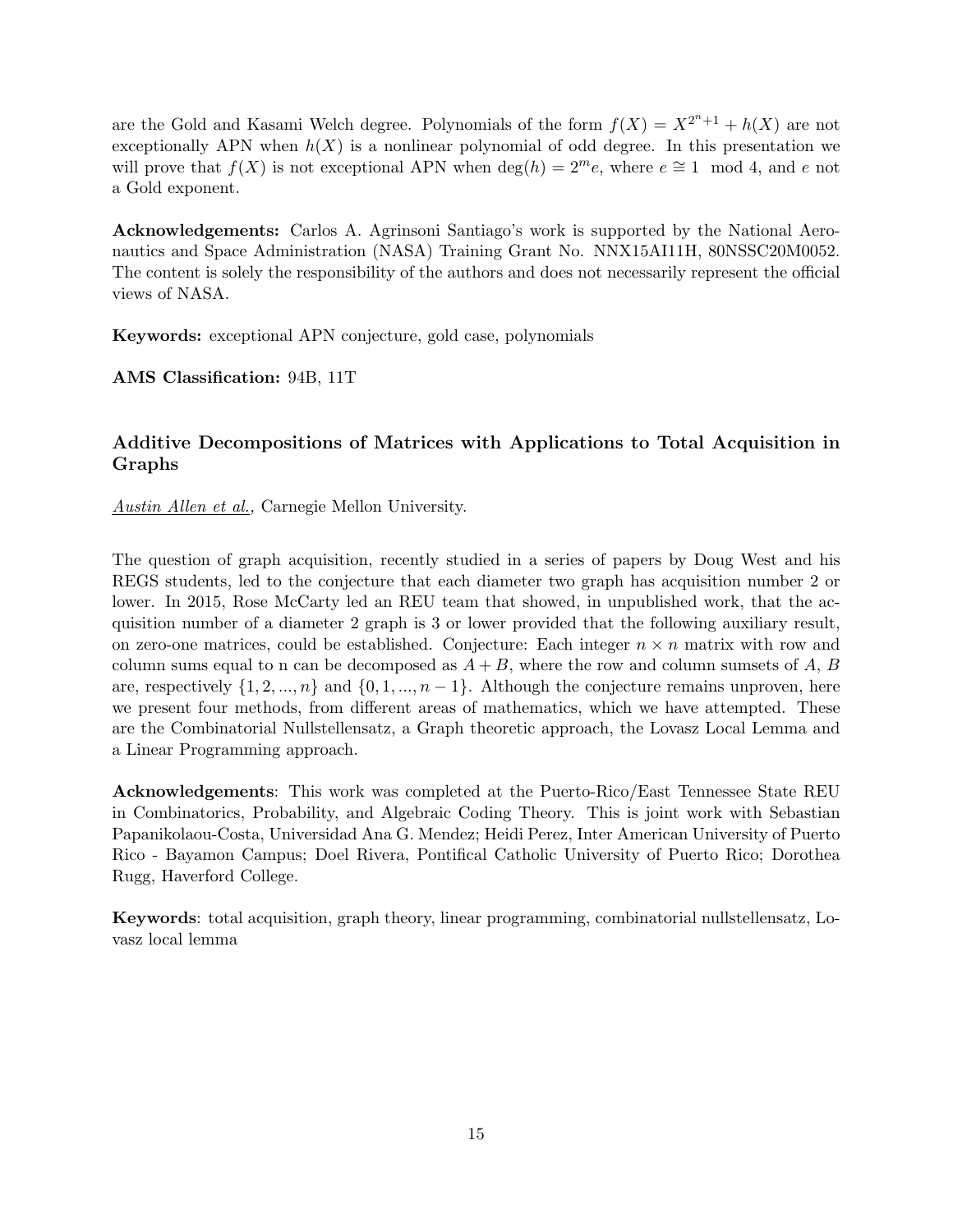## **Enumerating "good" permutations**

## *Austin Allen et al.,* Carnegie Mellon University.

Two permutations  $\pi$  and  $\sigma$  are said to be order isomorphic if they are equivalent after "pattern" reduction. We call a permutation "good" if the first *ℓ* entries are order isomorphic to the last *ℓ* entries. Given a *k*, we wish to enumerate all good permutations on [*k*] which overlap consecutively. We do this for whenever  $\ell \leq k/2$ , and via experimentation we conjecture that whenever  $\ell > k/2$  the number of good permutations is polynomial in *k*. We also make a connection of enumerating good permutations to the problem of explicitly determining the expected number of distinct permutation patterns contained in a random permutation.

**Acknowledgements**: This work was completed at the Puerto-Rico/East Tennessee State REU in Combinatorics, Probability, and Algebraic Coding Theory. This is joint work with Vonnie Dobbs, Marquette University; Sebastian Papanikolaou-Costa, Universidad Ana G. Mendez; Christopher Soto, Queens College, CUNY; Lino Yoshikawa, University of Hawaii at Hilo.

**Keywords**: permutation patterns, good permutations, enumerative combinatorics, experimental mathematics

## **True Parameters of Algebraic Geometry Codes using Groebner Bases**

*Austin Allen,* Carnegie Mellon University.

Algebraic Geometry (AG) codes are a class of codes studied for their resemblance to Reed-Solomon codes and their improvement of the Gilbert-Varshamov bound. These codes are defined by their parameters, i.e. defined by their length, dimension, and minimum distance. A particular parameter that is of interest is a code's minimum distance. The theory of algebraic function fields often gives nonconstructive bounds on the dimension, minimum distance, and decoding of AG codes. In this work we propose Groebner bases techniques as a simpler method to constructively determine the dimension, minimum distance, and decoding algorithms of AG codes generated from the Giulietti-Korchmaros curve and the Garcia-Guneri-Stichtenoth curve. We also expect to have explicit Locally Recoverable Codes (LRC's) generated from these curves.

**Acknowledgements**: This work was completed at the Puerto-Rico/East Tennessee State REU in Combinatorics, Probability, and Algebraic Coding Theory.

**Keywords**: slgebraic geometry codes, Groebner bases, Giulietti-Korchmaros curve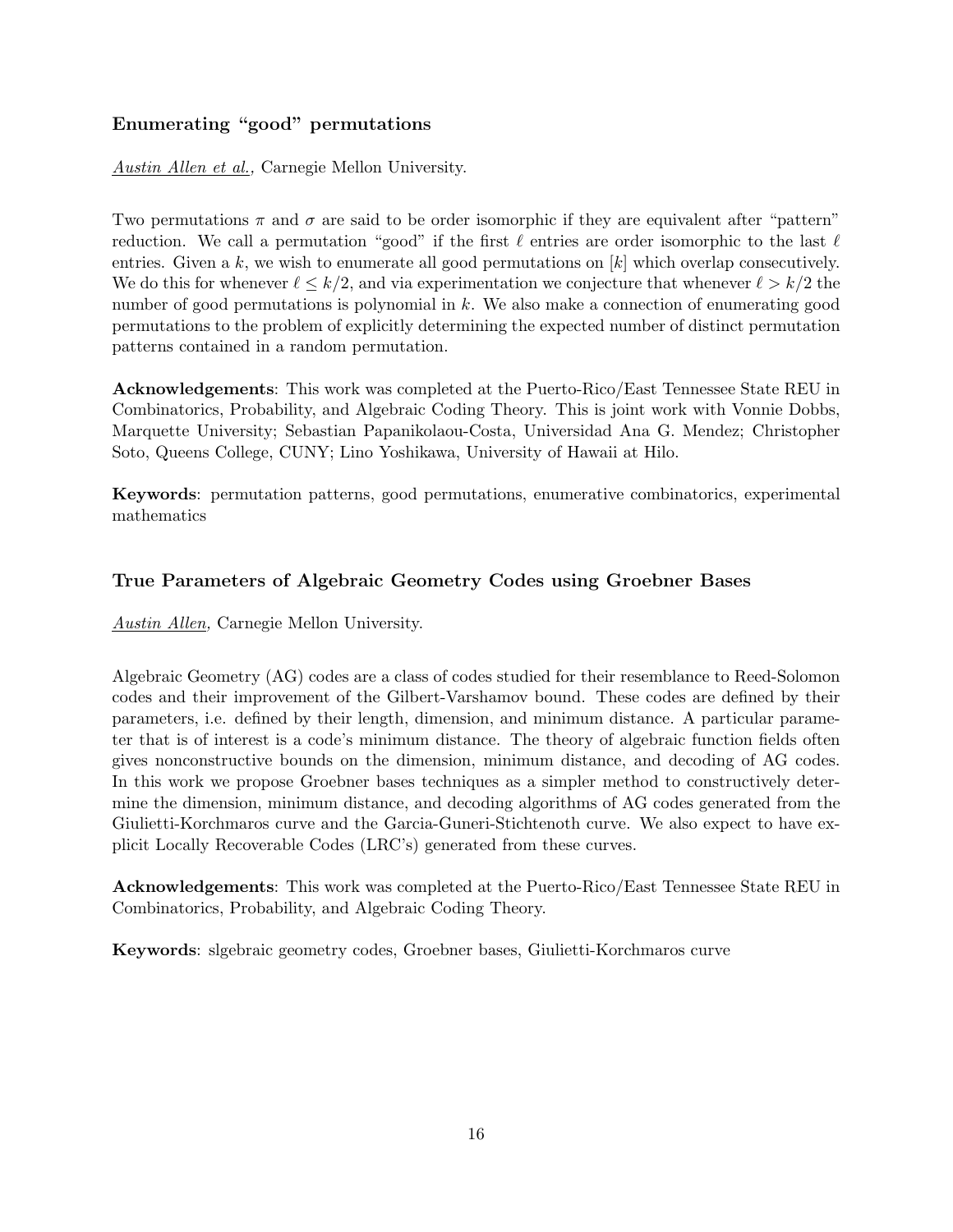## **Maximal regularity for degenerate multiterm fractional integro-differential equations in Banach spaces**

*Rafael Aparicio,* Statistical Institute and Computerized Information Systems, University of Puerto Rico at Río Piedras.

*Valentin Keyantuo*, Department of Mathematics, University of Puerto Rico at Río Piedras.

Fractional differential equations are increasingly used to model systems arising in various areas of science and technology. These include equations that appear in viscoelastic models, rheology, and more generally phenomena with memory effects.

We use the theory of operator-valued Fourier multipliers, to obtain maximal regularity results for a large class of degenerate multiterm fractional differential equations in Banach spaces. We consider the right-sided Liouville fractional derivative on the real axis for functions belonging to Lebesgue-Bochner spaces. We present some applications.

**Keywords:** well-posedness, maximal regularity, operator-valued Fourier multiplier, fractional derivative.

#### **Assessment Mitigations Strategies for SARS-CoV-2 using a mathematical model**

*Frances Aponte-Caraballo,* Biology Department, University of Puerto Rico at Cayey. *G´enesis Rivera-Bachier,* Biology Department, University of Puerto Rico at Cayey. *Mayte´e Cruz-Aponte,* Department of Mathematics and Physics, University of Puerto Rico at Cayey.

COVID-19 disease is a respiratory infection caused by the SARS-CoV-2 virus and was declared a pandemic on March 11, 2020. Different interventions have been implemented to mitigate and/or suppress the epidemic in each country. In Puerto Rico, several executive orders and different resources as the Covimeter, Bio-portal, and SMICRC have being established to contact trace and cut transmission chains of the virus while using Non-Pharmaceutical Interventions to manage the epidemic. The spread of a disease in a specific population is a function, in part, of the population's movements from one city to another. In order to know how COVID-19 disease is spreading in a particular population affected by the daily mobility of the population in a specific region of Puerto Rico, we need to consider the disease's biological factors and metapopulation analysis. Using a mathematical model, we aim to analyze the actions taken to mitigate the virus's spread based on data behavior and understand how mobility in the island works. Preliminary results indicate that there is an increase in new cases by applying less restrictive measures in the executive orders. After running the simulations with different parameters on the protective measures, when used, the effective reproductive number decreases. Other mitigation strategies like mask usage, physical distancing, border closure, and contact-tracing are interventions whose effectiveness is about to be tested in our model using the Puerto Rican data.

**Acknowledgments:** Thanks to the Interdisciplinary Research Institute, the UPR-IPERT program and the Puerto Rico Louis Stokes Alliance for Minority Participation (PRLSAMP) for the funding (NSF-HRD 2008186) and support on this research work.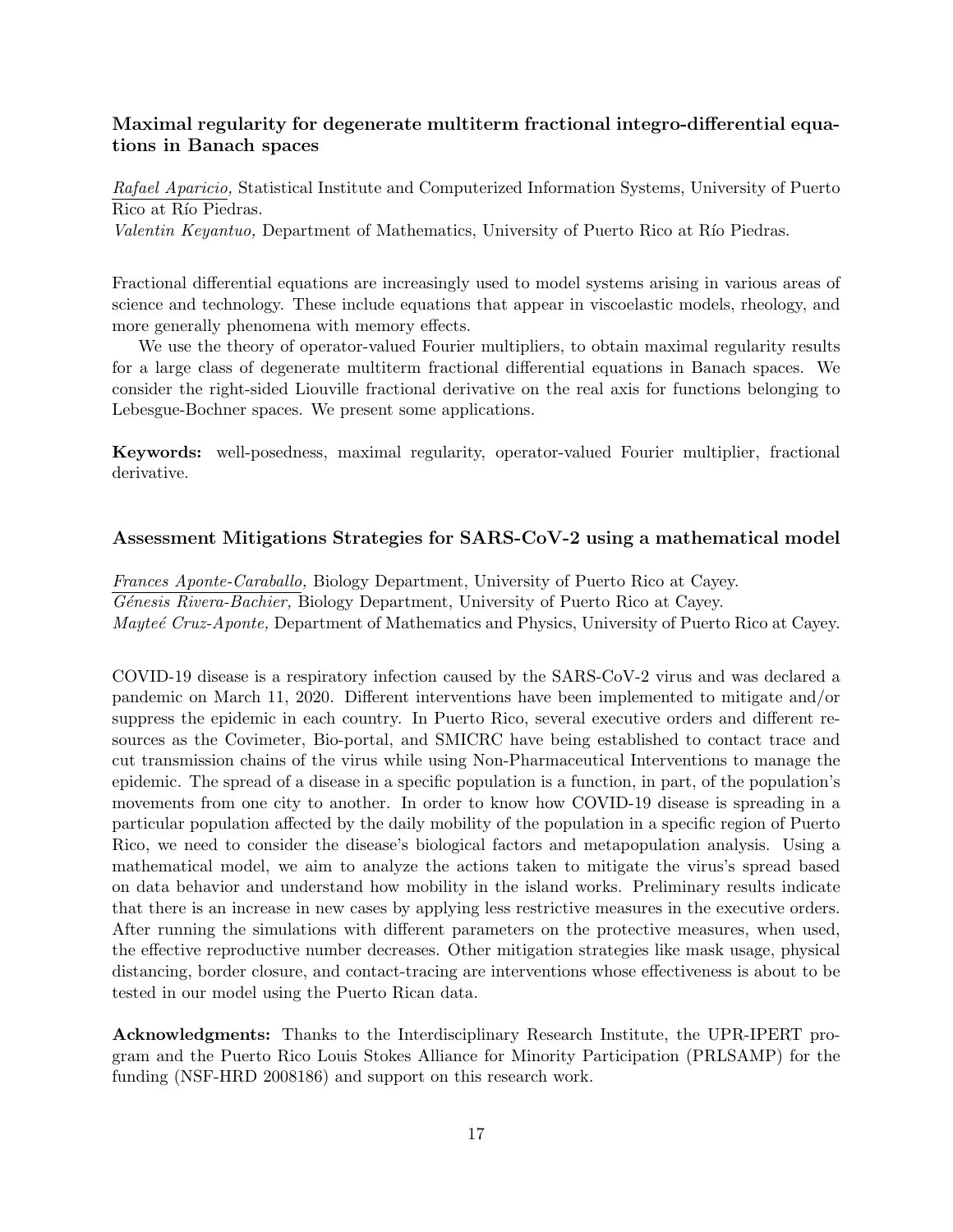## **An Implementation of McEliece Public Key Cryptosystems for Post-Quantum Cryptography Using AG Codes and Analysis**

*Andres Arroyo,* Department of Mathematics, University of Puerto Rico at Rio Piedras. *Heeralal Janwa,* Department of Mathematics, University of Puerto Rico at Rio Piedras.

Current public key cryptography standards recommended by the National Institute of Standards and Technology (NIST) and heavily used in commerce, such as: RSA (Rivest et al. 1978) and several Elliptic Curve Cryptosystems rely on the fact that the problem of factorizing and finding discrete logarithm factor numbers using a quantum computer fast (Shor 1997), rendering these cryptosystems non-viable. One of the cryptosystems that is highly promising in the Post-Quantum world, is the McEliece (1978) public-key cryptosystem, based on the theory of error-correcting codes. The system uses the generator matrix of an error correcting code with good rate, error correction capability, and a fast decoding algorithm to encrypt and decrypt data. The original system uses a class of codes known as Goppa Codes, with a large number of in-equivalent systems, and a good decoding algorithm with complexity  $O(n \log n)$  (Shor 1997). Because the problem of decoding a general linear code is known to be NP-Complete (Johansson et al. (2002)), and brute force attacks have been show to have a large work factor, these public key cryptosystems are so far regarded as safe, even from attack by quantum computers. In this talk, we will present an implementation of the McEliece Cryptosystem using different families of Algebraic Geometry (AG) codes, and we compare and analyze the resulting encryption/decryption methods, their running times and their parameters. We will demonstrate implementiaons in functional field arithmetic in SAGE involving Berlekamp-Massey and Patterson algorithms.

**Acknowledgements:** Andres Arroyo was supported by the Bridge to Doctorate Fellowship of UPRrp supported by NSF.

**Keywords:** McEliece public key cryptography; post-quantum cryptosystems; function fields; AG codes

## **High-frequency dynamics of magnetic antivortex states**

*Martin A. Asmat-Uceda,* Department of Mathematics-Physics, University of Puerto Rico at Cayey. *Grant Riley,* National Institute of Standards and Technology. *Kristen Buchanan,* Colorado State University.

Non-uniform magnetic spin textures, such as skyrmions and vortices among others, are attracting increasing interest due to their unique topological properties as well as their potential for applications. However, only a few investigations have been conducted on magnetic antivortices (AV), in part due to the difficulty in creating stable AV compared to other magnetic states. The AV is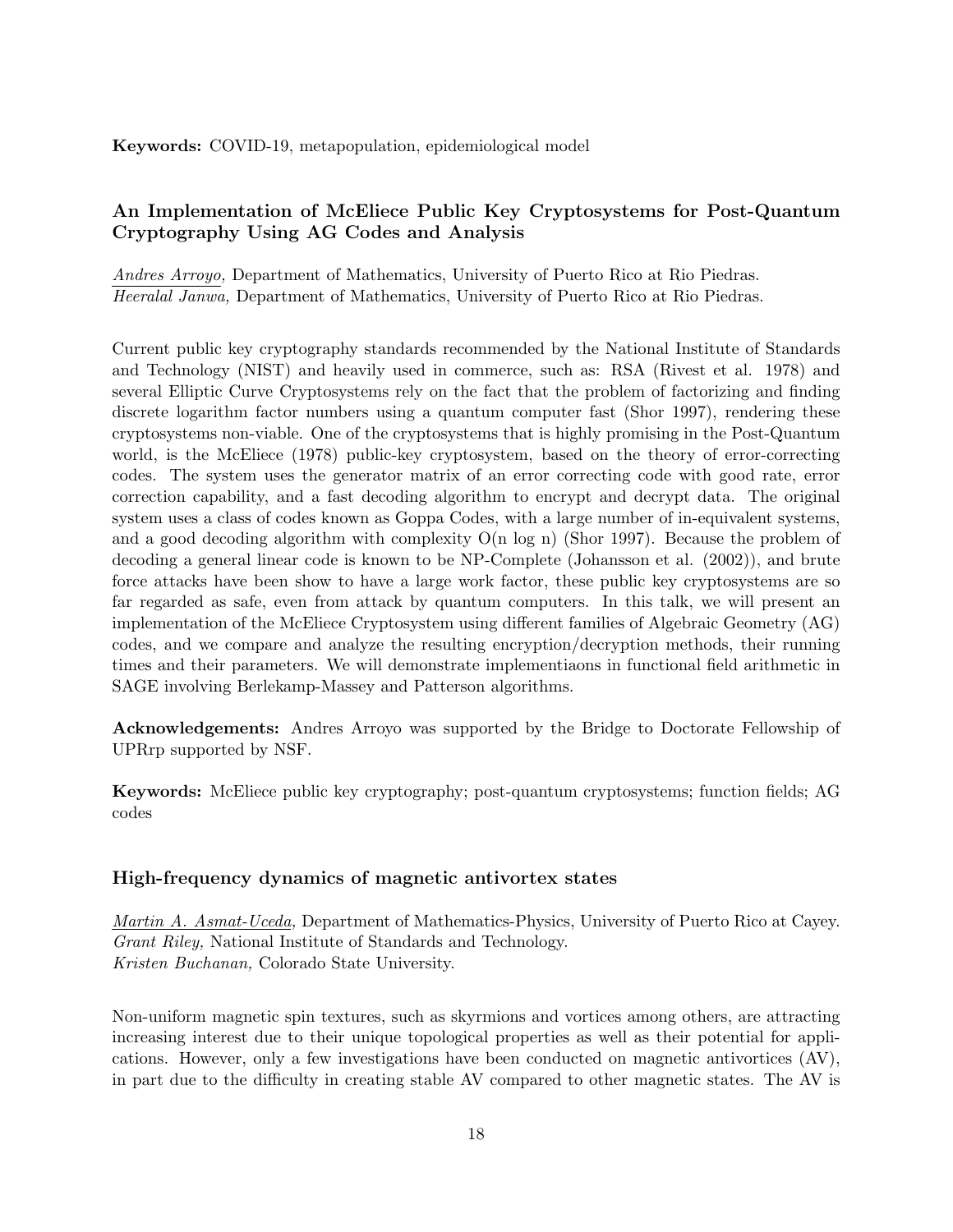predicted to have similar properties to its physical counterpart, the magnetic vortex, such as an in-plane spin distribution and a nanometer-scale core region which is magnetized perpendicular to the plane. In addition, an AV is predicted to have a rich dynamic response, similar to what has been observed for vortices, including a sub-GHz gyrotropic mode and a number of higher frequency modes.

This work discusses the high frequency dynamics of an AV state confined at the intersection of 37-nm thick Permalloy microstrips that are part of a pound-key like shape structure. The main methodology was based on micromagnetic simulations, however comparison with the experimental results is also discussed. Both in-plane (30-ps duration to suppress the gyrotropic mode) and out-of-plane excitations were considered. Spatial mode maps obtained by Fourier analysis show pairs of azimuthal modes that travel around the AV center with opposite handedness in response to an in-plane field, while for an out-of-plane excitation modes with standing radial-like character, with strong, quantized excitations along the structure diagonal, are found instead. For the higher order modes, propagating spin waves are observed in the long rectangular legs for both excitation directions. The spin waves in the legs are sensitive to the spin state at the intersection and the dominant wavelength is correlated with the wavelength in the AV region.

**Acknowledgments:** This research was supported by the U.S. Department of Energy Basic Energy Sciences Program, DOE-BES ER46854.

**Keywords:** physics, micromagnetic, spin-waves, dynamics, ferromagnetism, nanotechnology, magnonics.

## **La U˜na Taptana como recurso did´actico para el desarrollo del pensamiento num´erico en la primera infancia**

*Roxana Auccahuallpa Fernandez,* Universidad Nacional de Educación, Ecuador. *Joana Abad Calle,* Universidad Nacional de Educación, Ecuador.

El sentido numérico y en particular la comprensión del número en la educación inicial en Ecuador es un aspecto que ha sido obviado en el currículo. Green (1991) caracteriza esto en tres aspectos: capacidad de hacer c´omputos con fluidez, de hacer estimados y juicios e inferencias. El objetivo de la investigación fue desarrollar el sentido numérico en niños de educación inicial a partir del material concreto U˜na Taptana1 con el proceso etnomatem´atico del contar y aspectos determinantes para la comprensión del número de Van Luit y Van Rijt (1997). Se ha realizado una investigación de estudio de caso con 29 docentes de educación inicial. Para ello, se ha desarrollado un taller de tres d´ıas con los docentes de manera virtual sobre el uso de la U˜na Taptana para desarrollar el sentido numérico en la primera infancia. La información fue recolectada a través de un cuestionario y tareas de ejecución desarrollado por los docentes como parte de la evaluación del taller.

Los resultados señalan que el 79% de los docentes participantes del taller entienden que el material concreto Una Taptana desarrolla el pensamiento numérico y provoca el razonamiento lógico en los niños de 3 y 4 años. Incluso, los docentes afirman en un 100% que el uso de este recurso didáctico desarrolla actitudes favorables hacia la comprensión del número – concepto abstracto de la matemática en los inicios de la formación académica del niño. El 89.7% afirma que los niños en este nivel aprenden las matemáticas de forma concreta a través del recurso didáctico, en la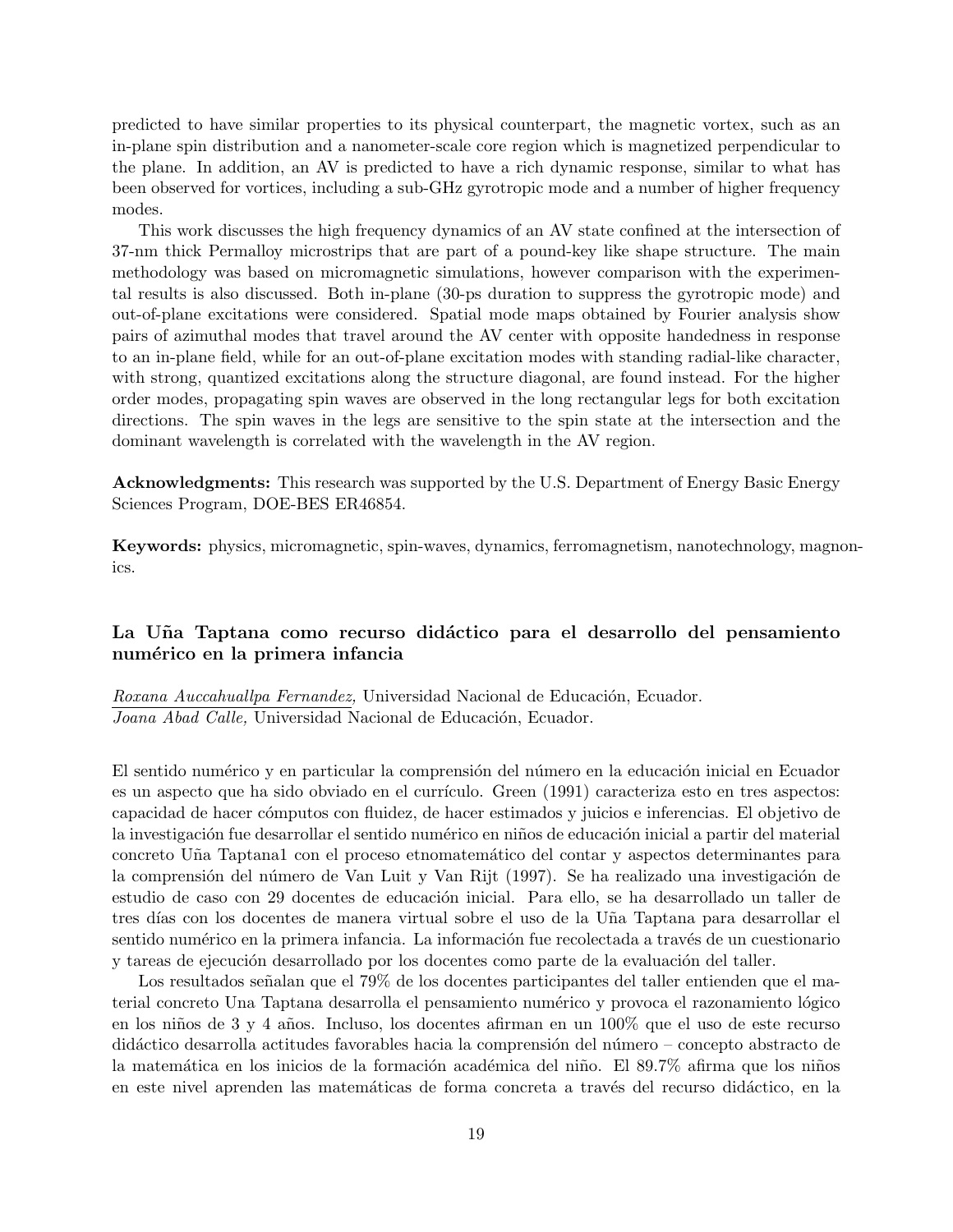que el proceso del contar se da a través del ordenar, seriar, clasificar, correspondencia biunívoca, conteo estructurado y no estructurado. No obstante, los docentes señalan que desarrollar el sentido número en este nivel educativo en la edad de 3 años esta 'En Proceso' (ordenar, clasificar y secuenciar), a diferencia de los de 4 que están en nivel 'Alcanzado'. Sin embargo, en las destrezas de correspondencia biunívoca, conteo estructurado y no estructurado están en nivel 'Inicio' y 'En Proceso' respectivamente.

**Reconocimiento:** Esta investigación es parte de los resultados del proyecto de investigación 'El sentido numérico en la educación inicial y básica elemental: proceso etnomatemático del conteo' de la Universidad Nacional de Educación –  $2019-2020$ .

**Palabras clave:** sentido numérico, Uña Taptana, proceso del contar, niños, enseñanza de matemáticas

#### **Regularity theory for nonlocal space-time master equations**

*Animesh Biswas,* Department of Mathematics, University of Nebraska-Lincoln. *Marta de Le`on-Contreras,* University of Reading. *Pablo Ra´ul Stinga,* Iowa State University.

We analyze regularity estimates for solutions to nonlocal space time equations driven by fractional powers of parabolic operators in divergence form. These equations are fundamental in semipermeable membrane problems, biological invasion models and they also appear as generalized Master equations. We develop a parabolic method of semigroups that allows us to prove a local extension problem characterization for these nonlocal problems. As a consequence, we obtain interior and boundary Harnack inequalities and sharp interior and global parabolic Schauder estimates for solutions. For the latter, we also prove a characterization of the correct intermediate parabolic Holder spaces in the spirit of Sergio Campanato.

## **Re-identification Approaches for a Markerless Animal Monitoring System in Open Space Setup**

*Jeffrey Chan*, Department of Mathematics, University of Puerto Rico at Río Piedras. *R´emi M´egret,* Department of Computer Sciences, University of Puerto Rico at Rio Piedras. *José Agosto,* Department of Biology, University of Puerto Rico at Rio Piedras. *Tugrul Giray,* Department of Biology, University of Puerto Rico at Rio Piedras.

Recent advances in deep neural networks have transformed various areas in science and industry by enabling the automatic analysis of complex data with accuracy at times matching those of humans. In particular, Convolutional Neural Networks have achieved excellent performance in face recognition and person re-identification from image and video. Performance for re-identification in the animal domain is currently not at the same level. One important factor is the lack of large well-annotated image datasets, which are an important step to achieve high performance. Human datasets from many sources including social media can be leveraged to obtain annotated data. In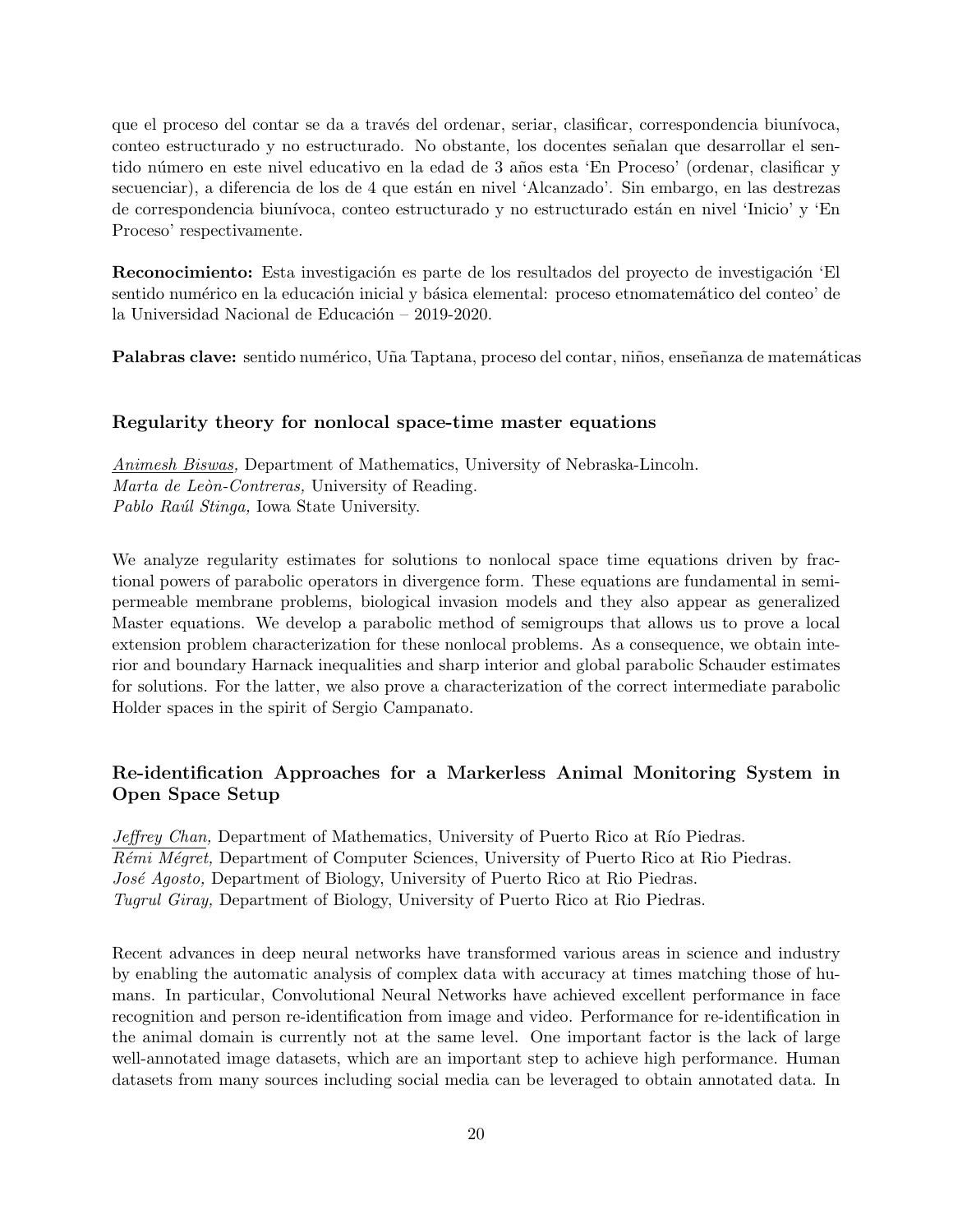contrast creating datasets for specific animals generally requires extra data acquisition and expert annotation. In some cases, even experts cannot provide a good identity annotation of individual animals, such as in honeybees, without tagging them with markers. This talk reviews exciting and novel ideas towards animal identification in open space setup that do not require manual identity annotations nor markers. The discussion focuses on exploiting tracking information to learn discriminative features and self-supervised learning to achieve robust representations for re-identification. Developing an animal identification system without the need of manual identity annotations will enable the monitoring of animal behavior at finer grain and larger scale than currently possible. In complex animal societies such as honeybees, this information will be crucial to obtain new insights into their biology and their interaction with environmental factors while reducing to a minimum the need for the manipulation of the individuals or for more intrusive monitoring setups.

**Acknowledgments:** This material is based upon work supported by the National Science Foundation under Grants No. 1707355 and 1633184. Jeffrey Chan acknowledges support from PR-LSAMP, a program from the National Science Foundation under Grants HRD-1906130.

**Keywords:** animal identification, deep learning, self-supervised learning, discriminative features

#### **Genus integration, abelianization and differential characters**

*Iv´an Contreras,* Amherst College, Massachusetts, USA. *Rui Fernandes,* University of Illinois, Urbana-Champaign, Illinois, USA.

The genus integration of a Lie algebroid was introduced in joint work with Rui Fernandes as the quotient space of A-paths by A-homologies. We prove that such integration is the abelianization of the Weinstein groupoid, and we also show that the obstructions to smoothness of the genus integration are controlled by the extended monodromy groups. In this talk we will survey the integration problem of Lie algebroids and these new results, which can be seen as a generalization of the Hurewicz theorem in algebraic topology. We will also present an ongoing work on the particular case of the prequantization Lie algebroid associated with a closed 2-form. In particular our results recover the prequantization condition as well as the usual description of principal circle bundles with connection via differential characters.

**Acknowledgments:** This project was partially supported by the NSF grants DMS-1405671, DMS-1710884, and a Simons Fellowship in Mathematics.

**Keywords:** Lie algebroids, monodromy, genus integration, Hurewicz theorem, abelianization, differential characters.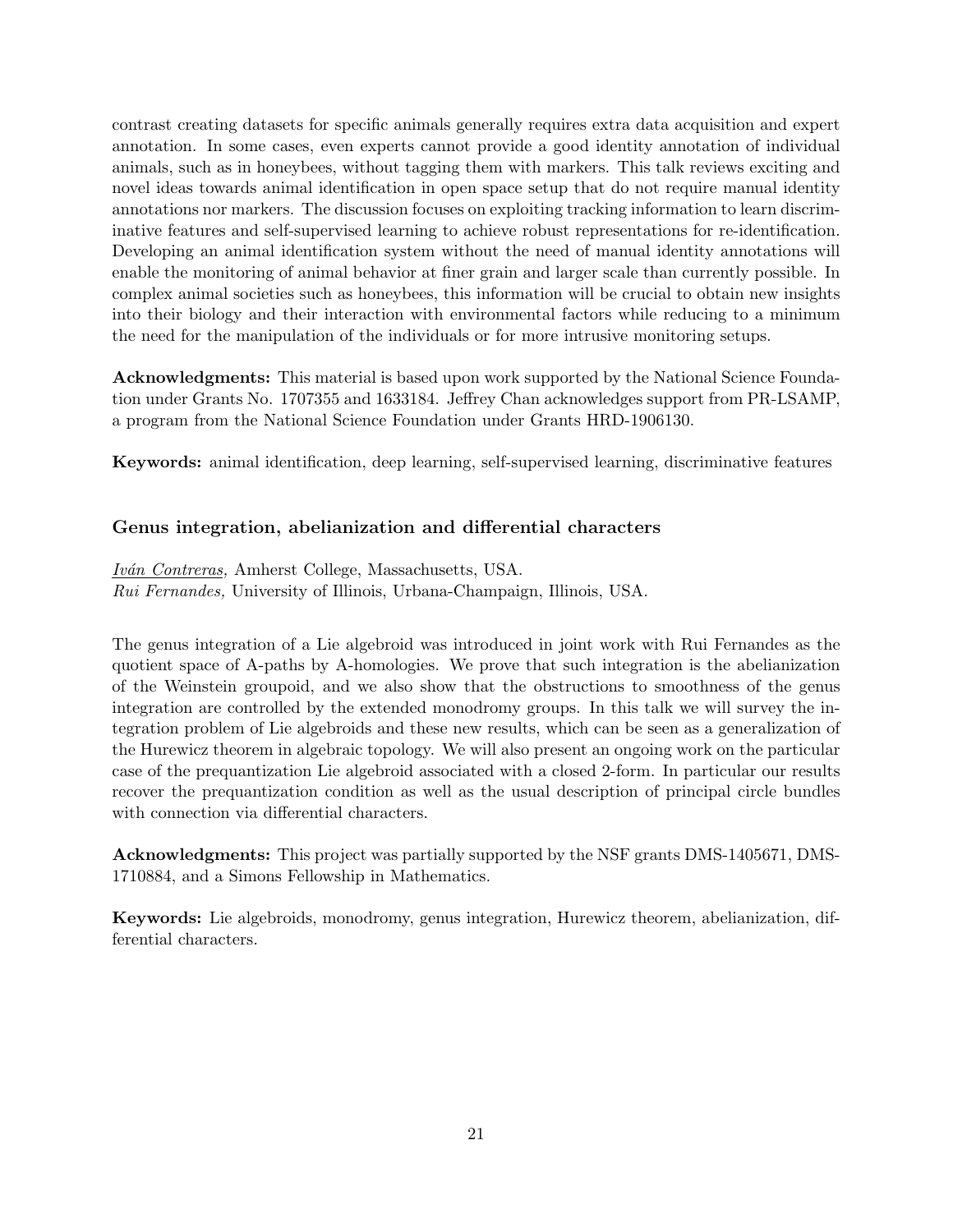## **A generalization of a theorem of Bartoli and Schmidt on the existence of an absolutely irreducible component of a hypersurface over a finite field and its applications and ramifications**

*Moises Delgado,* Department of Mathematics, University of Puerto Rico at Cayey. *Carlos A. Agrinsoni Santiago,* Department of Mathematics, University of Puerto Rico at Rio Piedras.

*Heeralal Janwa,* Department of Mathematics, University of Puerto Rico at Rio Piedras.

Many applications of algebraic geometry and coding theory require the existence of an absolute irreducible factor of a hypersurface. Finding a criterion to determine the existence of an absolute irreducible factor is rare. Finding absolutely irreducible factors is related to determining the properties of the corresponding multivariate polynomial. A few authors have authors have formulated diverse criteria based on different properties of the polynomials.

In 2019 Bartoli and Schmidt provided a criterion for polynomials in two variables to guarantee the existence of an absolute irreducible factor given the tangent cone of the polynomial satisfy certain conditions. We generalized this criterion to apply to several a polynomial in variables and to apply to other situations apart from the tangent cone. We present an application of this new criterion to the exceptional almost perfect nonlinear conjecture.

**Acknowledgements:** Carlos A. Agrinsoni Santiago's work is supported by the National Aeronautics and Space Administration (NASA) Training Grant No. NNX15AI11H, 80NSSC20M0052. The content is solely the responsibility of the authors and does not necessarily represent the official views of NASA.

**Keywords:** exceptional APN conjecture, absolute irreducibility testing

**AMS Classification:** 94B, 11T

## **Qualitative and numerical results for a PDE model for chemotaxis with logistic growth**

*Padi Fuster Aguilera,* Department of Mathematics, Tulane University. *Vincent R. Martinez,* Department of Mathematics, Tulane University. *Kyle K. Zhao,* Department of Mathematics, Tulane University.

In this talk, we will discuss a particular one-dimensional PDE model for chemotaxis with logarithmic sensitivity and logistic growth for the organism population density. For the initial boundary value problem with Neumann boundary conditions, we will present analytic results on the longtime behaviour of the solution which converges to a constant state: its carrying capacity. This is in contrast with results obtained by Zhao et al for the model without logistic growth, in which the solution converges towards its initial average. Moreover, we will present data from numerical simulations that show a separation of scale phenomenon and provide a detailed short time behaviour of the solution.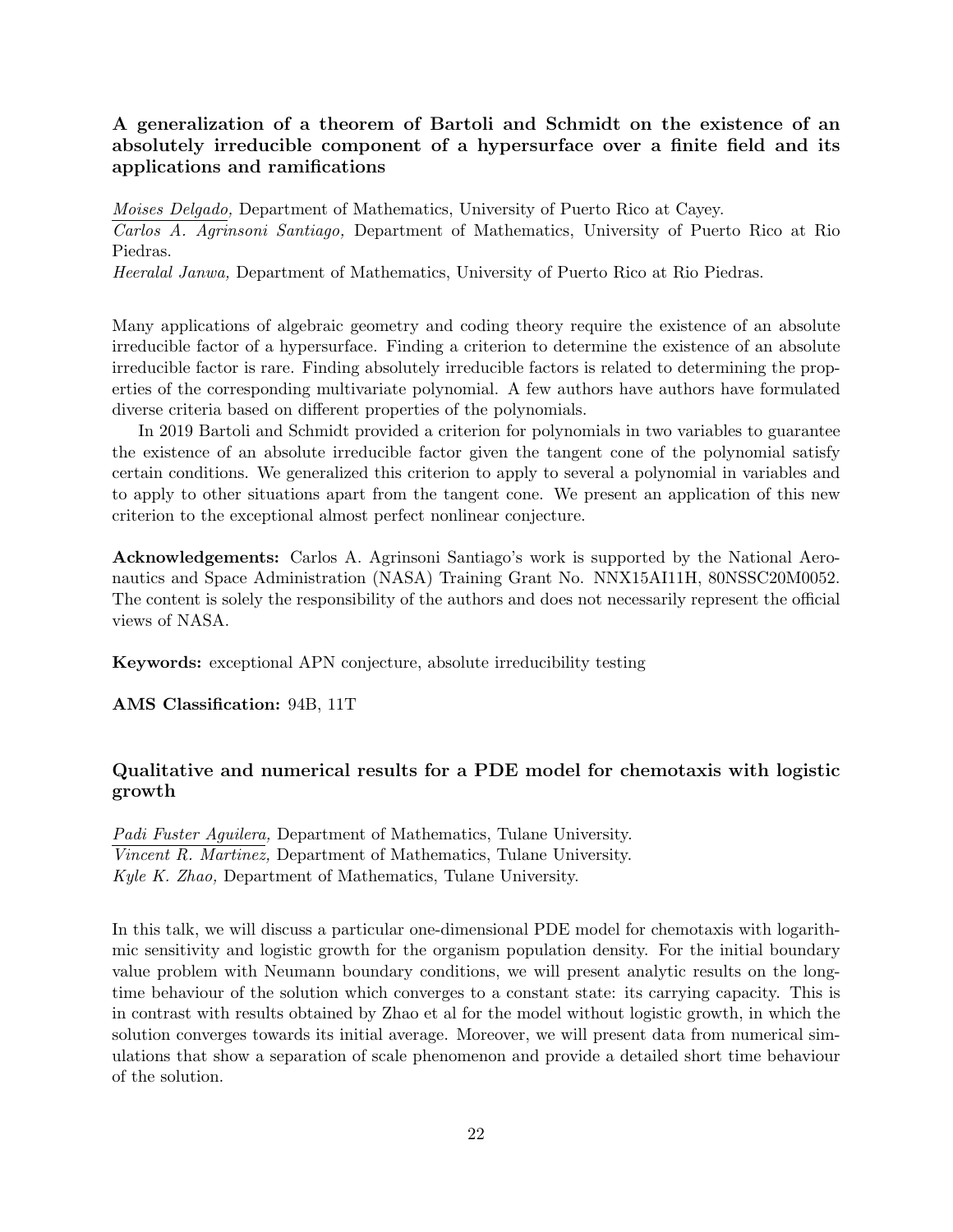**Acknowledgements:** This research was partially supported by the PSC-CUNY Research Award Program under grant PSC-CUNY 62239-00 50, and the Simons Foundation Collaboration Grant for Mathematicians No. 413028.

**Keywords:** PDE, chemotaxis, global existence

## **The Expected Number of Distinct Consecutive Patterns in a Random Permutation**

*Anant Godbole et al.,* East Tennessee State University.

Let  $\pi_n$  be a uniformly chosen random permutation on [*n*]. Using an analysis of the probability that two overlapping consecutive *k*-permutations are order isomorphic, we show that the expected number of distinct consecutive patterns in  $\pi_n$  is  $\frac{n^2}{2}$  $\frac{\partial^2}{\partial^2}(1-o(1))$ . This exhibits the fact that random permutations pack consecutive patterns near-perfectly.

**Acknowledgments:** This is joint work with Austin Allen, Carnegie Mellon University; Dylan Cruz Fonseca, University of Puerto Rico, Río Piedras; Veronica Dobbs, Marquette University; Egypt Downs, Virginia State University; Evelyn Fokuoh, East Tennessee State University; Sebastián Papanikolaou Costa, Universidad Ana G. M´endez; Christopher Soto, Queens College, CUNY; Lino Yoshikawa, University of Hawaii at Hilo.

## *P***-recursivity of some families of Boolean functions under biased Walsh transforms**

*Axel O. Gómez-Flores,* Department of Mathematics, University of Puerto Rico at Río Piedras. *Luis A. Medina,* Department of Mathematics, University of Puerto Rico at Rio Piedras.

We showed that, under certain conditions, restricted and biased exponential sums and Walsh transforms of symmetric and rotation symmetric Boolean functions are, as in the case of the non-biased domain, *C*-finite sequences. We also showed that under other conditions, these sequences are *P*recursive, which is somewhat different behavior than their non-biased counterparts. We also show that exponential sums and Walsh transforms of a family of rotation symmetric monomials over the restricted domain  $E_{n,j} = {\mathbf{x} \in \mathbb{F}_2^n : wt(\mathbf{x}) = j}$  ( $wt(\mathbf{x})$  is the Hamming weight of the vector **x**) are given by polynomials of degree at most *j*, and so, they are also *C*-finite sequences. Finally, we also present a study of the behavior of symmetric Boolean functions under these biased transforms.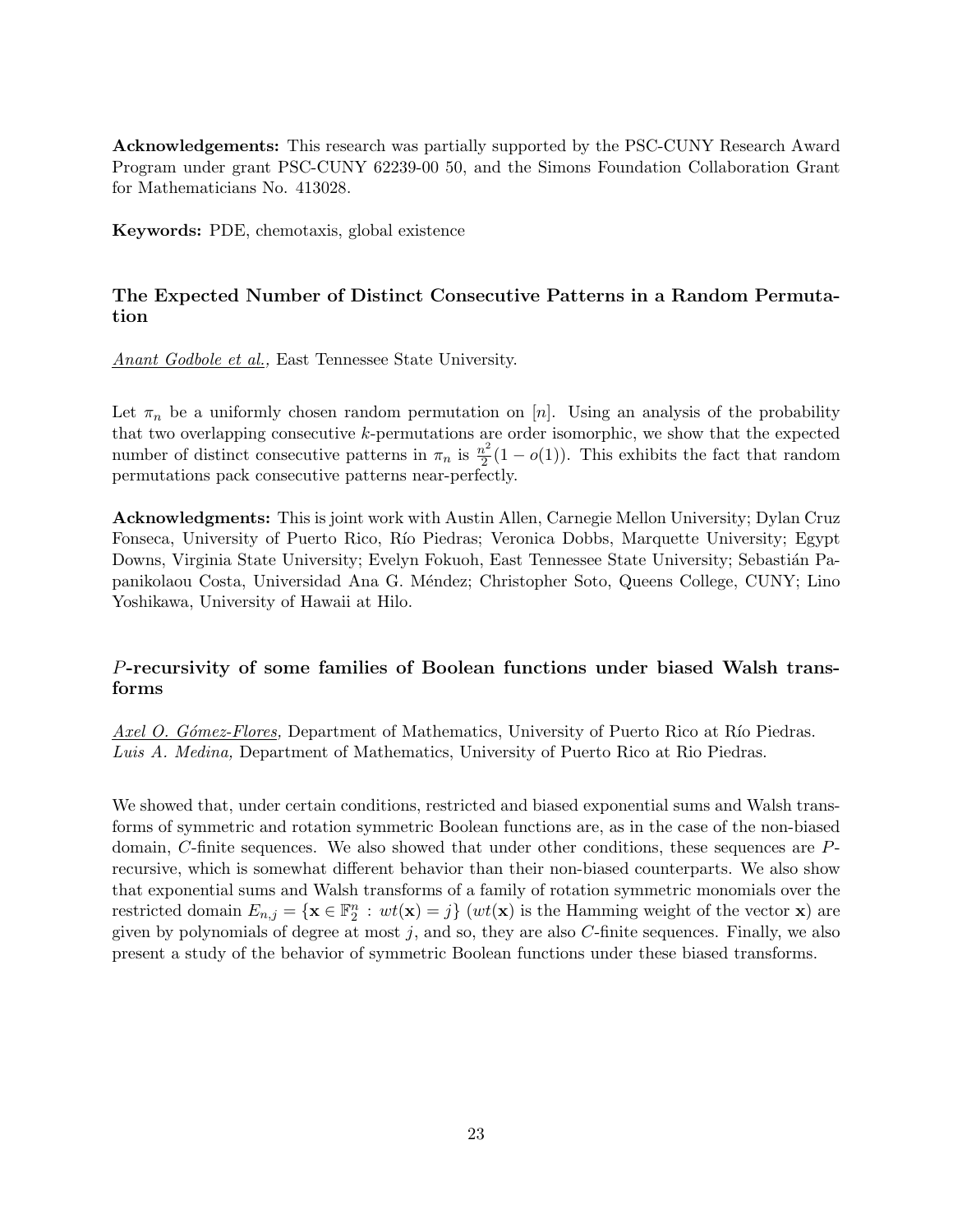# ${\bf Involutions~of~} \mathbb{F}_q$   $\bf{obtained~from~binom}$   $\bf{binom}$  and  $\bf{sf~the~form}~$   $x^m(x^{\frac{q-1}{2}}+a)$

*Lillian González Albino,* Department of Mathematics, University of Puerto Rico at Río Piedras. *Ivelisse Rubio,* Department of Computer Sciences, University of Puerto Rico at Rio Piedras. *Ariane Masuda,* Department of Mathematics, New York City College of Technology of The City University of New York.

Permutations over finite fields have many applications ranging from cryptography and combinatorics to theory of computation. For many of these applications it is important to find permutations with a small memory footprint that are easy to implement. A good option is to use permutations generated by polynomials that are their own inverse, called *involutions*. In 2017, Castro et al. gave explicit formulas for monomial involutions over  $\mathbb{F}_q$  and their fixed points. The number of fixed points is important in applications in cryptography since it is related to the non-linearity of a permutation. In 2018, Zheng et al. characterized involutions of the form  $x^m h(x^s)$  over  $\mathbb{F}_q$ , but an explicit formula for *m* and the amount of fixed points were not given. In this talk we present results on explicit formulas for binomial involutions  $x^m(x^{\frac{q-1}{2}} + a)$  over  $\mathbb{F}_q$ , and their fixed points.

**Acknowledgements:** This research was sponsored in part by Puerto Rico Louis Stokes Alliance For Minority Participation (PR-LSAMP).

**Keywords:** permutation polynomials, involutions, fixed points, finite fields

## **Proyecto: Developing Technological Pedagogical Content Knowledge of Pre-Service Math Teachers**

*Omar Hernández Rodríquez,* Universidad de Puerto Rico en Río Piedras. *Wanda Villafañe Cepeda*, Universidad de Puerto Rico en Río Piedras. *Gloriana Gonz´alez,* Universidad de Illinois.

Presentamos los hallazgos y logros del proyecto interinstitucional **Developing Technological Pedagogical Content Knowledge of Pre-Service Math Teachers (ELICIT-Math)** en su primer año de implantación. ELICIT-Math tiene como meta el **establecimiento de prácticas** para ayudar a los futuros maestros de matemáticas del nivel secundario a diseñar lecciones incorporando tecnología que permite la interconectividad en el salón de clases.

El objetivo principal es desarrollar el conocimiento del contenido pedagógico tecnológico (TPACK, por sus iniciales en inglés) para mejorar las capacidades de los estudiantes en cuanto a la compresión matemática, la fluidez en los procesos, la capacidad estratégica, el razonamiento adaptativo y la disposición productiva.

Se describirán los cambios que se realizaron al curso de métodos **EDPE 4030 – Manipulativos y tecnolog´ıa en matem´aticas secundaria** para integrar las estrategias de "Lesson Study", el TPACK, la orquestación instrumental y los espacios híbridos. Incluiremos las iniciativas de colaboración con el centro de prácticas, las estrategias para mejorar la transición de los cursos de métodos a los de prácticas clínicas, los métodos de investigación utilizados para contestar las preguntas de investigación1 y las dificultades causadas por el cierre debido a la pandemia. Final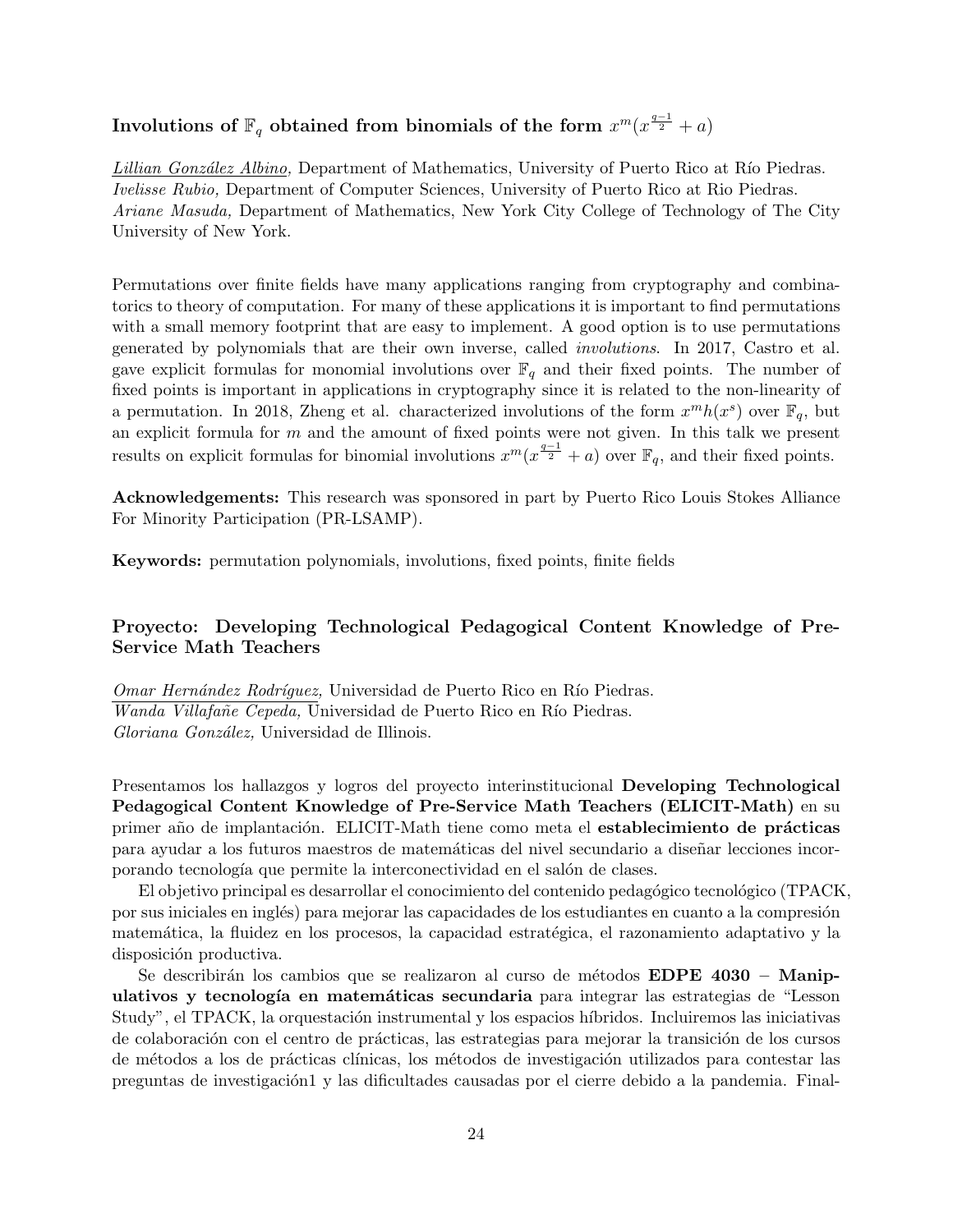mente, describiremos los cambios que realizamos para adaptarnos a las restricciones impuestas por la emergencia sanitaria, en especial, lo relacionado con el aprendizaje en línea.

**Agradecimientos**: Proyecto sufragado con fondos de la National Science Foundation, Division of Undergraduate Education (#1930950 & #1930971).

**Nota**: Las preguntas de investigación son: ¿De qué manera los futuros maestros aprenden a aplicar los principios de planificación de orquestaciones instrumentales e implantar lecciones de matemáticas para promover la proficiencia matemática de los estudiantes? ¿Qué apoyos de los maestros cooperadores permiten a los futuros maestros a aplicar la orquestación instrumental en sus lecciones?, ¿C´omo el modelo modificado de "Lesson Study" brinda oportunidades para crear espacios híbridos que conectan los cursos de métodos y las experiencias clínicas?

#### **Regressions viewed as projections**

*Alvaro Lecompte Montes,* Inter American University, San Germán Campus.

With large data samples, the use of vectors and matrices is becoming common in statistics. We use here that means and OLS regressions can be viewed as orthogonal projections and apply geometrical concepts such as angles and distances to evaluate them. This allows new insight for the examination of set of data. As an example, this analysis is applied to one variable distributions, which are viewed as more detailed projections than the projection to the constant vector. Similarly, stepwise regressions using dummy variables arise naturally as better suited projections when there is non-linear or heteroskedastic dependent behavior.

## **Computation of optimal time for application of fungal pathogen to control coffee berry borer infestation**

*Mariano Marcano,* Department of Computer Science, University of Puerto Rico at Río Piedras. *Amitabha Bose,* Department of Mathematical Sciences, New Jersey Institute of Technology, Newark, NJ.

*Paul Bayman,* Department of Biology, University of Puerto Rico at Río Piedras.

The coffee berry borer (CBB) is a small insect that penetrates the coffee berry, eats its seed and reproduces inside it. The CBB causes considerable loss to coffee production worldwide. In this talk we present a mathematical model of coffee berry infestation by the CBB over multiple seasons. The model consists of a system of nonlinear ordinary differential equations for the interaction dynamics of the coffee berry and the CBB along a coffee season, which includes the effect of coffee harvesting, in conjunction with a one-dimensional map to extend the population dynamics over multiple coffee seasons. The map has three fixed points; two are stable and one is unstable. The stable fixed points correspond to either CBB elimination or complete infestation by the CBB. The unstable fixed point acts as a threshold that separates initial CBB population values that are attracted to one of these stable solutions. We use two parameters to control the threshold value: coffee harvest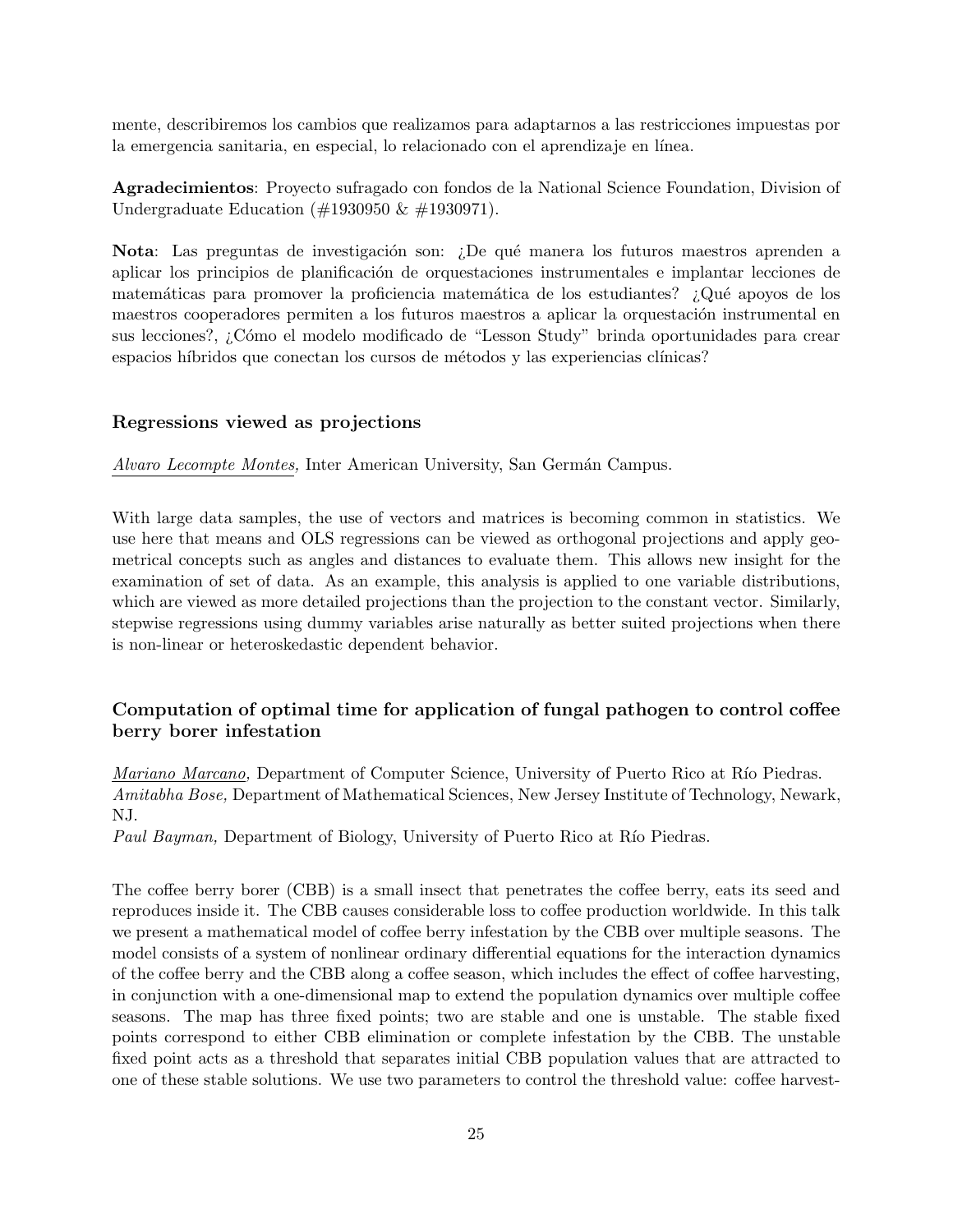ing percentage over multiple seasons and the initial time at which to apply the fungus (which kills the CBB) each year. For a prescribed percentage of harvesting we compute the time at which the fungus must be introduced such that the threshold value is maximized. We found that the starting day to apply the fungus depends on the percentage of coffee harvested each year and that day is within one month after the coffee berry is formed.

**Acknowledgements:** This project was supported by USDA Specific Cooperative Agreement, USA 58-1245-4-083 and a grant from the Puerto Rico Science and Technology Research Trust.

**Keywords:** coffee berry borer, mathematical modeling, one-dimensional map, pest control management, fungal pathogen

## **Walsh-Hadamard transforms of generalized** *p***-ary functions and** *C***-finite sequences**

*Luis A. Medina,* Department of Mathematics, University of Puerto Rico at Rio Piedras. *Leonid B. Sep´ulveda,* Department of Mathematics, University of Puerto Rico at Rio Piedras. *C´esar Serna-Rapello,* Department of Mathematics, University of Puerto Rico at Rio Piedras.

In this talk we show that Walsh-Hadamard transformations of generalized *p*-ary functions whose components are symmetric, rotation symmetric or a combination or concatenation of them are *C*-finite sequences. This result generalized many of the known results for regular *p*-ary functions. We also present a study of the roots of the characteristic polynomials related to these sequences and show that properties like balancedness and being bent are not shared by the underline *p*-ary functions.

**Acknowledgements.** The research of the first author was supported by The Puerto Rico Science, Technology and Research Trust under agreement number 2020-00124. This content is only the responsibility of the authors and does not necessarily represent the official views of The Puerto Rico Science, Technology and Research Trust. The third author was also supported as a student by the same grant.

**Keywords.** Walsh-Hadamard transform, rotation functions, trapezoid functions, symmetric functions, exponential sums, linear recurrence, generalized *p*-ary functions.

## **Cavitation of a spherical body under mechanical and self gravitational forces**

*Pablo V. Negr´on-Marrero,* Department of Mathematics, University of Puerto Rico at Humacao. *Jeyabal Sivaloganathan,* Department of Mathematical Sciences, University of Bath, UK.

In this paper we look for minimizers of the energy functional for isotropic compressible elasticity taking into consideration the effect of a gravitational field induced by the body itself. We consider the displacement problem in which the outer boundary of the body is subjected to a Dirichlet type boundary condition. For a spherically symmetric body occupying the unit ball, the minimization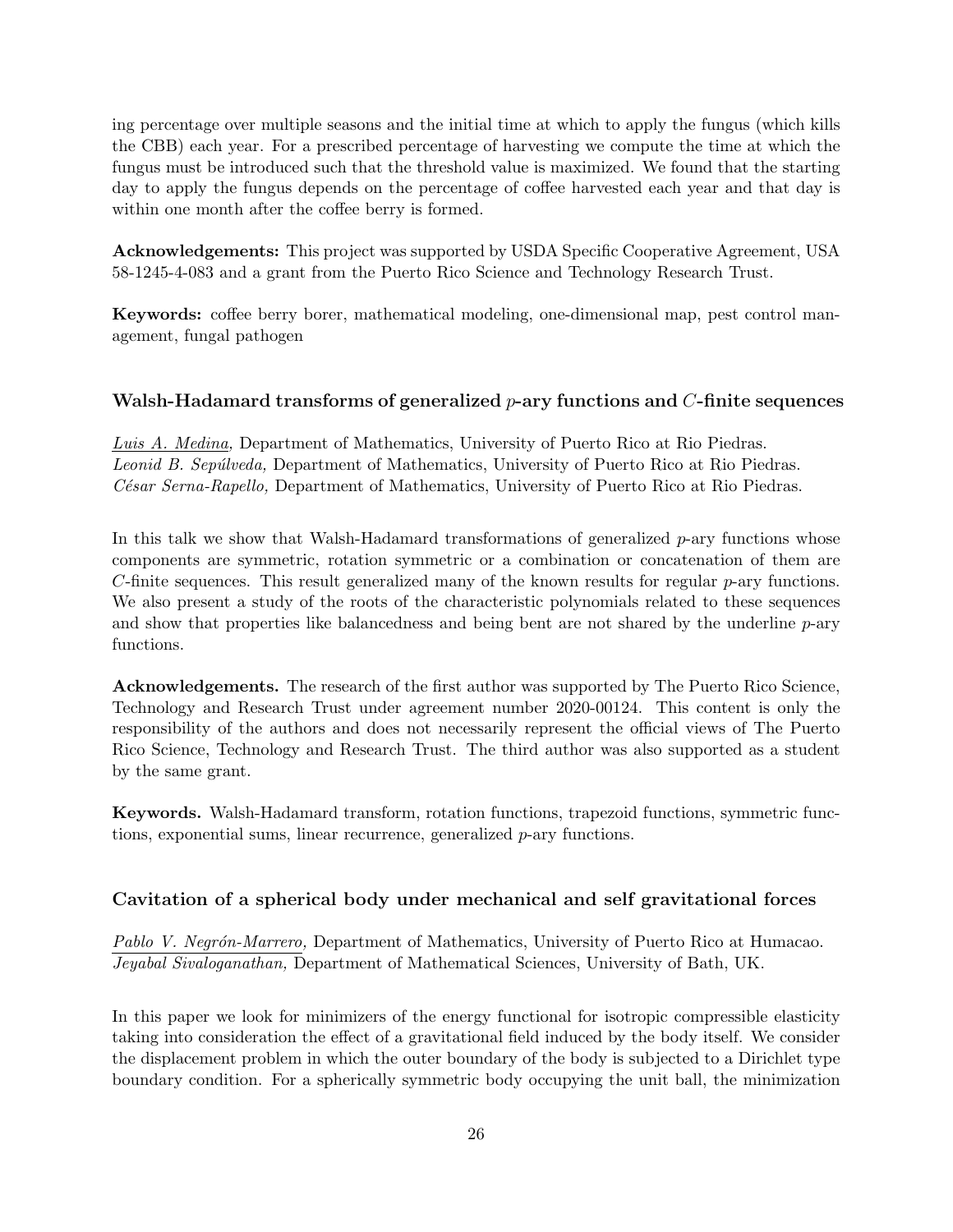is done within the class of radially symmetric deformations. We give conditions for the existence of such minimizers, for satisfaction of the Euler-Lagrange equations, and show that for large displacements the minimizer must develop a cavity at the centre. A numerical scheme for approximating these minimizers is given together with some simulations that show the dependence of the cavity radius and minimum energy on the displacement and mass density of the body.

**Keywords**: nonlinear elasticity, cavitation, self-gravity

## **A general stochastic maximum principle for mean-field controls with regime switching**

*S.L. Nguyen,* Department of Mathematics, University of Puerto Rico at Rio Piedras. *G. Yin,* Department of Mathematics, University of Connecticut, Storrs, CT. *D.T. Nguyen,* Department of Applied Mathematics, Ho Chi Minh City University of Technology, Ho Chi Minh City, Vietnam.

Motivated from large-scale controlled systems in random environment with weak dependences of the agents, this talk focuses on regime-switching controlled diffusions with mean-fields interactions. First, the conditional mean-field is used to model the controlled dynamic systems and the optimization process. Then, analysis of variational and adjoint equations using forward and backward stochastic differential equations with regime-switching and conditional mean-field are carried out to solve the control problem. Necessary conditions for optimality are obtained without assuming the convexity of the control space. Finally, an example on conditional mean-variance portfolio selection with regime switching is given to illustrate the sufficient conditions for optimality.

#### **Nonlinear Nonlocal Operators with Comparisons to Classical Nonlinear Diffusion**

*Mikil Foss,* Department of Mathematics, University of Nebraska-Lincoln. *Hayley A. Olson,* Department of Mathematics, University of Nebraska-Lincoln. *Petronela Radu,* Department of Mathematics, University of Nebraska-Lincoln.

Nonlocal calculus operators were generated to help describe phenomena which cannot be captured by standard partial differential equations – such as super- or sub-diffusion – and have many applications ranging from subsurface transport to image processing to phase transitions. Nonlocal operators are integral operators which act on a small horizon around the point of interest; often, this is a ball of radius  $\delta$ . There is desire to define nonlocal operators that behave similarly to classical differential operators as this *δ*-horizon converges to zero.

In this work, we consider a class of nonlocal operators which converge to the classical nonlinear diffusion model as the *δ*-horizon shrinks. Classical nonlinear diffusion models capture behavior such as temperature or concentration dependent diffusion which can be useful in the nonlocal framework. This work includes the convergence of the actions of the nonlocal and classical operators as well as convergence of solutions to analogous systems of equations in the nonlocal and classical settings.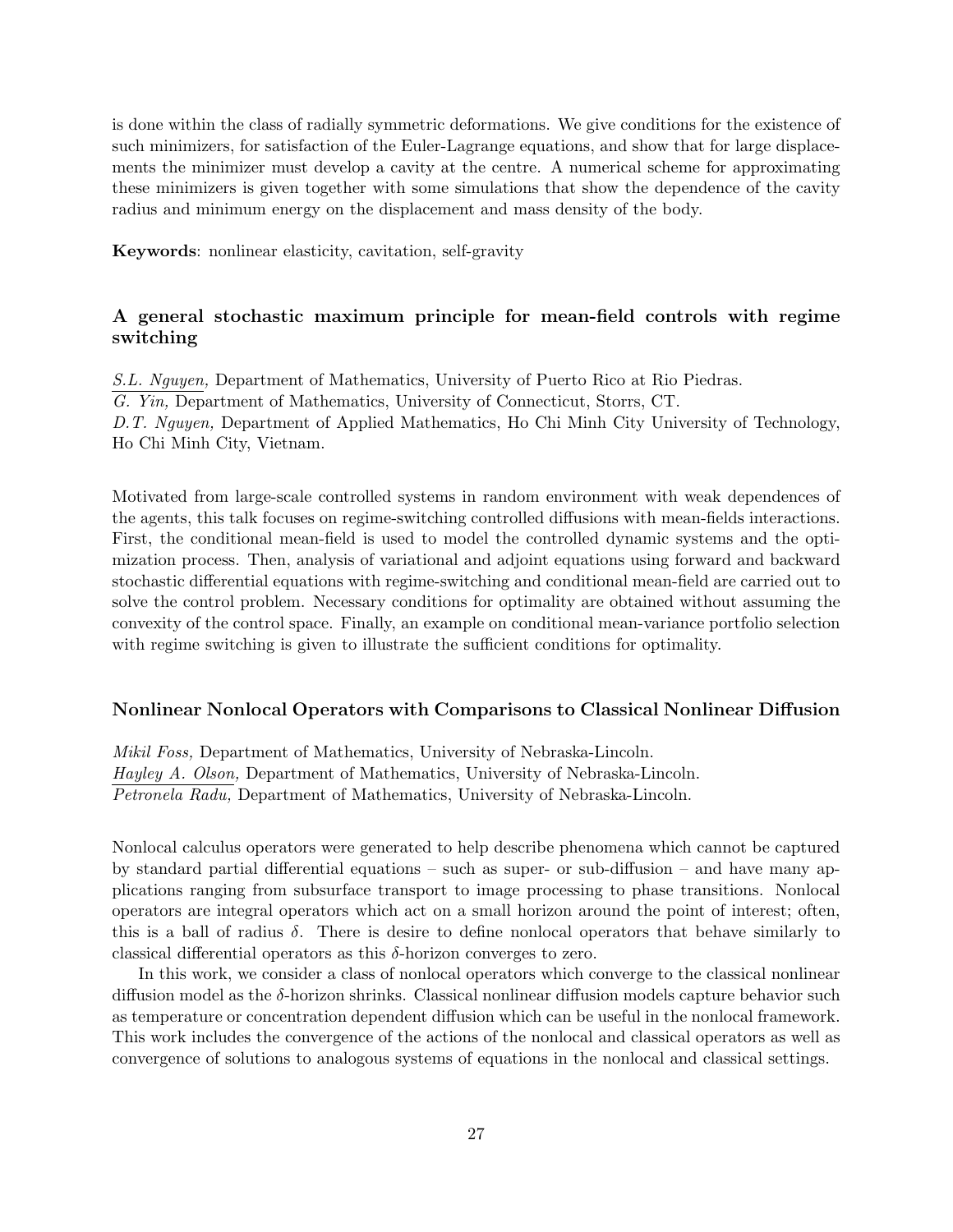## **Implementation of the ECS curriculum in spanish: experiences and results from a teacher-centered researcher-practitioner partnership**

*Edusmildo Orozco et al.,* College of Natural Sciences, University of Puerto Rico at Río Piedras.

To address the need for integration of Computer Science Education in Puerto Rico's high schools, a group of educators from the Department of Computer Science teamed with the College of Education of the UPR-RP. Since 2017, the National Science Foundation (NSF) has funded the project Exploring Computer Science (ECS4PR). ECS4PR is facilitating the implementation of the Exploring Computer Science (ECS) curriculum in Spanish through the Professional Development (PD) of high school teachers. Two key aspects in this process are: First, the establishment of a researcherpractitioner partnership (RPP). Second, beyond a simple translation of the ECS curriculum, the cultural and linguistic adaptation of it.

In this work, we share the results and experiences regarding the two year implementation of the last teacher cohort and discuss the development of the RPP and the ECS PD workshops. We also present our approach for the cultural and linguistic adaptation of the ECS curriculum and its challenges. Finally, we share our preliminary data from (1) pre/post-survey assessments of the ECS-PD for teacher participants; (2) students' assessment developed by SRI International; and (3) other instruments that assess teachers' perceptions about the translated curriculum, and their efforts to implement the ECS curriculum.

At present, we have a stable RPP community that has evolved to address teachers' needs through peer-coaching and teacher-led workshops. In addition, we have almost completed the adaptation of ECS v9.0. We are revising our research instruments to improve data acquisition in order to scale up our efforts to reach more schools in Puerto Rico. This goal will require the commitment from the Puerto Rico Department of Education and a broader community of educators.

**Acknowledgements:** This material is based on work supported by the National Science Foundation under Grant No. 1738577. Special thanks to Brenda Santiago for her excellent administrative work and for her invaluable contributions to each aspect of the project. This is joint work with Michelle Borrero, Patricia Ordóñez, College of Natural Sciences, University of Puerto Rico at Río Piedras, Joseph Carroll-Miranda, Luis López Rivera, Agustín Corchado Vargas, College of Education, University of Puerto Rico at Río Piedras, Nilda Delgado, Damaris Arroyo, Elizabeth Ríos, Puerto Rico Department of Education, and Milagros Bravo-Vick, External Evaluator.

**Keywords:** exploring computer science, ecs, professional development, computer science education, researcher-practitioner partnership.

**Disclaimer:** Opinions, findings, conclusions or recommendations expressed in this material are solely from its authors and do not necessarily reflect the points of view of the National Science Foundation.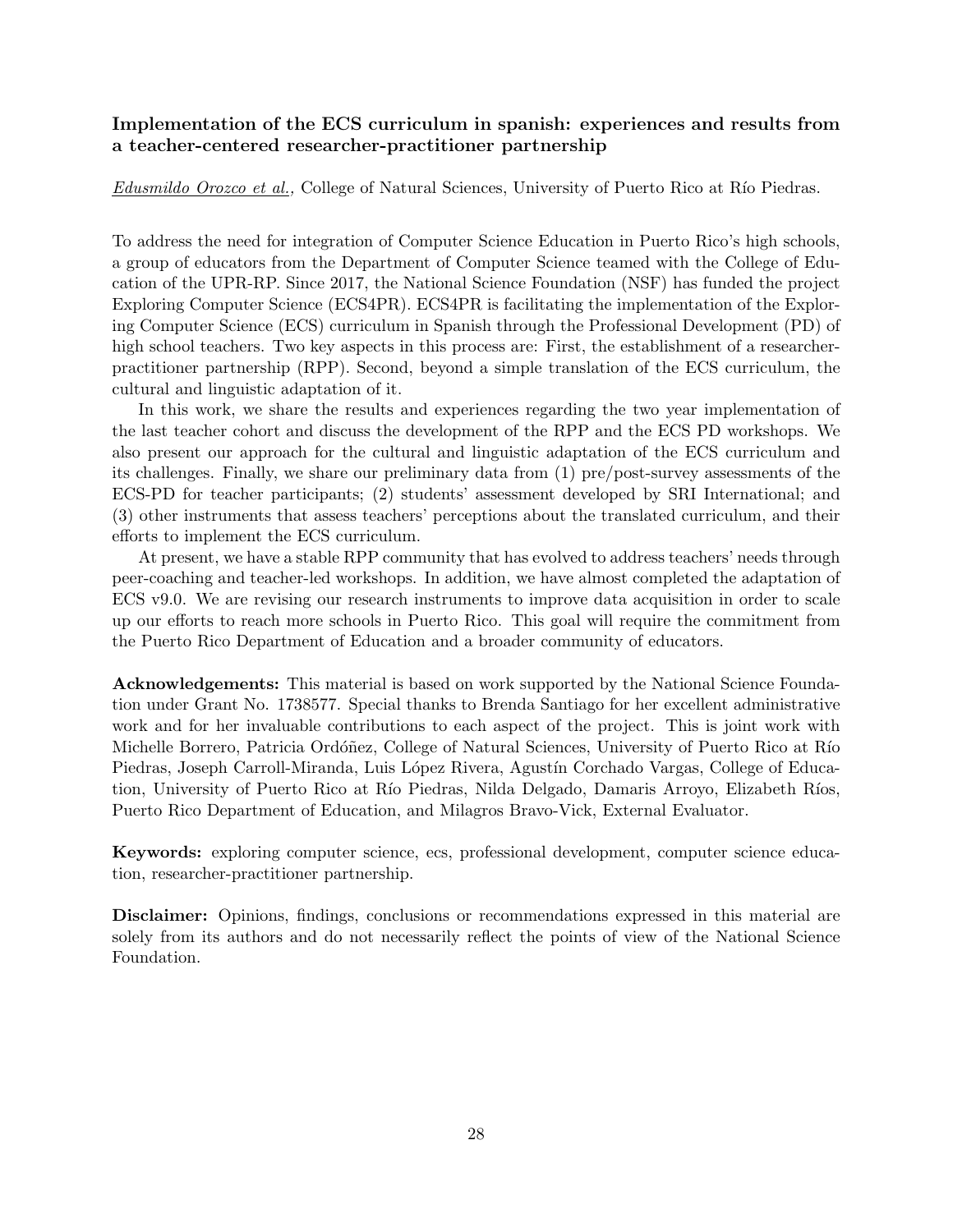## **Minimum Rank of Regular Bipartite Graphs**

*Sebastian Papanikolaou-Costa,* Universidad Ana G. Mendez.

The rank of a graph *G* is defined as the rank of its adjacency matrix *A*. The smallest rank among all the matrices with the same pattern of non-zeros entries as  $A$ , over the field  $\mathbb{F}$ , is called the minimum rank of *A* over F. The smallest among all the minimum ranks of *A* (considering all the fields) is called the minimum rank of *G*. In this work, we study regular bipartite graphs. Specifically, we used linear recursions with linear complexity 2 and zero forcing sets to prove that the minimum rank of a  $(n-1)$ -regular bipartite graph, with *n* vertices on each side, is 4. The matrix that attains the minimum rank of *G* is an extended parity check matrix for the graph code of *G*, which has the highest dimension possible (depending on the component code to be used).

**Acknowledgements:** This is joint work with an L. Carrasquillo-López, Axel O. Gómez-Flores, Lucy Martinez, Heidi D. Pérez-Diana, Lino Yoshikawa, and Fernando L. Piñero González (advisor).

## **Hermitian lifted codes**

*Fernando L. Piñero González et al.*, University of Puerto Rico at Ponce.

We construct codes for local recovery of erasures with high availability and constant-bounded rate from the Hermitian curve. These new codes, called Hermitian-lifted codes, are evaluation codes with evaluation set being the set of  $\mathbb{F}_{q^2}$ -rational points on the affine curve. The novelty is in terms of the functions to be evaluated; they are a special set of monomials which restrict to low degree polynomials on lines intersected with the Hermitian curve. As a result, the positions corresponding to points on any line through a given point act as a recovery set for the position corresponding to that point.

**Acknowledgements:** This is joint work with Hiram H. López, Beth Malmskog, Gretchen L Matthews, and Mary Wootters.

**Keywords:** hermitian codes, locally recoverable codes, AG codes

## **Connections between 2-dimensional and multidimensional Costas Arrays**

*Andrés Ramos,* University of Puerto Rico at Río Piedras. *Ivelisse Rubio,* University of Puerto Rico at Río Piedras.

A Costas Array is a *n × n* grid that has one dot per column and row with the property that all vectors between two dots are distinct. We represent Costas Arrays as permutation matrices where the dots correspond to a 1's and the empty spaces correspond to 0's. This curious family of permutations arise from applications to sonar engineering. Generalizations to multiple dimensions,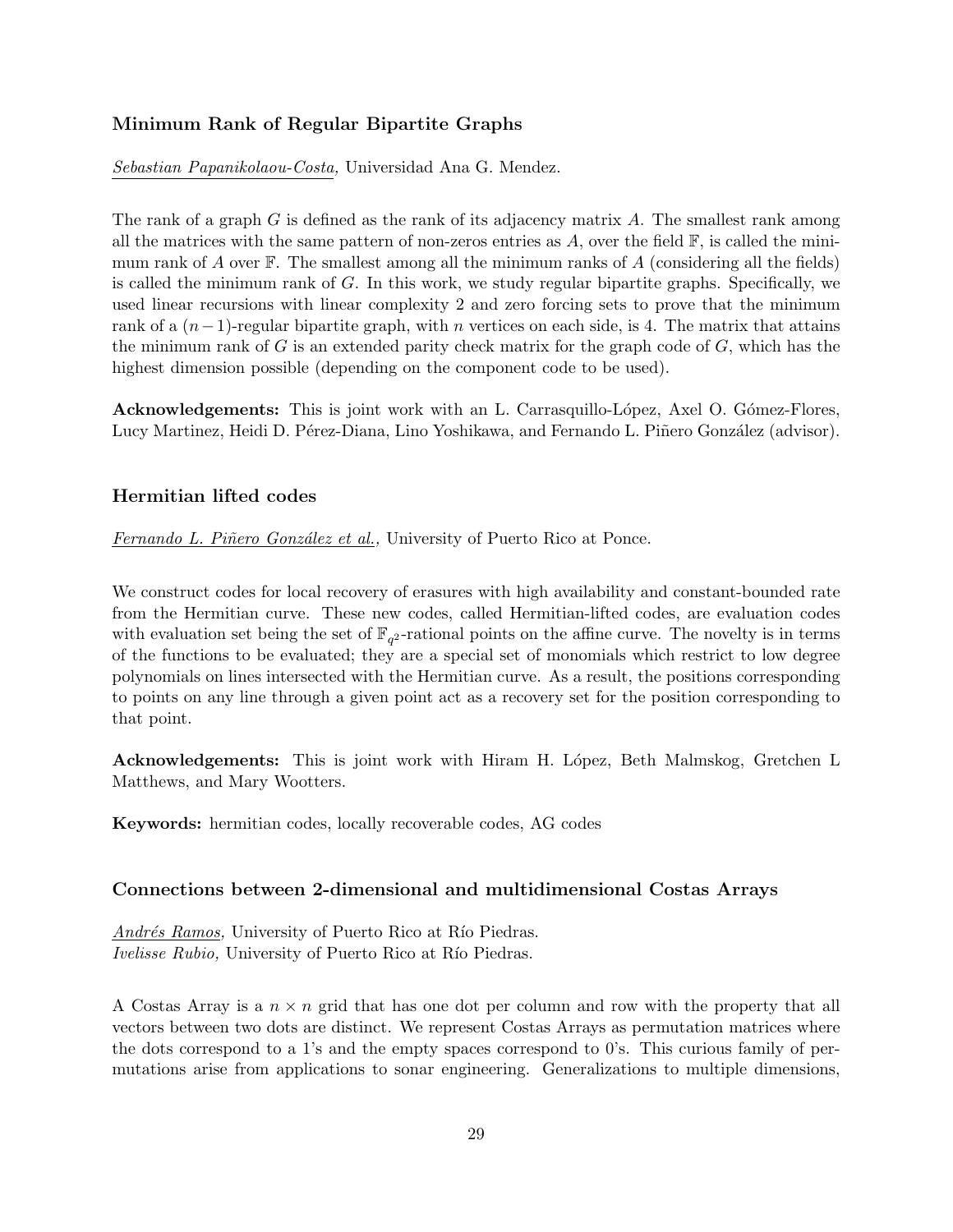where the array lie on a  $n_1 \times n_2 \times \cdots \times n_{m-1} \times n_1 n_2 \cdots n_m$  grid, are useful for new applications. In this work we study properties of these  $(m+1)$ -dimensional Costas Arrays and their connections to 2-dimensional Costas Arrays.

**Keywords:** Costas arrays, multidimensional arrays, finite fields

#### **Multivariate fixed rank Gaussian Process Regression for interatomic potentials**

*Roberto Rivera,* College of Business, University of Puerto Rico at Mayagüez.

Gaussian Process Regression (GPR) has been implemented for decades in the context of spatial statistics (a field where it's called kriging) and more recently adopted in the machine learning domain, especially as a surrogate model for computer experiments. It is well known that GPR results in the (estimated) best linear unbiased prediction of outputs using inputs while also quantifying uncertainty of such predictions. However, GPR cannot be implemented if the training data size *n* is too large, since the computational burden is  $O(n^3)$ , and storage of the input covariance matrix is also expensive. Furthermore, GPR is almost always implemented assuming the input dependence is a stationary process. We propose a fixed rank GPR algorithm that approximates GPR through the use of truncated basis functions. The method is computationally faster than GPR while guaranteeing positive definiteness of the input covariance matrix. Moreover, our method does not require a stationarity assumption. For the objective of modeling interatomic potentials, we derive a multivariate fixed GPR and study its performance.

**Acknowledgements:** Work was partially supported by NSF Grant OAC-1940179.

**Keywords:** GPR, kriging, big data, interatomic potentials, emulator, multivariate model

#### **Involution derangement graphs**

*Vonnie Dobbs,* Marquette University. *Lucy Martinez,* Stockton University. *Doel Rivera Laboy,* Pontifical Catholic University of Puerto Rico. *Thea Rugg,* Haverford College.

The derangement graph on all permutations is defined as the graph whose vertex set is the set of all permutations on [*n*] with two vertices being adjacent if they have no position in common. Much is known about this graph, but specifically as a Cayley Graph whose vertex set is a group. Permutations have plenty of interesting subsets, which makes us question, what happens if we restrict the vertex set to one of these subsets? We examine the involution derangement graph, which is a subgraph of the permutation derangement graph. The involution derangement graph is the derangement graph whose vertex set is the set of all involutions on [*n*], with an involution being a permutation whose inverse is itself. We study and compare classic graph theory properties between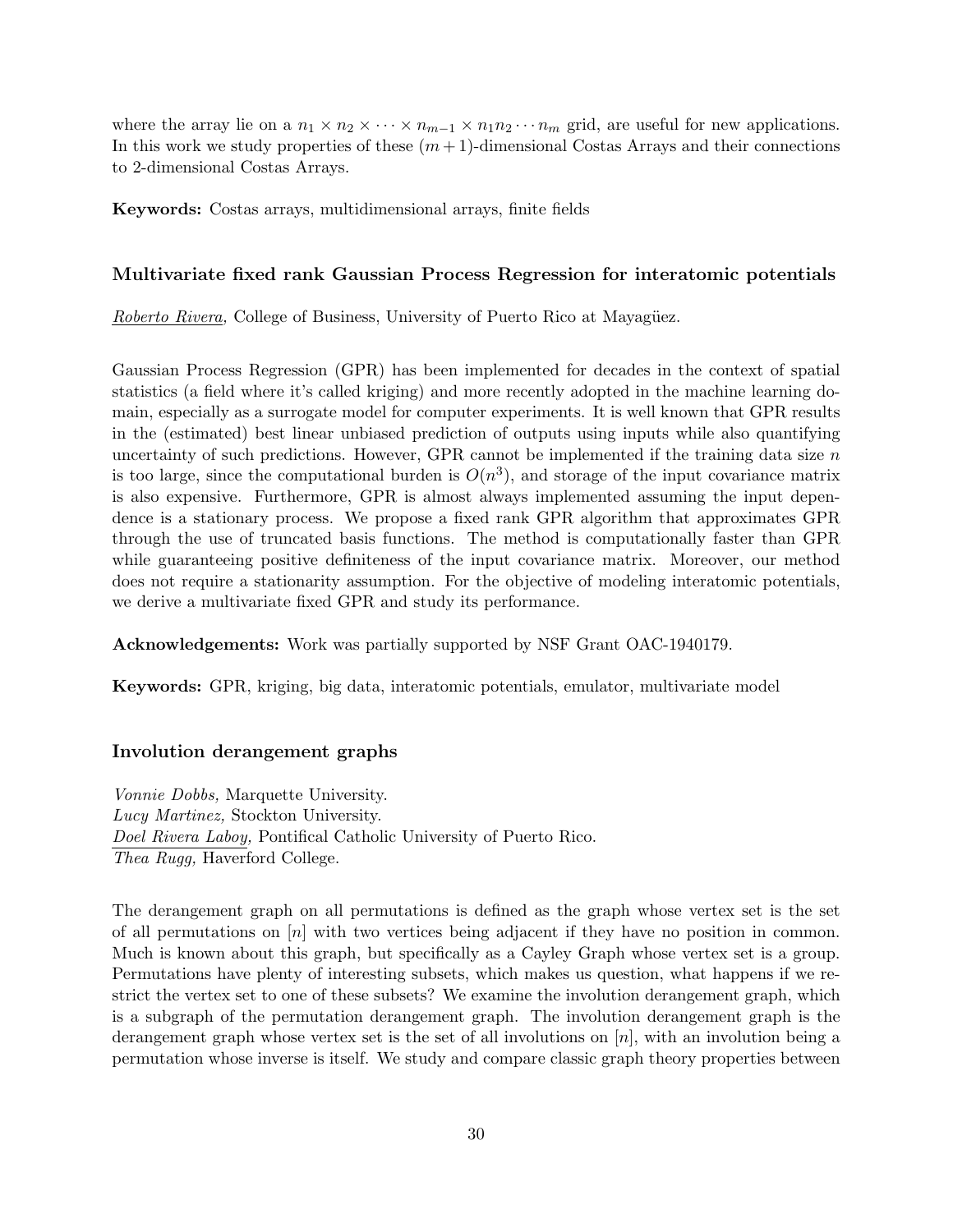the two graphs, such as degree, diameter, chromatic number, independence number, and more.

**Acknowledgments:** This work was conducted under the supervision of Prof. Anant Godbole, of the PR-TN REU in Probabilistic Combinatorics and Algebraic Coding Theory and the support of the PR-LSAMP program.

#### Los lenguajes de programación como medio para la enseñanza de las matemáticas

*Bradly Rivera Muñiz*, Departamento de Estudios Graduados en Educación, Universidad de Puerto Rico en Rio Piedras, y Robinson School, PR. *Pedro Arraiza Gonz´alez,* Robinson School, PR.

Los lenguajes de programación como herramientas para la enseñanza de las matemáticas han sido considerados desde los años 60s, cuando el Dr. Seymour Papert crea su lenguaje de programación llamado Logo. Como consecuencia se comienza a investigar sobre la efectividad de dichas herramientas en el aprendizaje. Aunque los resultados de las primeras investigaciones fueron mixtos, recientemente se ha comenzado a explorar nuevamente la idea del uso de los lenguajes de programación para la enseñanza de las matemáticas dado a la alta integración de la tecnología en la sociedad actual. Los nuevos resultados son esperanzadores, pero aún siguen siendo inconclusos, dado a la complejidad de los sistemas que componen los procesos educativos y como estos interactúan con los medios por los cuales se llevan a cabo estas investigaciones.

Una de las implicaciones más importantes del uso de los lenguajes de programación en la enseñanza de las matemáticas es poder proveer experiencias de aprendizaje que ayuden a desarrollar los pensamientos concretos al usar, explorar, y jugar con las matemáticas, lo que por consecuencia ayudará a desarrollar los procesos de abstracción que son necesarios para desarrollar estructuras mentales sobre conceptos matemáticos más avanzados. Los grandes matemáticos se conocen, no por su habilidad para llevar a cabo procesos matem´aticos, sino por su habilidad para crear matemáticas y pensar sobre problemas complejos – un efecto secundario de la exploración y juego con las matem´aticas – siendo esto alusivo al proceso de aprendizaje construccionista que propone que las ideas matemáticas se desarrollen por medio de la construcción activa de objetos tangibles, sean estos objetos f´ısicos o mentales. Presentaremos varios ejemplos de actividades didácticas conducentes a la exploración de ideas matemáticas por medio de la programación para estudiantes de escuela intermedia.

**Palabras clave:** educación matemática, construccionismo, lenguajes de programación, tecnología educativa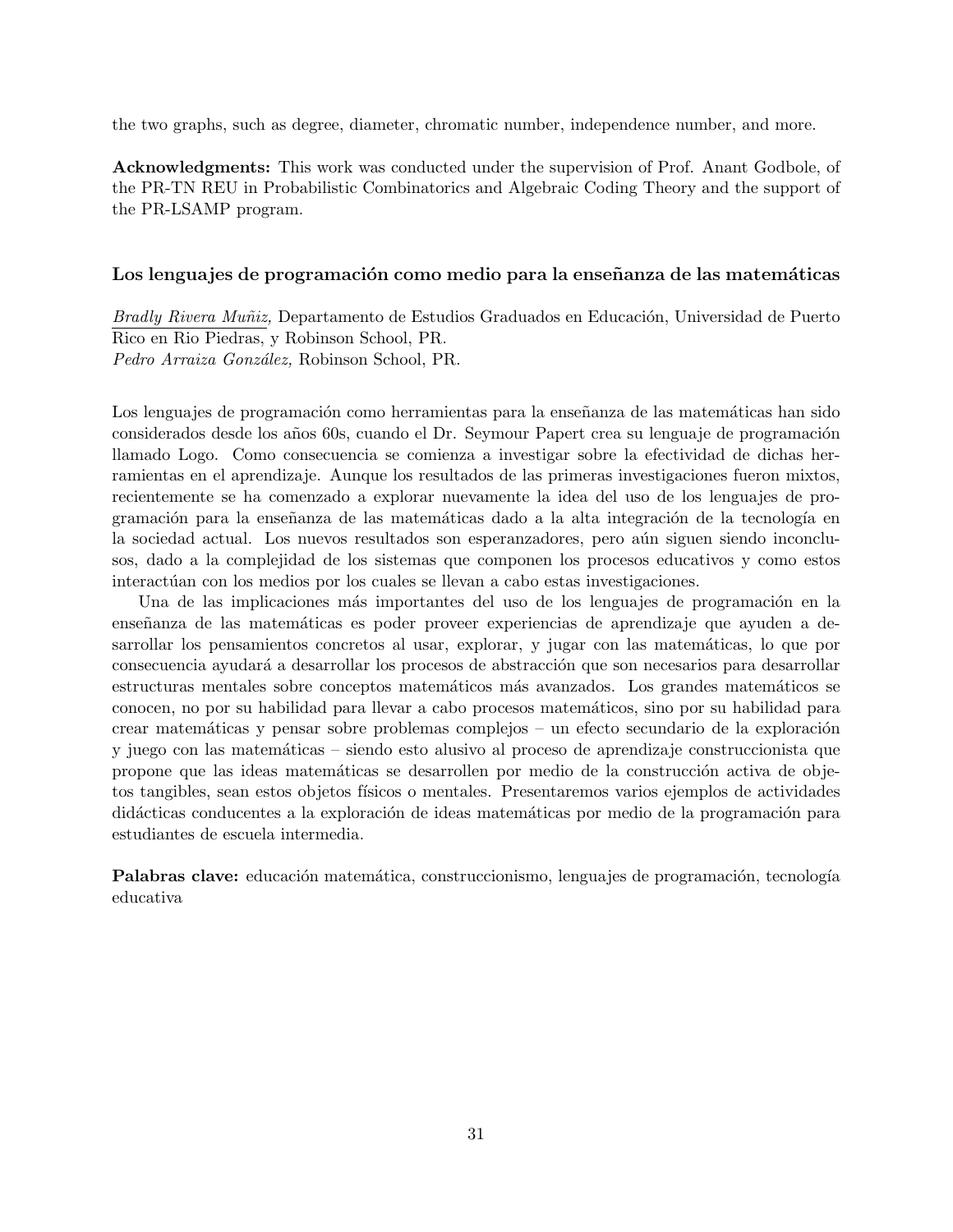## **Manifestación de las creencias del maestro de matemáticas de escuela superior,** sus prácticas y el discurso en la solución de problemas: Un estudio de caso

*Miguel A. Rosario García, Facultad de Educación, Universidad de Puerto Rico en Río Piedras.* 

A través de un estudio un estudio de caso, que lo constituyó el proceso pedagógico en la sala de clases de una maestra de Matemáticas de nivel superior del Departamento de Educación de Puerto Rico, se logró explorar y describir las creencias de los maestros de Matemáticas de escuela superior sobre la enseñanza y aprendizaje de las Matemáticas a través de la solución de problemas, los elementos que influyen principalmente en sus prácticas de enseñanza, y la relación de las creencias con el discurso empleado en su práctica. La recopilación de información consistió en entrevistas, observaciones dentro del contexto y el análisis de documentos, proveyendo una descripción de la complejidad idiosincrásica del fenómeno. Para analizar la información utilizamos el modelo de Wolcott, enfatizando en la descripción de los hechos, el análisis de las interrelaciones entre los diferentes elementos del fenómeno y la interpretación de los significados que emergieron del contexto estudiado.

Los hallazgos demostraron que las decisiones e interpretaciones que llevó a cabo la maestra en su contexto escolar exhibían peculiaridades vinculatorias inconfundibles de sus creencias sobre aspectos pedagógicos utilizados para estructurar sus clases, las normas sociales y sociomatemáticas que regularon los patrones discursivos y dialécticos, y el discurso matemático que promovió el aprendizaje de los estudiantes. De la investigación se desprende que la naturaleza del discurso empleado a través de la solución de problemas tuvo su origen en las epistemologías personales, experiencias y expectativas de logro. Esto propició un ambiente de aprendizaje que permitió a sus estudiantes involucrarse en conversaciones académicas donde estos presentaron diversas estrategias a sus pares, dentro de grupos pequeños o la clase entera, mediante la interacción sociocultural y patrones de participación fundamentados en la dinámica de preguntas y respuestas que promovieron la negociación de significados y entendimientos compartidos.

Finalmente, si registramos las creencias de los maestros y sus posturas filosóficas de cómo se enseña y aprende, los patrones discursivos y las normas que regulan dichas dinámicas, podemos comprender profundamente las relaciones complejas que promueven la construcción de entendimientos matemáticos a través de un discurso rico y productivo dentro del contexto cultural de los estudiantes.

**Agradecimientos:** Al director de disertación, el Dr. Omar A. Hernández Rodríguez y a los miembros de mi comité graduado, la Dra. Claudia X. Alvarez Romero y la Dra. María S. Martínez Miranda, mi agradecimiento por su disposición y colaboración. Además, la colaboración fundamental del Departamento de Estudios Graduados de la Universidad de Chicago y al Departamento de Educación de Puerto Rico.

Palabras claves: creencias, normas sociales, normas sociomatemáticas, discurso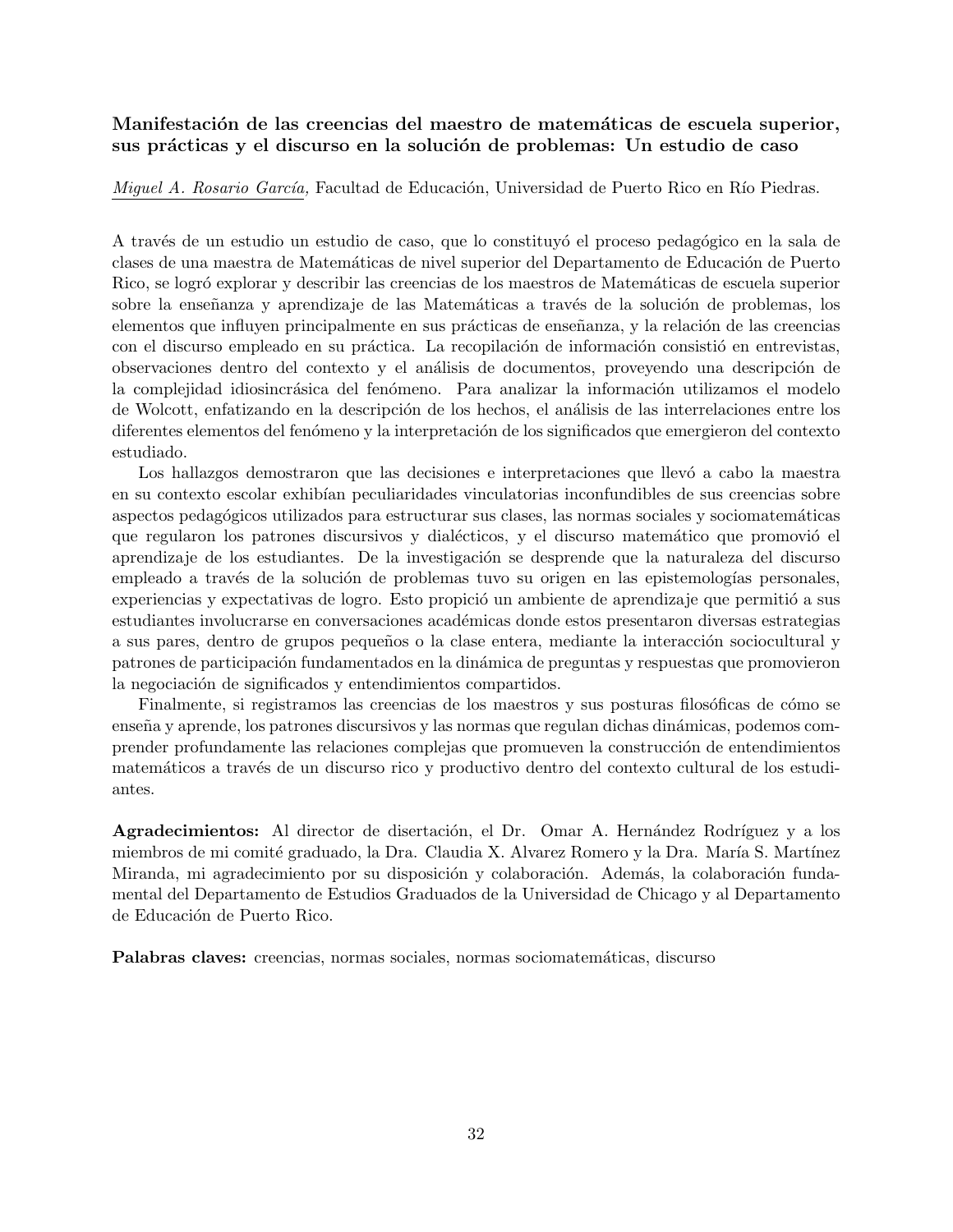#### **Graph universal cycles of permutations and set partitions**

*Dorothea Rugg,* Haverford College. *Christopher Soto,* Queens College, City University of New York.

Universal cycles are cyclic strings of elements which encode various combinatorial objects, such as permutations, in different "windows" along the code. They were first developed by Chung, Diaconis, and Graham in 1992. Previous work has attempted to create universal cycles for permutations and set partitions with varying degrees of success, with some objects unable to be placed in a universal cycle altogether. Graph universal cycles are extensions of universal cycles developed by Brockman, Kay, and Snively in 2010. They use graphs rather than letters or numbers to encode different combinatorial objects within the cycle. Our work shows the existence of graph universal cycles for permutations and set partitions as well as for specific subsets of these objects.

**Acknowledgements:** This work was conducted under the supervision of Dr. Anant Godbole of East Tennessee State University at the ETSU-UPR REU in Probability, Combinatorics, and Algebraic Coding Theory. (Grant No. NSF-DMS REU-185)

#### **Explicit Constructions of Finite Groups as Monodromy Groups**

*Javier Santiago,* Department of Computer Science, University of Puerto Rico at Río Piedras. *Ra-Zakee Muhammad,* Department of Mathematics, Pomona College. *Eyob Tsegaye,* Department of Mathematics, Stanford University.

In 1963, Greenberg proved that every finite group appears as the monodromy group of some morphism of Riemann surfaces. In this work, we give two constructive proofs of Greenberg's result. First, we utilize free groups, which given with the universal property and their construction as discrete subgroups of R, yield a very natural realization of finite groups as monodromy groups. We also give a proof of Greenberg's result based on triangle groups  $\Delta(m, n, k)$ . Given any finite group *G*, we make use of subgroups of  $\Delta(m, n, k)$  in order to explicitly find a morphism  $\pi$  such that  $G \simeq \pi$ .

#### **Structural Szemerédi–Trotter theorem for lattices**

*Olivine Silier,* Department of Mathematics, California Institute of Technology. *Adam Sheffer,* Department of Mathematics, CUNY Baruch College.

Incidence problems provide a framework for characterizing an underlying geometry and find applications beyond discrete geometry, spanning combinatorics, number theory, computer science, and harmonic analysis. A point and a line form an *incidence* if the point is on the line. The Szemerédi–Trotter theorem states that the number of incidences between points from the set P and lines from the set L is  $O(n^{4/3})$  where  $|P| = |L| = n$ . The theorem is tight since there exist configurations with  $\Theta(n^{4/3})$  incidences. Only two such configurations were known, one from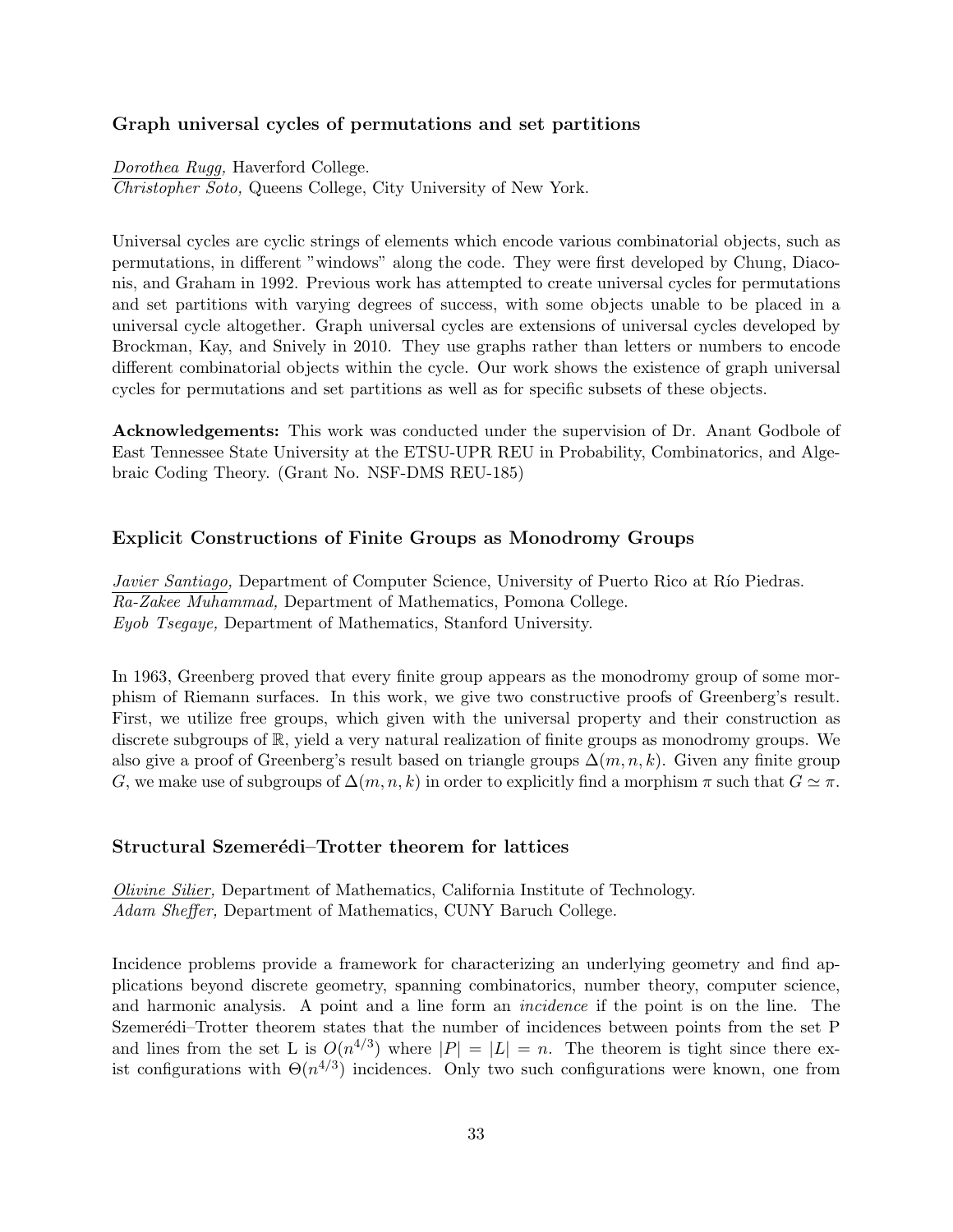Erdős, the other from Elekes. In this work, we find a family of constructions (including these two) that spans all maximum-incidence constructions with a lattice of points. Moreover, while the Szemerédi–Trotter theorem has been known for nearly four decades, hardly anything is known about the *structural problem*: characterizing the configurations with  $\Theta(n^{4/3})$  incidences. Here, we use an energy variant to derive a tight point-energy bound which depends on the geometry of the configuration. We also derive a variety of structural properties where the point set is a Cartesian product.

**Acknowledgements**: This research was sponsored in part by the REU at Baruch College CUNY and by the Lynn A. Booth and Kent Kresa SURF fellowship.

**Keywords**: incidence, cartesian product, energy (additive combinatorics definition)

#### **Introducing three best known binary Goppa codes**

*Jan L. Carrasquillo–L´opez,* Department of Mathematics, University of Puerto Rico at Cayey. *Axel O. Gómez–Flores,* Department of Mathematics, University of Puerto Rico at Río Piedras. *Christopher Soto,* Department of Mathematics, Queens College of the City University of New York. *Fernando L. Piñero González*, Department of Mathematics, University of Puerto Rico at Ponce.

The current best known [239*,* 21]*,* [240*,* 21]*,* and [241*,* 21] binary linear codes have minimum distance 98, 98, and 99 respectively. In our research, we introduce three binary Goppa codes with Goppa polynomials  $(x^{17} + 1)^6$ ,  $(x^{16} + x)^6$ , and  $(x^{15} + 1)^6$ . The Goppa codes are [239, 21, 103], [240*,* 21*,* 104]*,* and [241*,* 21*,* 104] binary linear codes respectively. These codes have greater minimum distance than the current best known codes with the respective length and dimension. In addition, with the techniques of puncturing, shortening, and extending, we find more derived codes with a better minimum distance than the current best known codes with the respective length and dimension.

**Acknowledgements:** This research was conducted in The Puerto-Rico/East Tennessee REU in Combinatorics, Probability, and Algebraic Coding Theory supported by NSF-DMS REU-1852171.

**Keywords:** binary Goppa codes, linear codes, minimum distance, coding theory

## **Extreme Value theory and the Re-assessment in the Caribbean: Spatial Modeling of rainfall data and predictions**

*David Torres Núñez*, Instituto de Estadística y Sistemas Computadorizados de Información, Universidad de Puerto Rico en Rio Piedras.

Luis R. Pericchi Guerra, Departamento de Matemáticas, Universidad de Puerto Rico en Rio Piedras.

Risk assessment has been the cornerstone in resilient planning during extreme rainfall scenarios. Coles, Pericchi and Sisson (2003) and Sisson, Pericchi and Coles (2006) Conjecture states that stan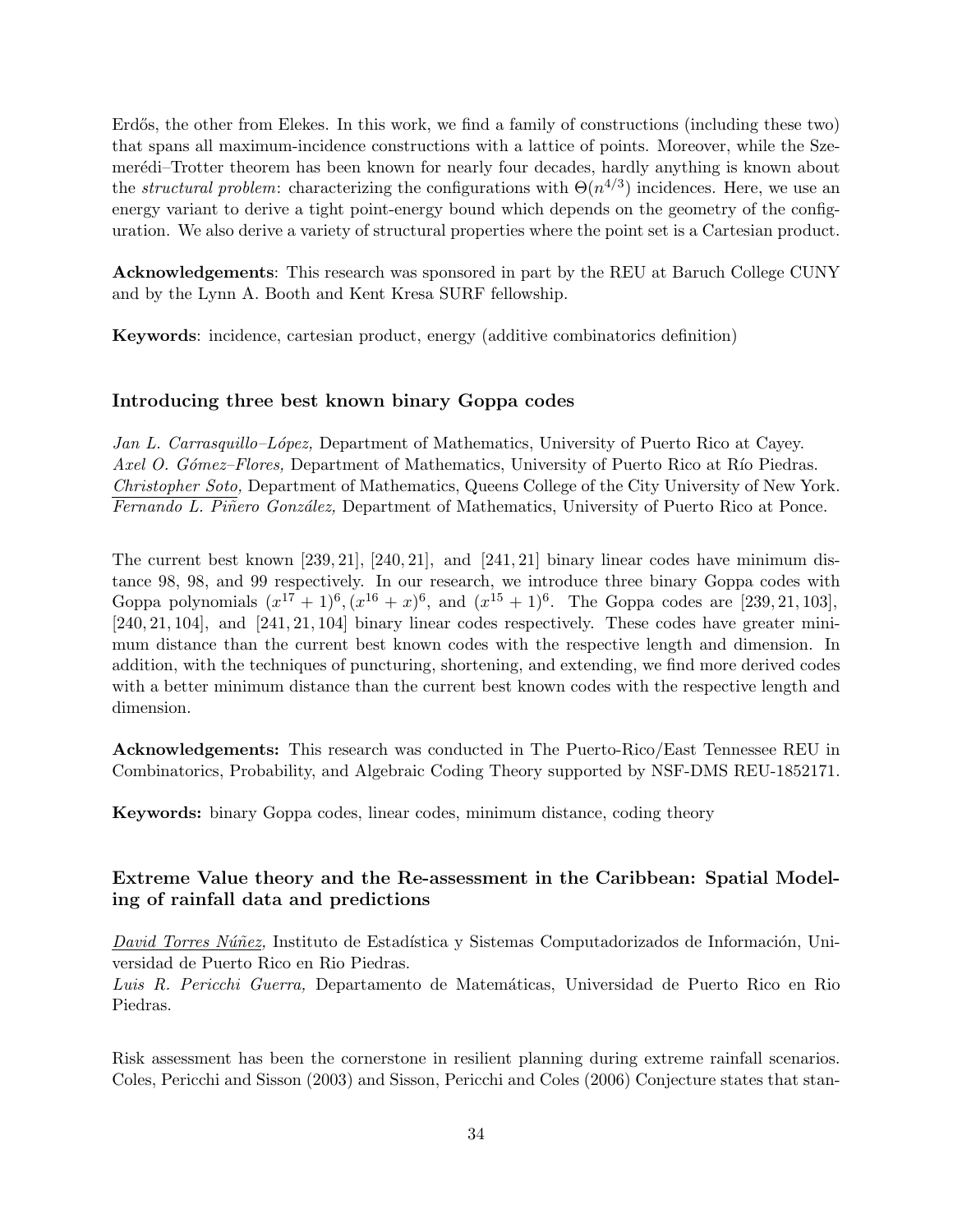dard Gumbel analyses routinely assign a near-zero probability to subsequently observed disasters and that for San Juan, Puerto Rico, standard 100-year predicted rainfall estimates may routinely underestimate by a factor of two by the Maximum likelihood estimators. Our project is to use precipitation annual maximum series from NOAA stations along Puerto Rico's Archipielago in a Bayesian Network Model framework including Hierarchical Modeling to restate the conjecture with models with more variables. This shows that using Bayesian Analysis models, a more precise results in predicting extreme spatial rainfall distribution can be established.

**Keywords**: Bayesian statistics, Markov chain Monte Carlo methods, extreme value distribution, hierarchical Bayes, spatial statistics

#### **Ruteate: Un App con enfoque UX para promover el chinchorreo en Puerto Rico**

*Efraín Vargas Ramos,* Departamento de Matemáticas, Universidad de Puerto Rico en Río Piedras. *Edusmildo Orozco*, Departamento de Ciencia de Cómputos, Universidad de Puerto Rico en Río Piedras.

Agile es un modelo de desarrollo de software ampliamente usado en la industria del software cuya prioridad es la máxima satisfacción del cliente en el menor tiempo posible. Por otro lado, la metodología de diseño basada en la experiencia del usuario (UX, por sus siglas en inglés) tiene en cuenta la totalidad de las acciones que el usuario ejecuta, sus sensaciones y sus pensamientos a medida que usa un producto o servicio. Un producto/servicio que sea dise˜nado basado en UX debe ser: encontrable, accesible, usable, deseable, confiable y útil.

En este trabajo desarrollamos Ruteate, una aplicación diseñada con la metodología UX para exponer y promover a pequeños y medianos negocios netamente puertorriqueños, especialmente a los llamados chinchorros. Nuestra motivación principal es contribuir con un granito de arena a mejorar la maltrecha economía de Puerto Rico y, a la vez, crear nuestro propio modelo de negocio. Estamos pasando por una de las mayores crisis económicas de la historia de la Isla. El huracán María y la pandemia del COVID-19 son dos ejemplos de fenómenos que han tenido un impacto devastador, especialmente en los pequeños y medianos negocios. Al mes de enero del 2021, la mayoría de estos negocios aún están cerrados y se vislumbra que muchos de ellos se estanquen o desaparezcan.

A principios del 2020 realizamos una encuesta de necesidad de una aplicación móvil a dos potenciales grupos de usuarios, consumidores y due˜nos de peque˜nos o medianos negocios. La totalidad de los consumidores dijeron que usarían la aplicación para mejorar su experiencia en el chinchorreo y el 80% de los due˜nos se mostraron positivos al uso de la misma.

Para la fase de desarrollo de nuestro proyecto, usamos herramientas del modelo Agile. Para la fase de investigación desarrollamos instrumentos que siguen la metodología UX. Todos los instrumentos de investigación están avalados por el Comité Institucional para la protección de los seres humanos en la investigación (CIPSHI). En esta presentación mostramos nuestros resultados preliminares, un prototipo de Ruteate y planes futuros.

Agradecimientos: Agradecemos al doctor Carlos Corrada, a la doctora María Egleé y a la doctora Indira Luciano por sus valiosas recomendaciones. También agradecemos al Centro de Apoyo a la Innovación y Comercialización de la UPR Río Piedras UPR I+C por sus recomendaciones en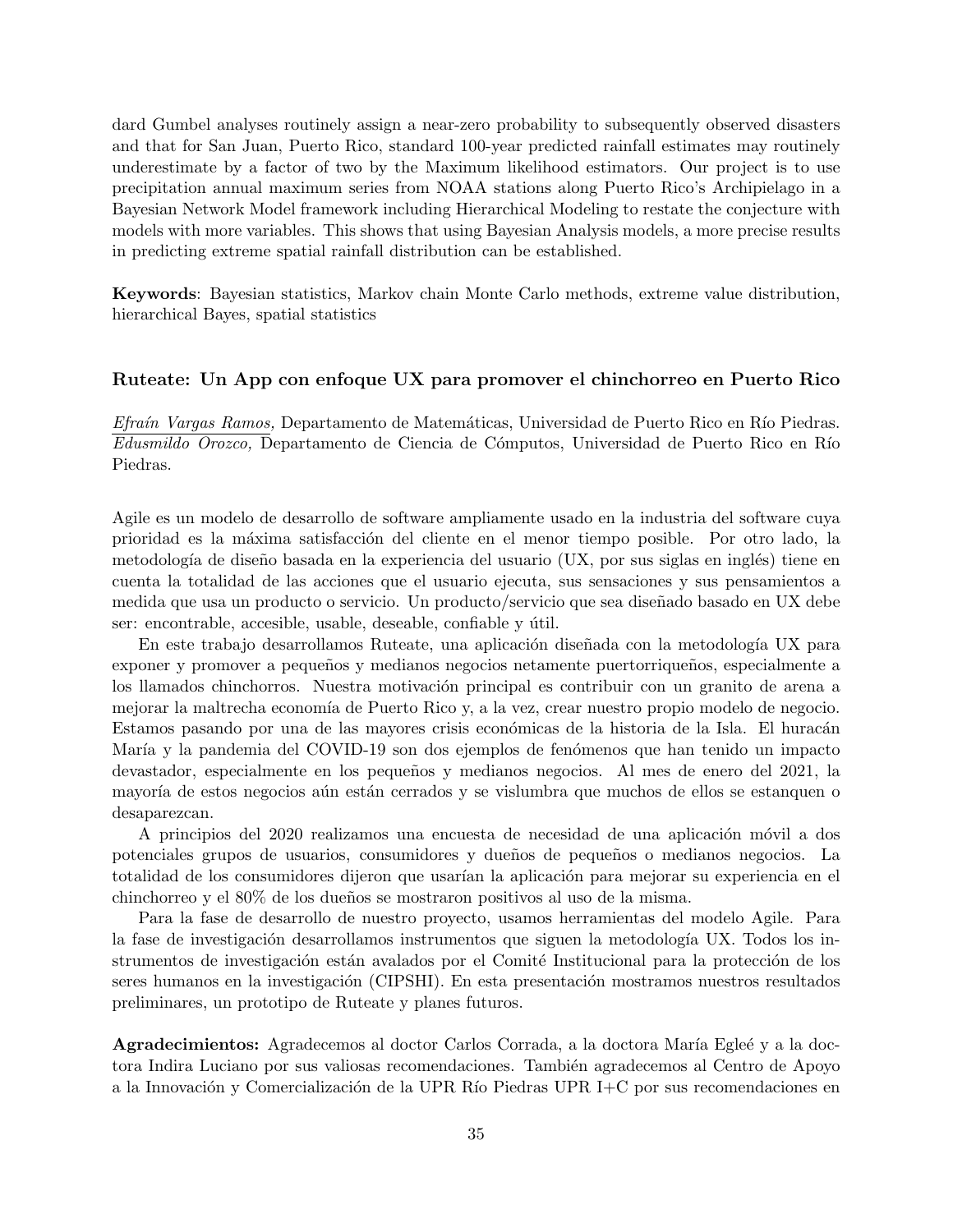ámbito comercial.

#### **Error-correcting codes construction and bent/near-bent functions**

*Jose W. Velazquez,* Department of Mathematics, University of Puerto Rico at Rio Piedras. *Heeralal Janwa,* Department of Mathematics, University of Puerto Rico at Rio Piedras.

In this talk we discuss the construction of cyclic codes with 2 roots based on bent and near-bent functions. The second element of the defining set of these codes is important in determining its error-correcting capabilities. The selection of this element is closely related to the selection of exponents that lead to bent and near-bent Boolean functions. We study the values selected trough a cyclotomic coset analysis. We identify functions related to good error-correcting codes and draw conclusions from these results. These results are based on properties of vectorial Boolean bent functions.

A function  $f: F_{2^r} \to F_{2^k}$  is called a vectorial Boolean function in r variables. Whenever  $k = 1$ we call these functions Boolean functions. The nonlinearity property of these functions is a measure of the distance of these functions to the set of affine functions. Almost Perfect Nonlinear (APN) power functions of the form  $f(x) = x^d$  have good cryptographic properties and have been studied by Janwa in 1993 on the construction of 2 error-correcting codes. These functions are found to be APN whenever *d* corresponds to the Gold or Kasami-Welch exponents under certain conditions. The conditions found are like the conditions for the construction of the Gold and Kasami-Welch bent and near-bent Boolean functions. These bent and near-bent functions are defined as  $Tr(\alpha x^d)$ ,  $Tr(x^d)$  respectively, with *d* corresponding to the Gold or Kasami-Welch exponents and  $\alpha$  an element in *F*<sup>2</sup> *<sup>r</sup>* . The functions have high nonlinearity and thus are studied for their possible connections to error-correcting codes. In this work, we develop algorithms to construct these functions and their related codes, compare our results to known theorems and expand results by Dillon and Dobbertin on the construction of Gold bent functions. Codes derived from these functions will be used to construct Low-Density-Parity-check (LDPC) codes that will improve current NASA standards.

**Acknowledgements:** We acknowledge the PR Space Grant Consortium, NASA Cooperative Agreement 80NSSC20M0052.

**Keywords:** error-correction, boolean functions, bent functions, cyclic-codes

#### **Convergence of solution of nonlocal conservation law to local conservation law**

*Petronela Radu,* Department of Mathematics, University of Nebraska-Lincoln. *Anh Vo,* Department of Mathematics, University of Nebraska-Lincoln.

In this study, we investigate the convergence of nonlocal operators to local counterparts and the convergence of solutions of nonlocal conservation PDE to the local counterpart. Nonlocal operators are integral operators that account for long-range interactions with other points in a finite neighborhood. In contrast, classical operators only account for interactions in the immediate neighborhood.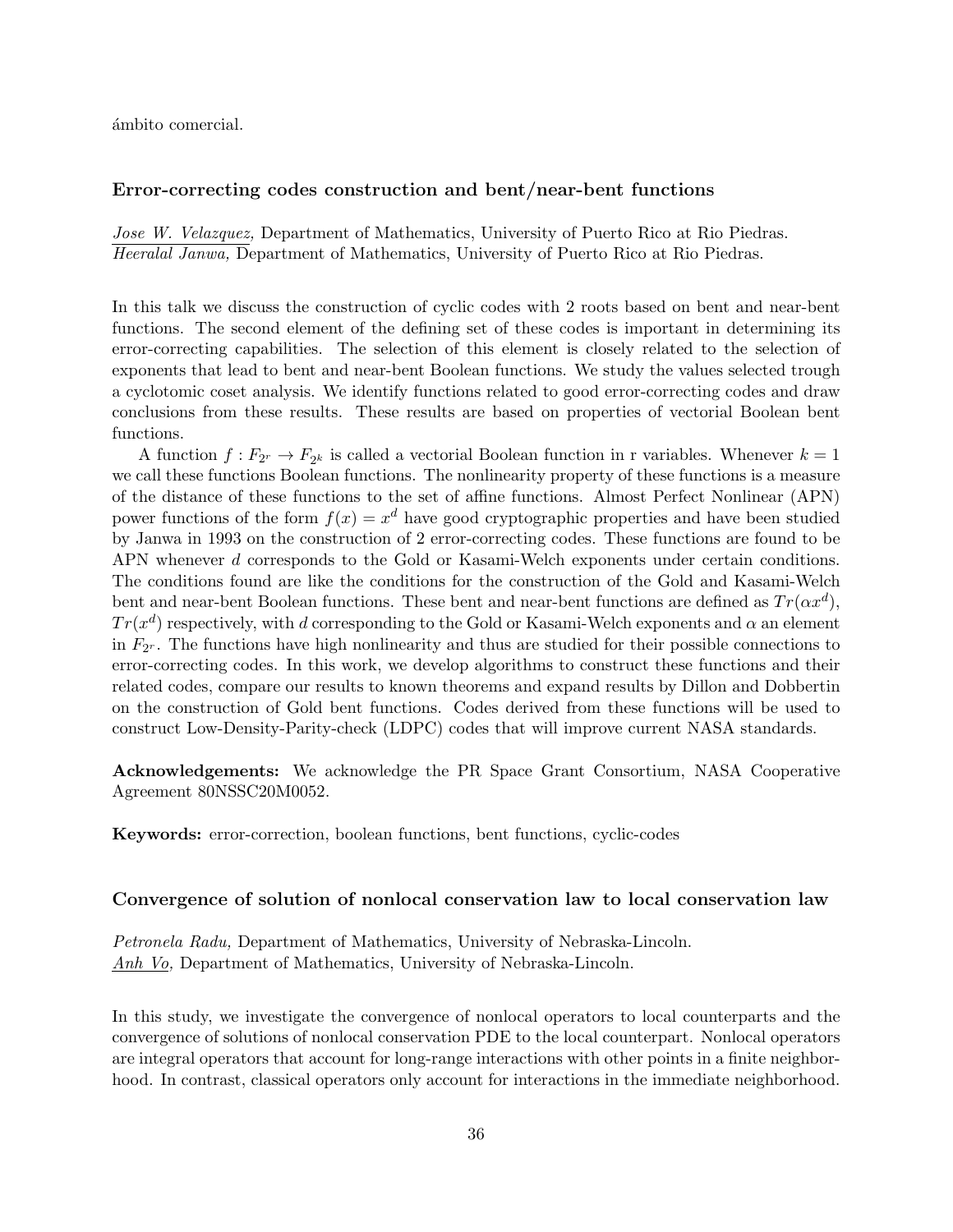It was previously shown that nonlocal operators can be reduced to local operators in the sense of distribution. With chosen scaling factor, we show that the nonlocal operator converges point-wise to the local counterpart, as long as the corresponding flux density function's first order derivative satisfies the Holder condition. In particular, if the flux density is a  $C<sup>1</sup>$  function, then the order of convergence is approximately  $\delta$ , where  $\delta$  is the horizon. We then show that the solution of nonlocal conservation

**Keywords:** nonlocal, conservation law, convergence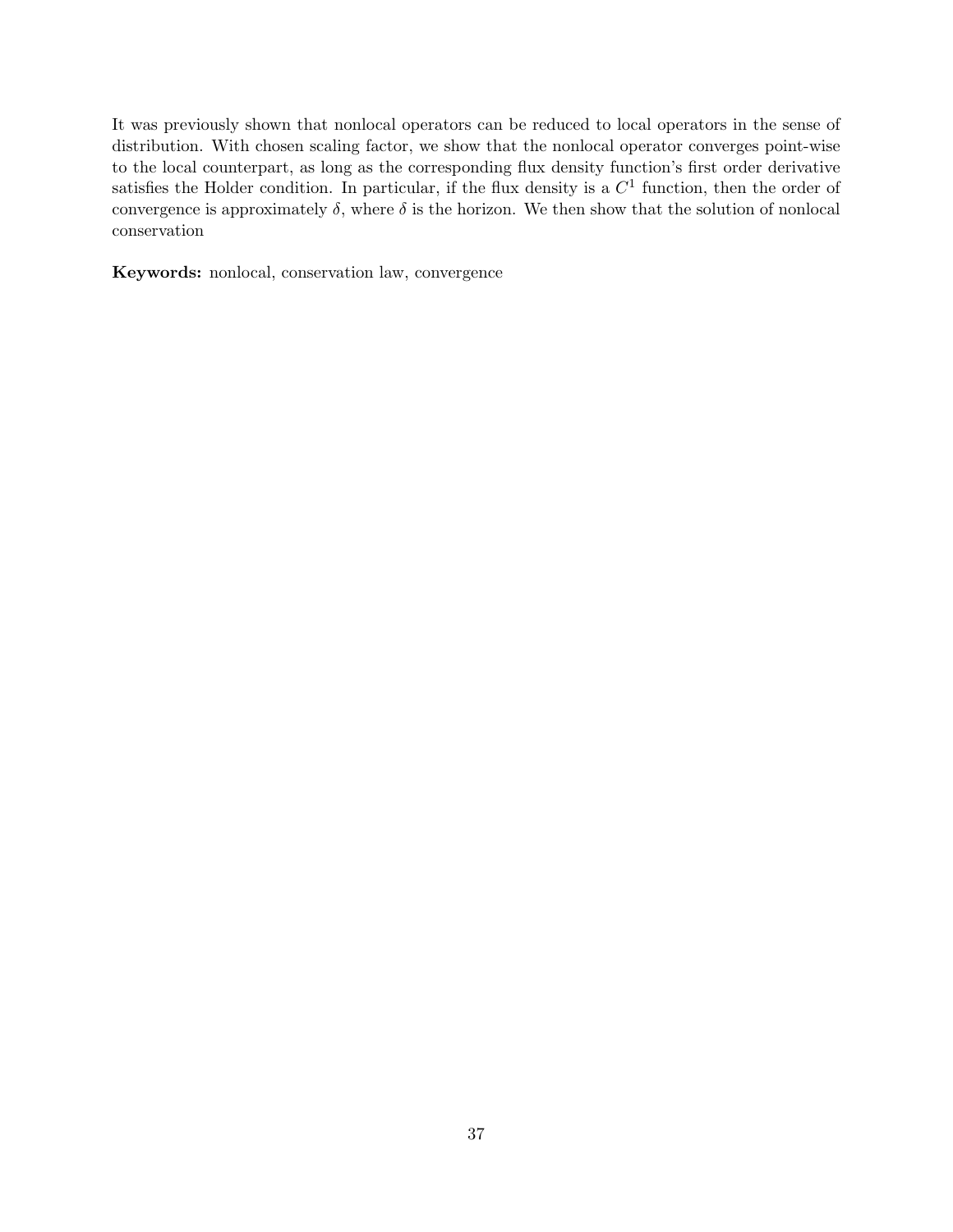# **5 Afiches / Posters**

(In alphabetical order using the last name of the presenter.)

## La equidad y la diversidad en la enseñanza de las matemáticas y la matemática **cr´ıtica**

*Bradly Rivera Muñiz*, Departamento de Estudios Graduados en Educación, Universidad de Puerto Rico en Rio Piedras, y Robinson School, PR.

Las matemáticas son producto de procesos de abstracción sobre una realidad concreta que nos permiten comprender nuestro mundo, sus interacciones, y a la vez interactuar con y en el mismo, por lo que la falta de conocimiento matemático promueve la deprivación de oportunidades que pueden ser generadas a trav´es de la matem´atica misma. Se ha observado que los estudiantes pertenecientes a subgrupos de la población basados en raza, etnia, nivel socioeconómico, de género, entre otros, reflejan una variedad de niveles de aprovechamiento académico matemático. Esto es un producto de las dinámicas sociopolíticas cuyos factores son entes de estratificación social, tales como la brecha digital, la identidad, el currículo oculto, y la intervención de estructuras de poder que de alguna manera se refuerzan a través de amplificación de estos problemas.

La matemática crítica es una de las perspectivas teoréticas que fomenta una mirada sociopolítica a la educación matemática, exaltando el concepto de identidad y poder. La contextualización de las ideas matem´aticas de acuerdo con la realidad social de un grupo de estudiantes ayuda a fomentar el desarrollo una identidad matemática por la cual los estudiantes se perciben como capaces de hacer, aprender y utilizar las matemáticas. Por medio de la creación de contenido didáctico y actividades que incorporen el conocimiento clásico, el conocimiento comunitario, y el conocimiento crítico, es posible replantear la manera en que se enseña matemáticas para que se convierta en un proceso que provea un acceso más equitativo a las matemáticas.

**Palabras clave:** matemática crítica, equidad, diversidad, acceso, educación matemática

#### **Automatic wound detection and size estimation using deep learning algorithms**

*Héctor Carrión et al.,* Department of Computer Science, University of Puerto Rico at Río Piedras.

Evaluating and tracking wound size is a fundamental metric for the wound assessment process. Good location and size estimates can enable proper diagnosis and effective treatment. Traditionally, laboratory wound healing studies include a collection of images at uniform time intervals exhibiting the wounded area and the healing process in the test animal, often a mouse. These images are then manually observed to determine key metrics —such as wound size progress— relevant to the study. However, this task is a time-consuming and laborious process. In addition, defining the wound edge could be subjective and can vary from one individual to another even among experts. Furthermore, as our understanding of the healing process grows, so does our need to efficiently and accurately track these key factors for high throughput (e.g., over large-scale and long term experiments). Thus, in this study, we develop a deep learning-based image analysis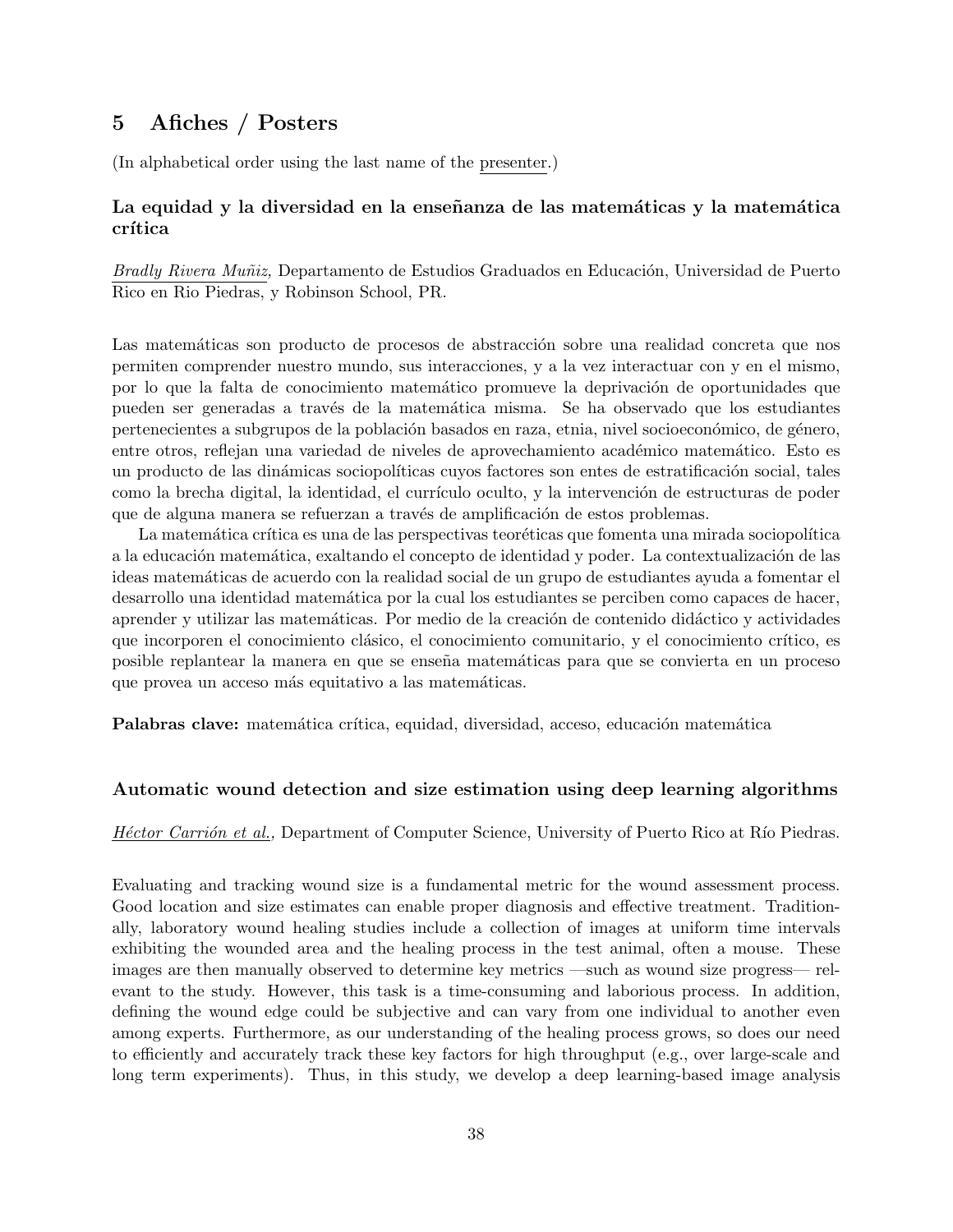pipeline that aims to intake non-uniform wound images and extract relevant information such as the location of interest, wound only image crops, and wound periphery size over-time metrics. Our work focuses on images of wounded laboratory mice that are used widely for translationally relevant wound studies. We compare results to that of expert measurements and demonstrate preservation of information relevant to predicting wound closure despite variability from machine-to-expert and even expert-to-expert. The proposed system resulted in high fidelity results on unseen data with minimal human intervention.

**Acknowledgements:** Research was sponsored by the Office of Naval Research and the DARPA Biotechnologies 388 Office (DARPA/BTO) and was accomplished under Cooperative Agreement Number 389 DC20AC00003. The views and conclusions contained in this document are those of 390 the authors and should not be interpreted as representing the official policies, either 391 expressed or implied, of the Office of Naval Research and the DARPA Biotechnologies 392 Office (DARPA/BTO) or the U.S. Government. The U.S. Government is authorized 393 to reproduce and distribute reprints for Government purposes notwithstanding any 394 copyright notation herein. 395 Funding for the BD2K Biomedical Data Science program at CSUMB is supported by 396 the Office Of The Director (OD) of the National Institutes of Health under grant number 397 R25MD010391, at UPR under R25MD010399, and at UCSC under NIH-1U54HG007990. 398 The content is solely the responsibility of the authors and does not necessarily represent 399 the official views of the National Institutes of Health.

**Keywords:** machine learning, object detection, semantic segmentation

**Acknowledgements:** This is joint work with Mohammad Jafari, University of California, Santa Cruz; Michelle Dawn Bagood, University of California, Davis; Hsin-ya Yang, University of California, Davis; Roslyn Rivkah Isseroff, University of California, Davis; Marcella Gomez. University of California, Santa Cruz.

#### **An introduction to parking functions**

*Kimberly P. Hadaway,* Department of Mathematics and Statistics, Williams College. *Pamela E. Harris,* Department of Mathematics and Statistics, Williams College.

In 1966, Alan G. Konheim and Benjamin Weiss defined "parking functions" as follows: We have a one-way, one-lane street with n parking spaces, numbered in consecutive order from 1 to *n*, and we have *n* cars in line waiting to park. Each driver has a favorite (not necessarily distinct) parking spot, which we call its *preference*. We order these preferences in a *preference vector*. As each car parks, it drives to its preferred spot. If that spot is open, the car parks there; if not, it parks in the next available spot. If a preference vector allows all cars to park, we call it a parking function. In 1974, Henry O. Pollak proved the total number of parking functions of length n, meaning there are n parking spots and n cars, to be  $(n+1)(n-1)$ . In this presentation, we describe a recursive formula, expound Pollak's succinct six-sentence proof of an explicit formula, and conclude with a discussion of other parking function generalizations.

**Acknowledgements:** This research was conducted through the Undergraduate Honors Thesis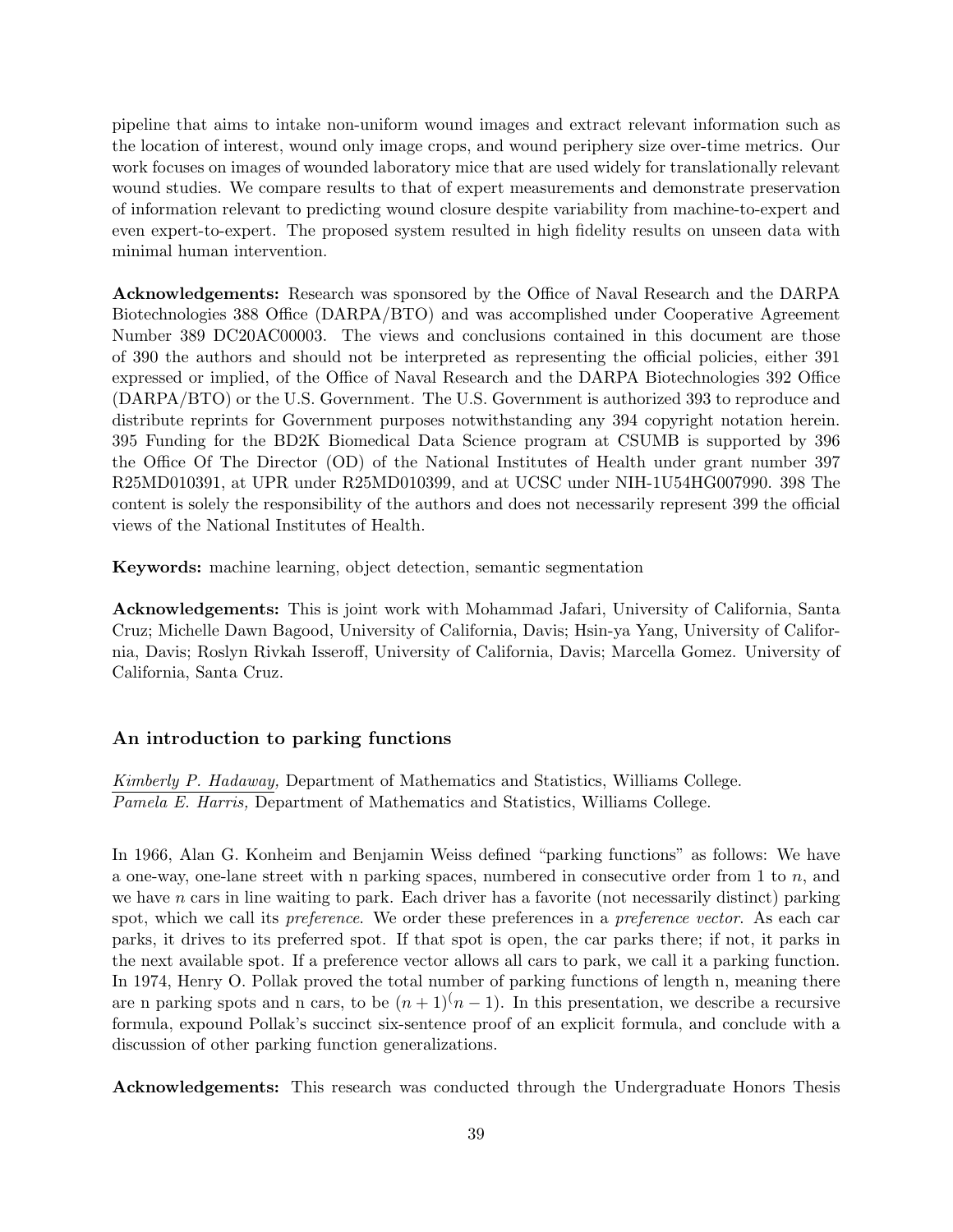program at Williams College.

**Keywords:** combinatorics, parking functions

#### **A rebalancing methodology for a dockless-mode scooters rental system**

*Lina M. Villa Zapata,* Department of Industrial engineering, University of Puerto Rico at Mayagüez. *Noel Artiles León,* Department of Industrial engineering, University of Puerto Rico at Mayagüez.

We propose the development of an integrated methodology for a scooter rental system. In this dockless-scooter sharing system, GPS tracking and mobile payment are consolidated to provide pickup and drop-off service of scooters; therefore, a customer can park a scooter in any place without having to look for a space in a docking station. Although this system provides a convenient travel service, it brings complex management problems such as exaggerated scooters in a few popular locations.

The research integrates a clustering model, demand prediction with a regression model, an optimization model for the routing of the scooters pickup, and a policy for dynamic rebalancing during each day. First, we collected and preprocessed the scooter company's GPS data operating in the city of Mayaguez, Puerto Rico, and cluster the scooters' locations into several groups. A non-linear regression model is then proposed according to a statistical analysis of the patterns identified according to the day, time, location, and season of the year. Finally, a vehicle routing problem is proposed along with a policy to define the times to rebalance. This policy will be based on deciding the shortest route and the largest number of scooters to be relocated to meet the demand. To test the model's effectiveness, we will show preliminary results with the rebalancing model compared to the scenario without rebalancing during the day. Historical data will be used to simulate these scenarios and demonstrate increased utilization of the system.

**Keywords:** dockless system, dynamic rebalancing, clustering, optimization model

#### **Assessing the impact of a vaccine in the COVID-19 pandemic**

*Lusmeralis Almod´ovar-Abreu,* Department of Chemistry, University of Puerto Rico at Humacao. *Ernesto P. Esteban,* Department of Physics, University of Puerto Rico at Humacao.

The aim of this research is to understand the role played by vaccination in the control and management of the coronavirus pandemic. We shall attempt to answer the following queries: i) How long will take Covid-19 vaccines to stop the spread of the coronavirus pandemic? ii) What is the basic and effective reproduction number when a percentage of the susceptible population is vaccinated?, iii) For a given country, what is the optimal vaccine in terms of efficacy, cover rate, and cost?

The proposed mathematical model has eight compartments. Namely, susceptible (*S*), vaccinated  $(V)$ , exposed  $(E)$ , infected but not yet infectious), symptomatic infectious  $(I<sub>s</sub>)$ , asymptomatic infectious  $(I_a)$ , quarantine  $(Q)$ , recovered  $(R)$ , and dead by coronavirus  $(D)$ . The compartmental model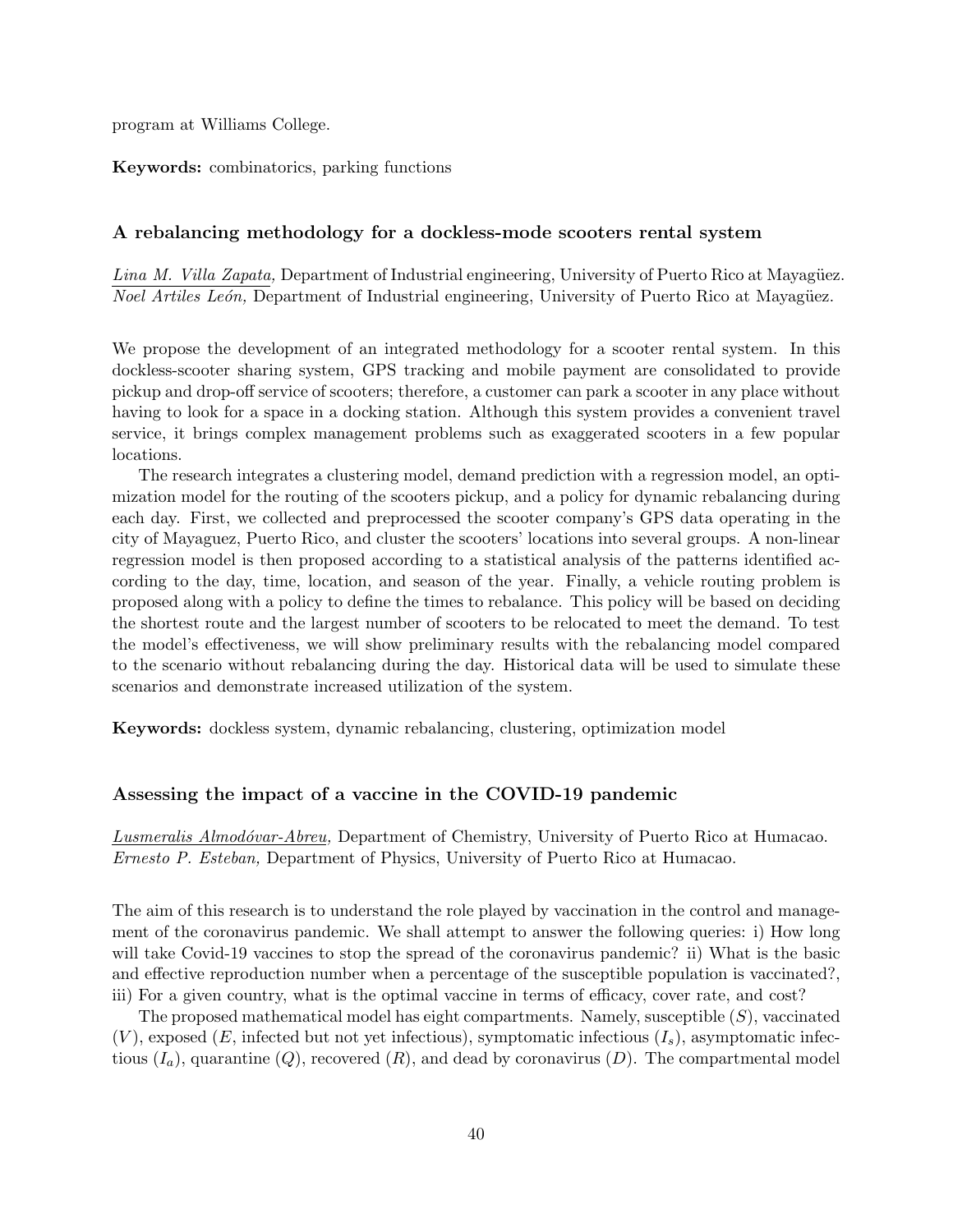(SEILQRVD) is described by eight coupled first order differential equations. A computational code was developed to solve and plot the different compartments' populations on function of time.

We have first obtained analytical expressions for the disease free and endemic equilibrium points. Next, a stability analysis was carried out. A close form expression for the basic reproductive number  $(R_V)$  was also found. Moreover, a sensitivity analysis of  $R_V$  allowed us to identify its more relevant parameters (Recruitment, birth rate, cover rate, and vaccine failure). As a way to test our model, we have used for New York State (NYS) COVID-19 data published by the U. S. Health Department. Preliminary results of our research suggest that equations describing the proposed model for NYS are locally unstable or stable when  $R_V > 1$  or  $R_V < 1$ , respectively. The proposed model satisfied a necessary although not sufficient condition, which is to predict the number of deaths by Covid-19 in New York state between 3/8/2020 and 1/2/2021.

This research will help to choose the optimal vaccine for a given country, in terms of efficacy, cover rate, and cost.

**Acknowledgements:** This research was sponsored by MARC U-STAR a program of the University of Puerto Rico at Humacao.

**Keywords:** compartmental model, COVID-19 pandemic, basic reproductive number

## **Automatic piano fingering detection from videos using open source computer vision and machine learning libraries**

*Oniel Méndez Nieves,* Department of Computer Science, University of Puerto Rico at Río Piedras. *Rafael A. Arce Nazario,* Department of Computer Science, University of Puerto Rico at Río Piedras.

Research on predictive models to recommend piano fingerings from written music is an area of ongoing development in Machine Learning (ML). However, these models generally depend on vast amounts of data sets in order to produce an accurate model. Most of the research teams have to produce their own data sets due to the scarcity of datasets for developing these models. We are designing a simple yet effective method for automatically creating datasets for training fingering prediction models. The input to our system is a video/audio file of a pianist's hand recording of a musical piece, such as can be downloaded from YouTube. After capturing the video we extract the sound by using the ffmpeg tool and then deduce a MIDI file using Magenta (an ML library for manipulating sound). Information from the MIDI file, which essentially contains a sequence of (note, time) pairs, is used for extracting the video frames corresponding to the keys being played.

Previous work on this project achieved the detection of the piano keys using OpenCV, an open-source computer vision library. We've managed to identify the piano keys based on their visual pattern. We analyzed the audio to identify when keys were pressed. With the time of the keypresses, we then managed to take the corresponding frame when the key press occurred and identified which finger was near the key with the use of a simple hand model to detect its bounding box using a neural network model on Tensorflow, followed by the use of the OpenPose library to detect the desired hand's keypoints. Thanks to the modifications we made to the algorithm that detects the hand's bounding box, we were able to improve the detection of the pianist's right hand, which is currently our objective. This change to the heuristics allowed us to achieve a 98% detection rate of the desired hand on the 728 scanned frames of the recording of a piano piece by Bach.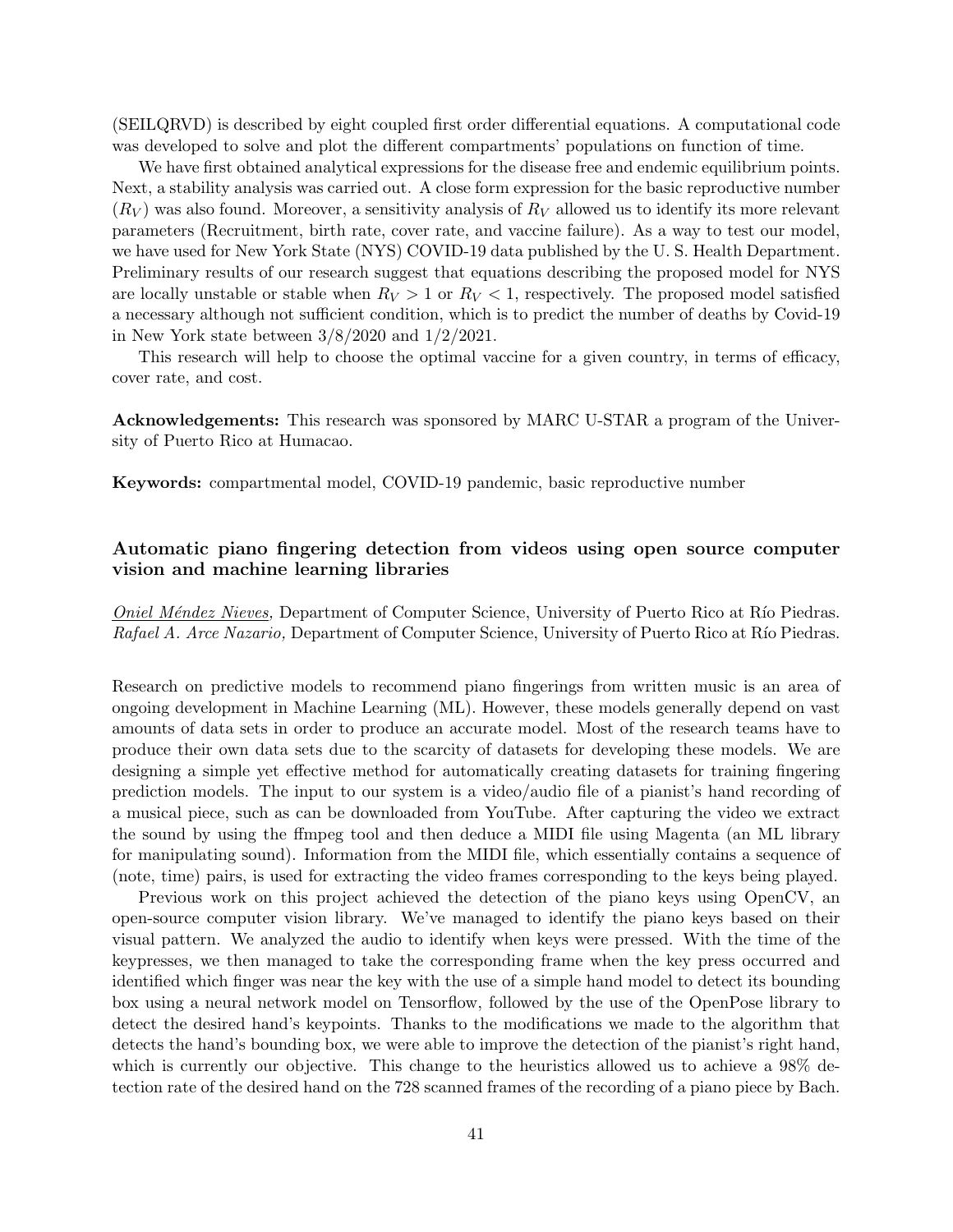## **Combinatorial constructions of rank metric codes**

 $Sebastian$  Papanikolaou-Costa, Universidad Ana G. Méndez. *Fernando L. Piñero González*, Department of Mathematics, University of Puerto Rico at Ponce.

We study codes under the rank metric and the subspace distance instead of the traditional Hamming metric. Code words in in network codes are matrices or vector spaces rather than vectors as in the classical coding sense. We'll consider combinatorial constructions of these codes. Specifically, we use De Bruijn sequences (a well known instance of a *universal cycle*) to find collections of matrices or subspaces with a prescribed rank or subspace distance. In this way we generalize the orbit construction of constant dimension codes.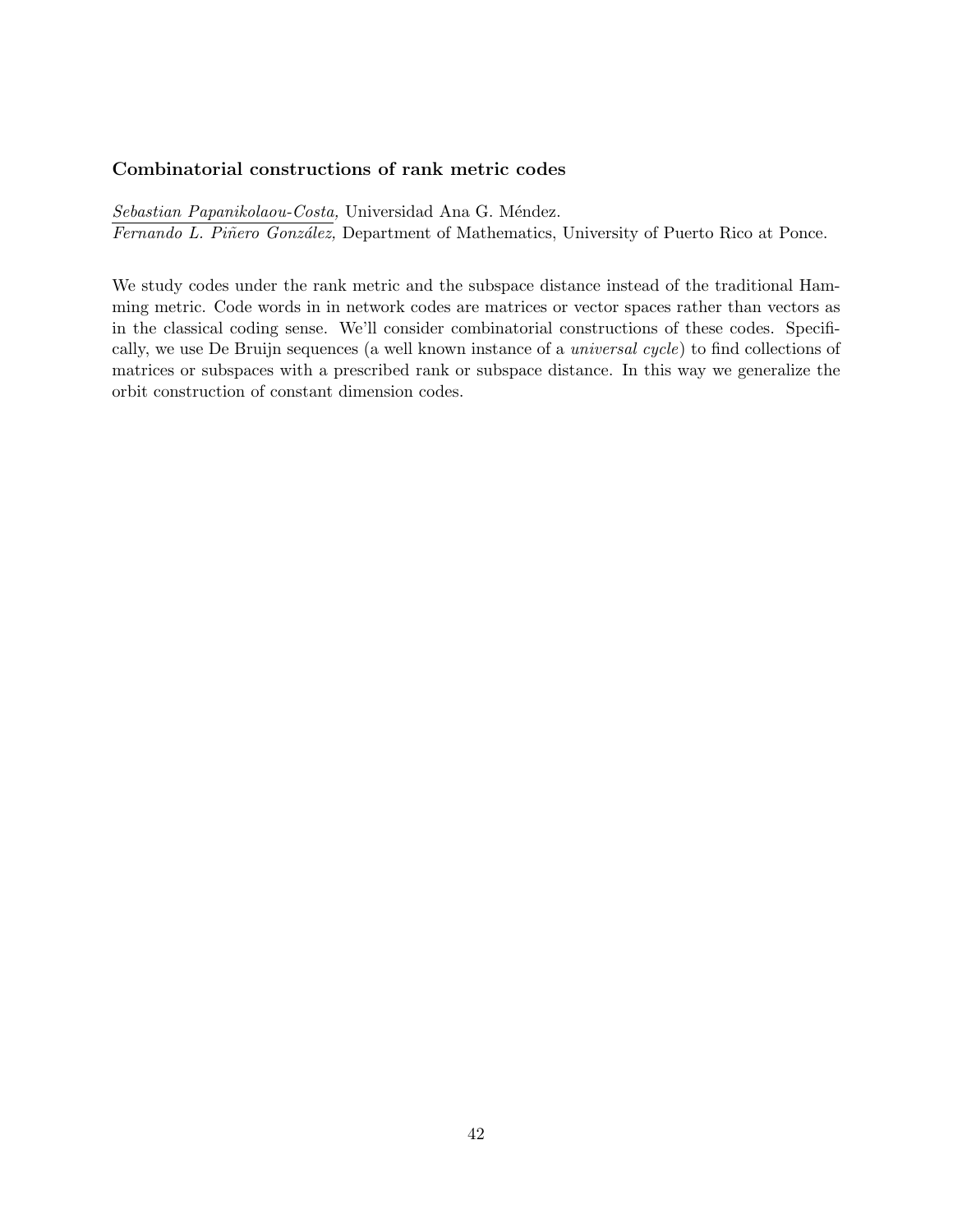# **Index**

Abad Calle, Joan, 19 Agosto, José, 20 Agrinsoni Santiago, Carlos A., 14, 22 Aguilera, Axi, 14 Albizu-García, Carmen E., 12, 13 Allen, Austin, 15, 16 Almodóvar-Abreu, Lusmeralis, 40 Aparicio, Rafael, 17 Aponte-Caraballo, Frances, 17 Arce Nazario, Rafael A., 41 Arraiza González, Pedro, 31 Arroyo, Andres, 18 Artiles León, Noel, 40 Asmat-Uceda, Martin A., 18 Auccahuallpa Fernandez, Roxana, 19 Barton, Ariel, 9 Bayman, Paul, 25 Biswas, Animesh, 20 Bose, Amitabha, 25 Buchanan, Kristen, 18 Carrasquillo–López, Jan L., 34 Carrión, Héctor, 38 Castillo, Paul, 14 Chan, Jeffrey, 20 Contreras, Iván, 21 Cruz-Aponte, Mayteé, 17 de Leòn-Contreras, Marta, 20 Delgado, Moises, 14, 22 Dobbs, Vonnie, 30 Edusmildo Orozco, 35 Esteban, Ernesto P., 40 Fernandes, Rui, 21 Foss, Mikil, 27 Fuster Aguilera, Padi, 22 Gómez, Sergio, 14 Giray, Tugrul, 20 Godbole, Anant, 23 González Albino, Lillian, 24

González, Gloriana, 24

Grant Riley, 18 Gutiérrez, Rochelle, 8 Gómez-Flores, Axel O., 23, 34 Hadaway, Kimberly P., 39 Harris, Pamela E., 39 Hernández Rodríguez, Omar, 24 Janwa, Heeralal, 14, 18, 22, 36 Keyantuo, Valentin, 17 Lancia, Maria Rosaria, 8 Lecompte Montes, Alvaro, 25 Marcano, Mariano, 25 Martinez, Lucy, 30 Martinez, Vincent R., 22 Masuda, Ariane, 24 Mattei, Hernando, 12 Medina, Luis A., 23, 26 Mesquita, Jaqueline Godoy, 9 Mégret, Rémi, 20 Méndez Nieves, Oniel, 41 Negrón-Marrero, Pablo V., 26 Neumayer, Robin, 10 Nguyen, D.T., 27 Nguyen, S.L., 27 Olson, Hayley A., 27 Orozco, Edusmildo, 28 Papanikolaou-Costa, Sebastian, 29, 42 Pericchi Guerra, Luis R., 12, 34 Piñero González, Fernando L., 29, 34, 42 Portnoy, Arturo, 13 Ra-Zakee Muhammad, 33 Radu, Petronela, 27, 36 Ramos Colón, Elio, 13 Ramos, Andrés, 29 Rivera Laboy, Doel, 30 Rivera Muñiz, Bradly, 31, 38 Rivera, Roberto, 30 Rivera-Bachier, Génesis, 17